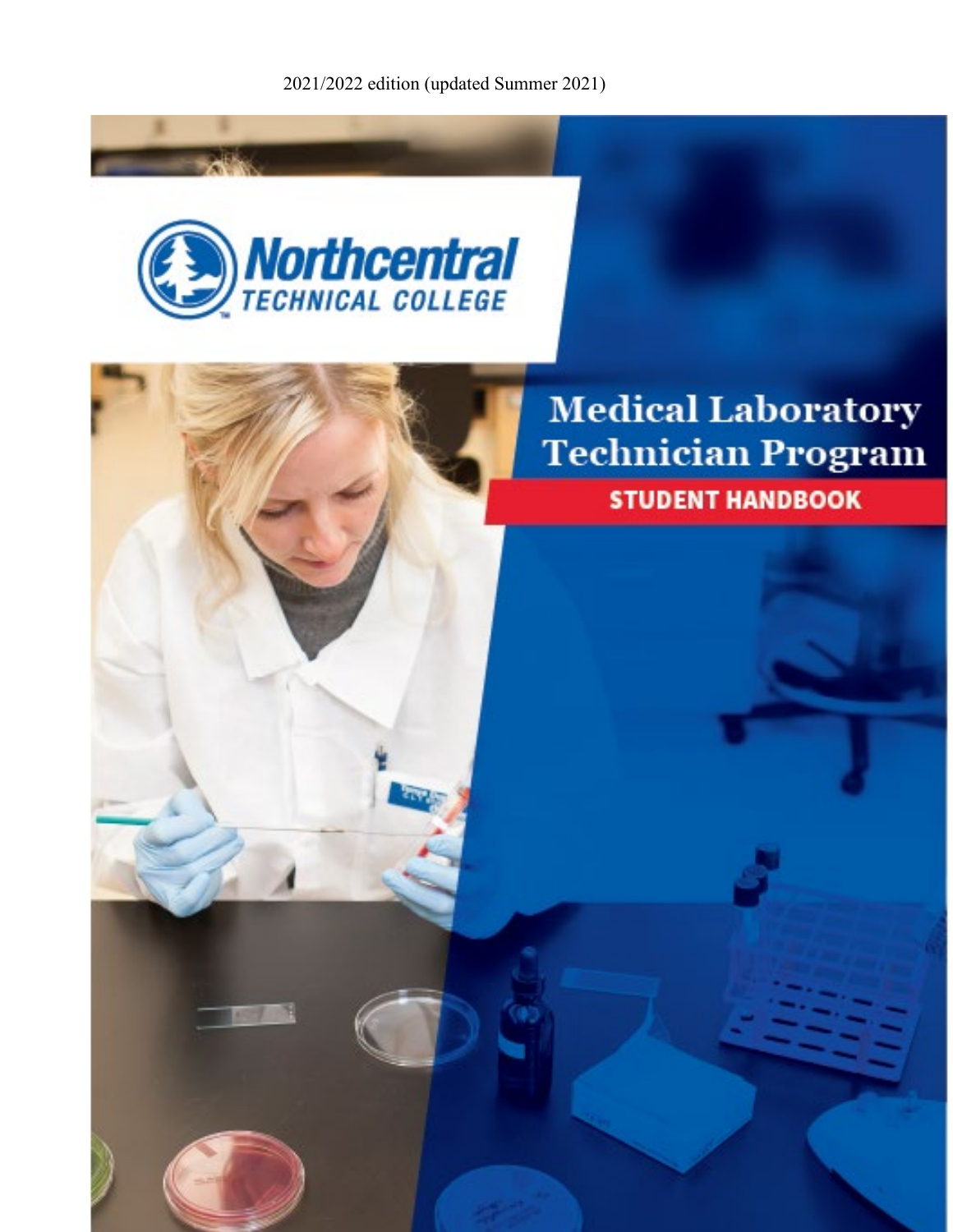# **VERIFICATION SIGNATURE PAGE**

<span id="page-1-0"></span>By signing below, I acknowledge that I have received an electronic copy of the NTC MLT Student Handbook. I understand that I have the opportunity to ask for clarification on any policies outlined in the Handbook. I further understand:

1) I have read and I understand the information provided in the MLT Student Handbook and NTC student guidelines, policies, waiver of liability, and safety rules;

2) The information in this Handbook is subject to change by the NTC MLT Program Faculty at any time with or without notice;

3) Changes in the policies may supersede, modify or eliminate the policies summarized in this handbook;

4) The guidelines, policies, and code of conduct described in the handbook are expected to be followed by every student in the MLT program. Failure to comply with guidelines, policies, and code of conduct may result in dismissal from the MLT program.

5) I have read the "Permission to Survey Employers" statement, and I grant NTC permission to survey employers.

**Waiver of Liability:** The MLT Program at Northcentral Technical College recognizes the importance of performing selected invasive procedures as part of the educational experience.

As a student in Northcentral Technical College's MLT Program, I understand that I am required, as a condition of participation in the Program, to perform venipuncture and capillary puncture procedures as part of the competencies for the Program. I realize that I am under no obligation to have venipuncture or capillary puncture performed on me, however I understand that I cannot test out of the required competencies unless I demonstrate these procedures on another person. I also realize that even though all precautions will be taken to prevent injury, accidents do occur in cases where directions are not followed or safety precautions are not adhered to.

Northcentral Technical College will not be held responsible for any injuries that occur due to the above.

**Clinical Experience Declaration**: Clinical attendance is essential for health program students, and every day scheduled is important. Students must complete all the required competencies and clinical requirements in order to be successful in the course and complete the program. There is little room to make-up missed clinical time, and each student will need to be flexible in working with their instructor in order to complete the course. If COVID19 policy requires a daily health screening, then every student must complete a health screening form prior to the start of the clinical day, in order to participate in the clinical activity. If the form is not completed by the assigned time, you will not be allowed to participate in the activity that day.

If you cannot complete the clinical course due to personal reasons, including illness and absence, you will be required to withdraw and repeat the course in a future semester. Future enrollment will be impacted by clinical availability, and may also require student to audit prior courses if a significant time lapse occurs.

If you cannot complete the clinical course due to NTC or clinical site changes, including a lack of site availability during the semester, you will be offered an incomplete which may go into the following semester.

Clinical completion may be offered virtually, dependent upon clinical site availability, as a way to meet course competencies and keep students on track in programs. NTC follows strict quality measures to ensure competent and professional healthcare workers. Whether clinical is offered in person or virtually, students will receive the knowledge and skills necessary for their chosen profession.

By signing below, I acknowledge that as a student at Northcentral Technical College in the Medical Laboratory Technician (MLT) program, I voluntarily agree to participate in on and off campus clinical experiences for the completion of the MLT program. I agree to exercise reasonable care at all times with respect to my own safety and the safety of others. I agree to abide by all rules, policies, and procedures set forth in any affiliated partner directives, any NTC directives, the MLT Student Handbook, MLT Clinical Experience Handbook, NTC student policies and guidelines, including its Code of Conduct, as well as any participation, activity, safety and other instructions that NTC may provide to me. I agree to comply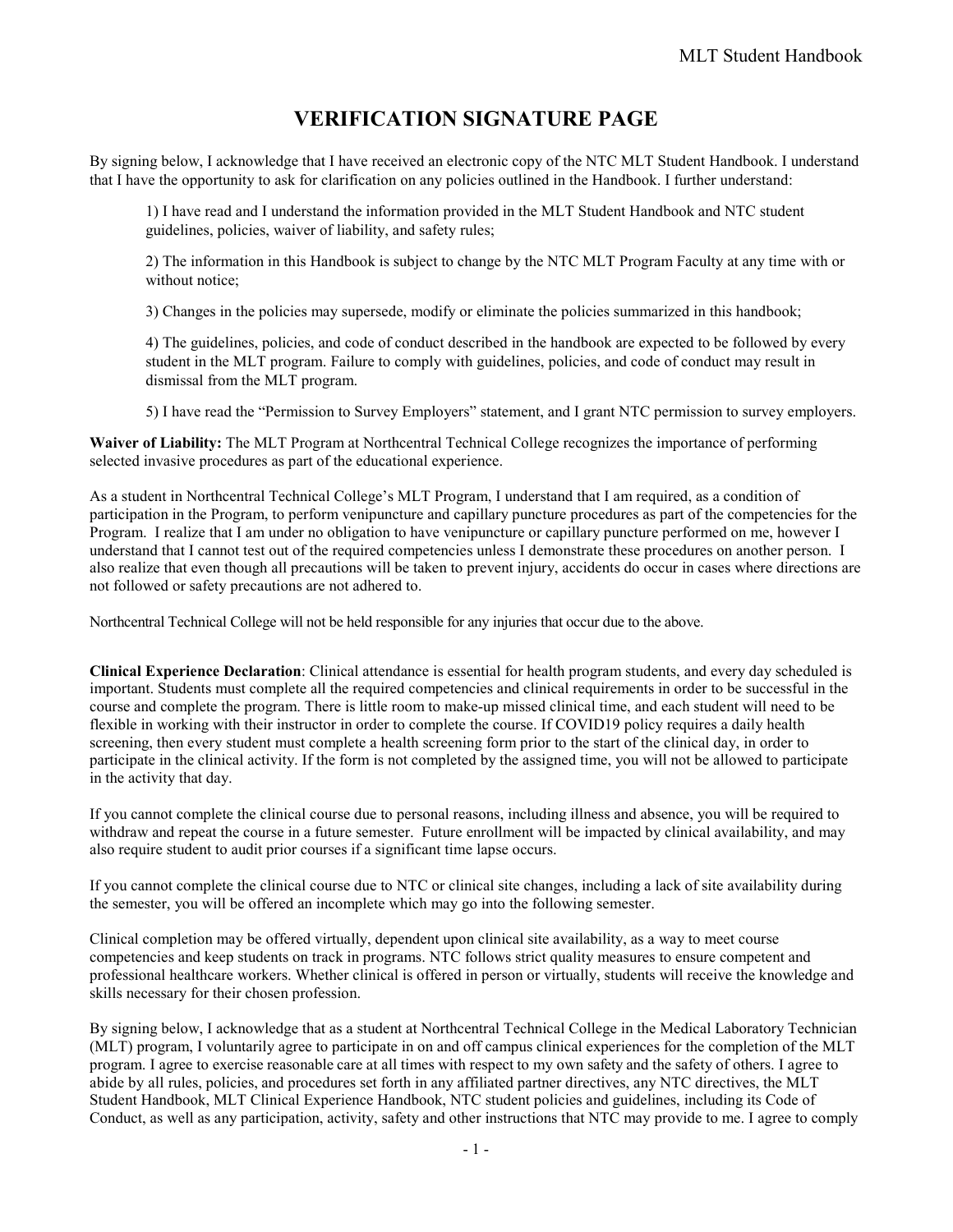#### MLT Student Handbook

with all directives regarding social distancing, using personal protective equipment, screening protocols, and adhering to strict disinfection techniques as well as frequent hand sanitization. I also agree to any quarantine or isolation requests that may be in place due to travel or exposure. If I should become ill with COVID-19, I will not hold Northcentral Technical College responsible.

| <b>Verification Signature</b> |       |
|-------------------------------|-------|
| Student Signature:            | Date: |
| Student Name (print):         |       |

**(Keep this page of your MLT Student Handbook. Review, sign, and electronically submit in Canvas or as email to Program Director)**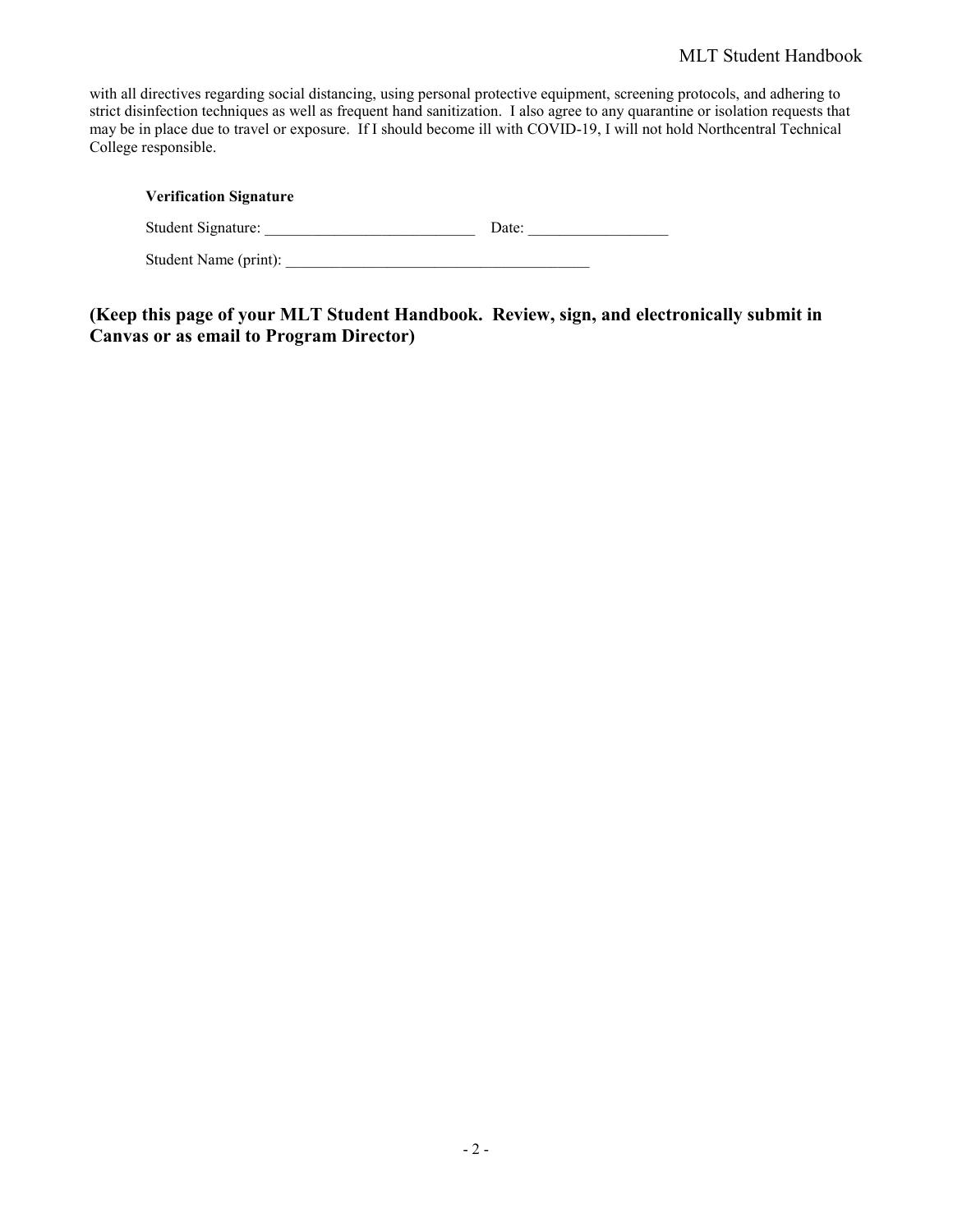# **Table of Contents**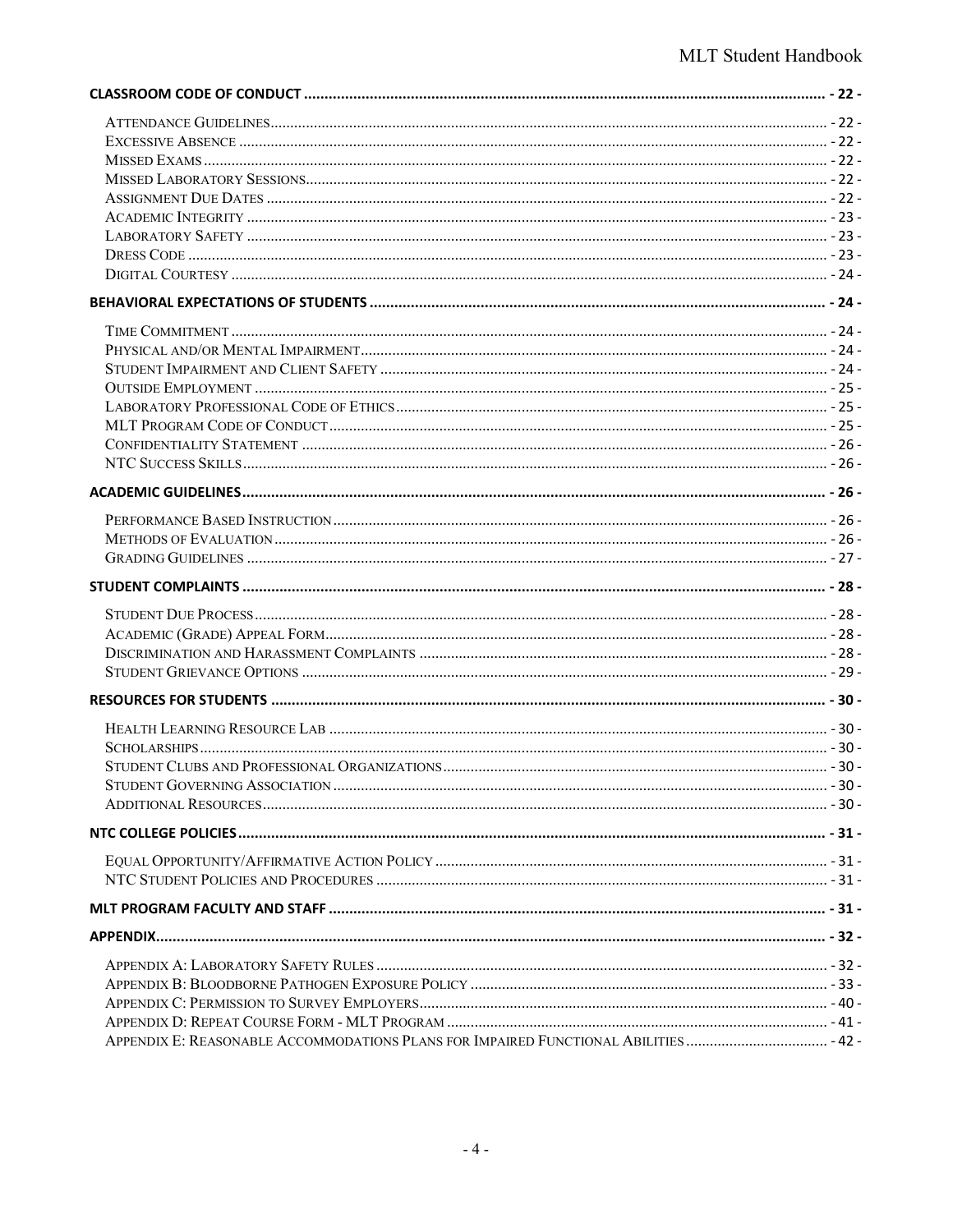# <span id="page-5-0"></span>**Welcome**

Welcome to Northcentral Technical College! We are pleased that you have selected and been accepted into the Medical Laboratory Technician program.

The field of medical lab science is filled with excitement and much responsibility. There are approximately 300,000 practitioners of medical laboratory science in the United States. Since the development of this career group in the 1920s, the medical laboratory science professional has played an increasingly vital role in the diagnosis and prevention of disease. Today, the Medical Lab Technician is a key member of the health care team.

Your role as a Medical Lab Technician will impact patient's lives. Laboratory tests are among the most important and pervasive aspects of modern medicine. The College of American Pathologists estimates that "laboratory services drive 80 percent of clinical decisions from diagnosis through therapy and prognosis." Because of the critical importance of qualified technicians producing lab results, the faculty and staff at NTC have developed a multi-faceted learning program to help you be successful as a student and as a future laboratory professional.

The faculty and staff are here to help you in your learning journey. This Student Handbook is just one of the many resources available to you. Use it to prepare for your studies and to help you understand some of the responsibilities that apply to you as a student.

# <span id="page-5-1"></span>**Program Overview**

### <span id="page-5-2"></span>**History of the Medical Laboratory Technician Program**

The Associate Degree Clinical Laboratory Technician Program was established at Northcentral Technical College at Wausau, Wisconsin in August 2005. The first class graduated in May, 2007. In the fall of 2012, the name of the program was changed from Clinical Laboratory Technician to Medical Laboratory Technician to align with a recent professional name change initiated by the American Society for Clinical Pathology (ASCP). The program admits 14 students per year.

# <span id="page-5-3"></span>**Program Mission**

The mission of the Medical Laboratory Technician Program is to offer an Associate Degree designed for entry level positions as a Medical Laboratory Technician, to prepare students to successfully take National Certification examinations and to provide continuing education opportunities for all medical laboratory professionals throughout the surrounding communities.

# <span id="page-5-4"></span>**MLT Program Accreditation**

The Medical Laboratory Technician Program at NTC is accredited by:

National Accrediting Agency for Clinical Laboratory Sciences (NAACLS) 5600 North River Road, Suite 720 Rosemont, IL 60018 773-714-8880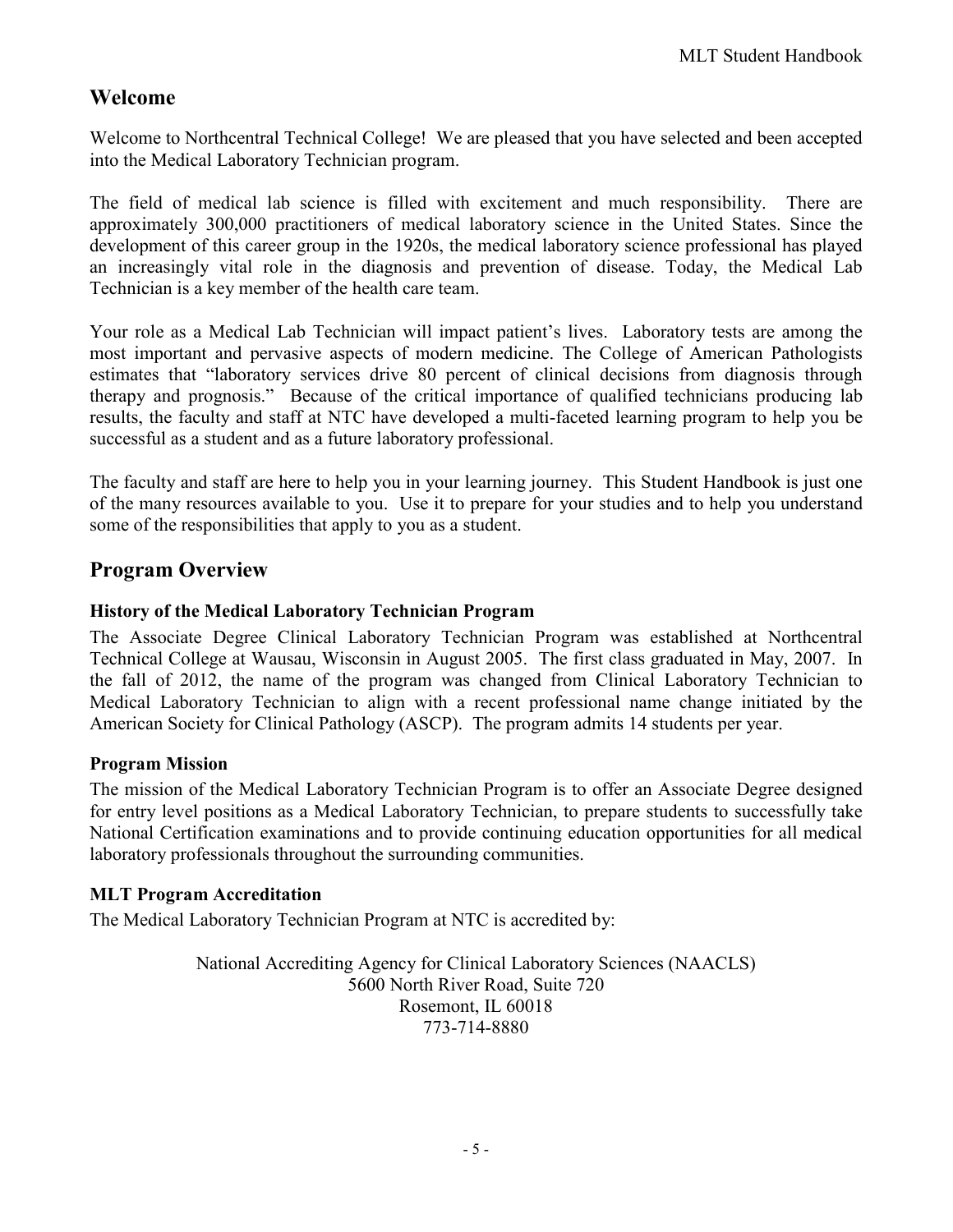Graduates of the program are eligible to take the Board of Certification MLT Exam from the American Society for Clinical Pathology. If you have any questions about our accreditation status, please contact the Medical Laboratory Technician Program Director, Laura Ahonen at 715-803-1343.

| <b>Program Outcome Goal: 100% Pass Rate</b> |               |                  |                                                     |     |  |  |  |
|---------------------------------------------|---------------|------------------|-----------------------------------------------------|-----|--|--|--|
| <b>Exam Date</b>                            | # students    | <b>Pass Rate</b> | <b>NTC Mean Score</b><br><b>National Mean Score</b> |     |  |  |  |
|                                             | taking        |                  |                                                     |     |  |  |  |
|                                             | exam          |                  |                                                     |     |  |  |  |
| 2020                                        | 4             | 100%             | 680                                                 | 520 |  |  |  |
| 2019                                        | 4             | 100%             | 579                                                 | 525 |  |  |  |
| 2018                                        | $\mathfrak b$ | 100%             | 686                                                 | 512 |  |  |  |
| 2017                                        |               | 100%             | 659                                                 | 533 |  |  |  |
| 2016                                        |               | 100%             | 635                                                 | 499 |  |  |  |

### <span id="page-6-0"></span>**ASCP Board of Certification Exam Statistics, previous 5 years**

# <span id="page-6-1"></span>**Program Description**

This program prepares learners to act as an entry level Medical Laboratory Technician. The Medical Laboratory Technician is a member of the health care team who provides clinical information for disease prevention, medical diagnosis, and treatment of the patient by processing specimens and performing laboratory tests. Medical Laboratory Technicians may also have responsibilities for information processing, training, and quality control monitoring. They perform tests manually or with automated equipment or both. Most Medical Laboratory Technicians work in hospitals or clinical laboratories. Some Medical Laboratory Technicians may choose to work for veterinary laboratories, industrial laboratories, insurance companies, research facilities, environmental labs or public health.

#### <span id="page-6-2"></span>**Program Outcomes**

Medical Laboratory Technician Program:

- 1. Apply modern clinical methodologies including problem solving and troubleshooting according to predetermined criteria
- 2. Collect and process biological specimens
- 3. Monitor and evaluate quality control in the laboratory
- 4. Correlate laboratory results to diagnosis of clinical conditions and/or disease
- 5. Practice laboratory safety and regulatory compliance
- 6. Perform information processing in the clinical laboratory
- 7. Model professional behaviors, ethics and appearance

#### <span id="page-6-3"></span>**Graduation and Attrition Rates**

For students who begin the final half of the program, with the final half being defined as the fall semester of the second year, the following table indicates the graduation and attrition rates:

| <b>Program Outcome Goal: Graduation Rate of 70% or better</b> |                                         |       |  |  |
|---------------------------------------------------------------|-----------------------------------------|-------|--|--|
| Year                                                          | <b>Graduation Rate   Attrition Rate</b> |       |  |  |
| July $2019 -$ June $2020$                                     | 80%                                     | 20%   |  |  |
| July $2018 -$ June $2019$                                     | 100%                                    | $0\%$ |  |  |
| July $2017 -$ June $2018$                                     | 75%                                     | 25%   |  |  |
| July 2016 – June 2017                                         | 87%                                     | 13%   |  |  |

| <b>Program Outcome Goal: Graduation Rate of 70% or better</b> |  |                                                                                                                                                             |  |  |  |
|---------------------------------------------------------------|--|-------------------------------------------------------------------------------------------------------------------------------------------------------------|--|--|--|
|                                                               |  | $\mathbf{a}$ $\mathbf{a}$ $\mathbf{b}$ $\mathbf{a}$ $\mathbf{b}$ $\mathbf{a}$ $\mathbf{b}$ $\mathbf{a}$ $\mathbf{b}$ $\mathbf{c}$ $\mathbf{b}$ $\mathbf{a}$ |  |  |  |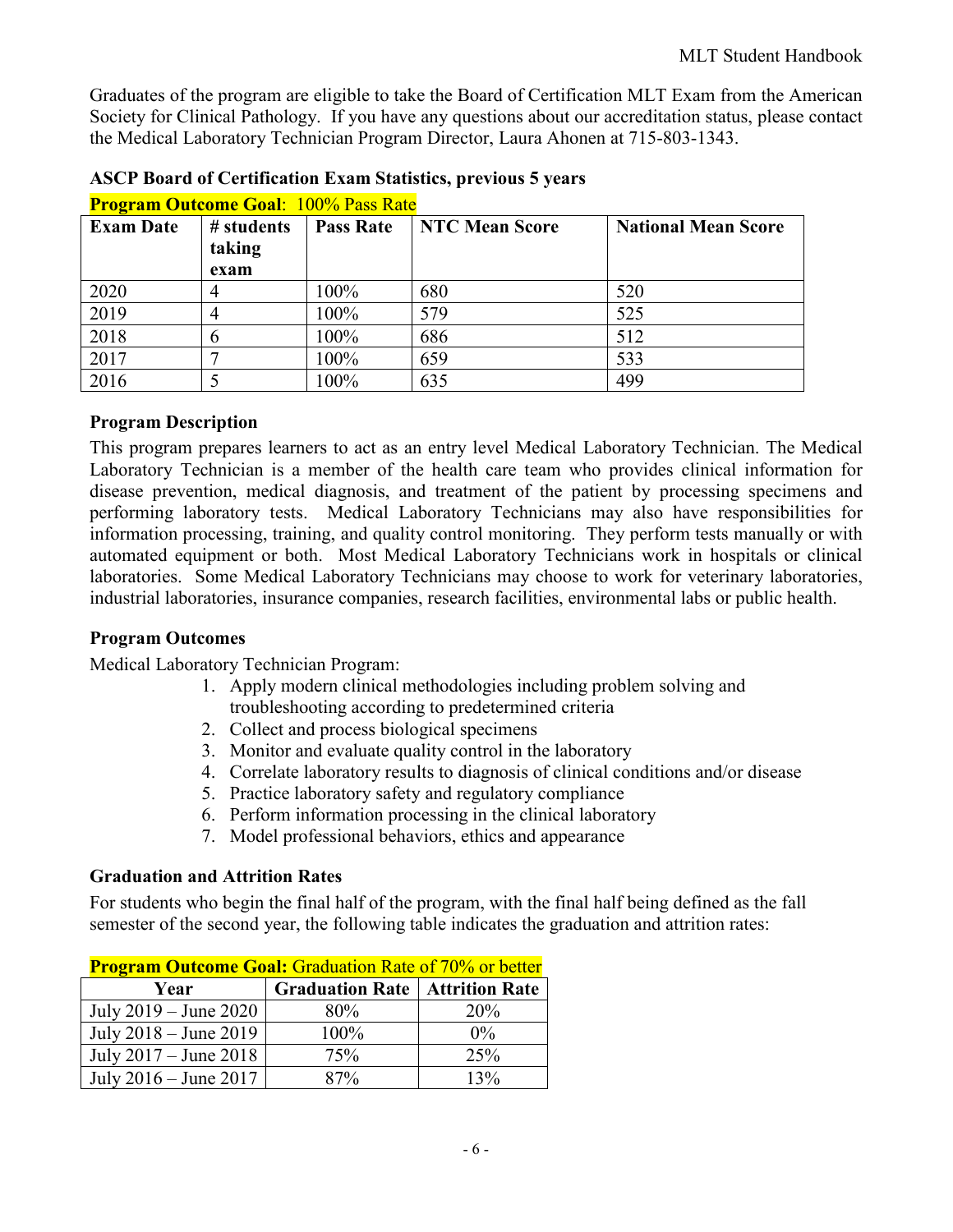# <span id="page-7-0"></span>**Placement Rates**

Employed or continued with education within one year of graduation **Program Outcome Goal: Placement Rates of 70% or better**

| Year          | Yearly           |
|---------------|------------------|
|               | <b>Average</b>   |
|               | <b>Placement</b> |
|               | Rate             |
| Graduation in | 100%             |
| Spring 2019   |                  |
| Graduation in | 100%             |
| Spring 2018   |                  |
| Graduation in | 100%             |
| Spring 2017   |                  |

# <span id="page-7-1"></span>**Transfer Agreements**

The Medical Laboratory Technician Associate Degree transfers into the Medical Lab Scientist (MLS) Bachelor's Degree at the following colleges:

- UW Stevens Point
- Northern Michigan University
- University of Cincinnati online MLT to MLS
- Lakeland College
- South Dakota State University

Contact the MLT Program Director for additional information about this agreement and the many other articulation agreements available to graduates of the program.

# <span id="page-7-2"></span>**Functional Ability Categories**

The following is a list of functional skills and abilities necessary for the student to perform the duties of a Medical Laboratory Technician. If you believe that you are lacking in any of these areas and will require outside assistance in order to succeed, it is your responsibility to contact Disability Services to receive assistance.

# **Vision**

The MLT student must be able to:

- observe laboratory demonstrations
- distinguish objects macroscopically
- use a microscope to discriminate among fine differences in structure and color (hue, shading, intensity) in microscopic specimens
- read text, numbers and graphs displayed in print, on wristbands, and on video monitors

# **Communication**

The MLT student must be able to:

- clearly, effectively, confidentially, and sensitively converse with patients regarding laboratory test orders and specimen collection instructions
- communicate with instructors, peers, laboratory staff and other health care professionals by written and oral means
- communicate with patients and other health care professionals by telephone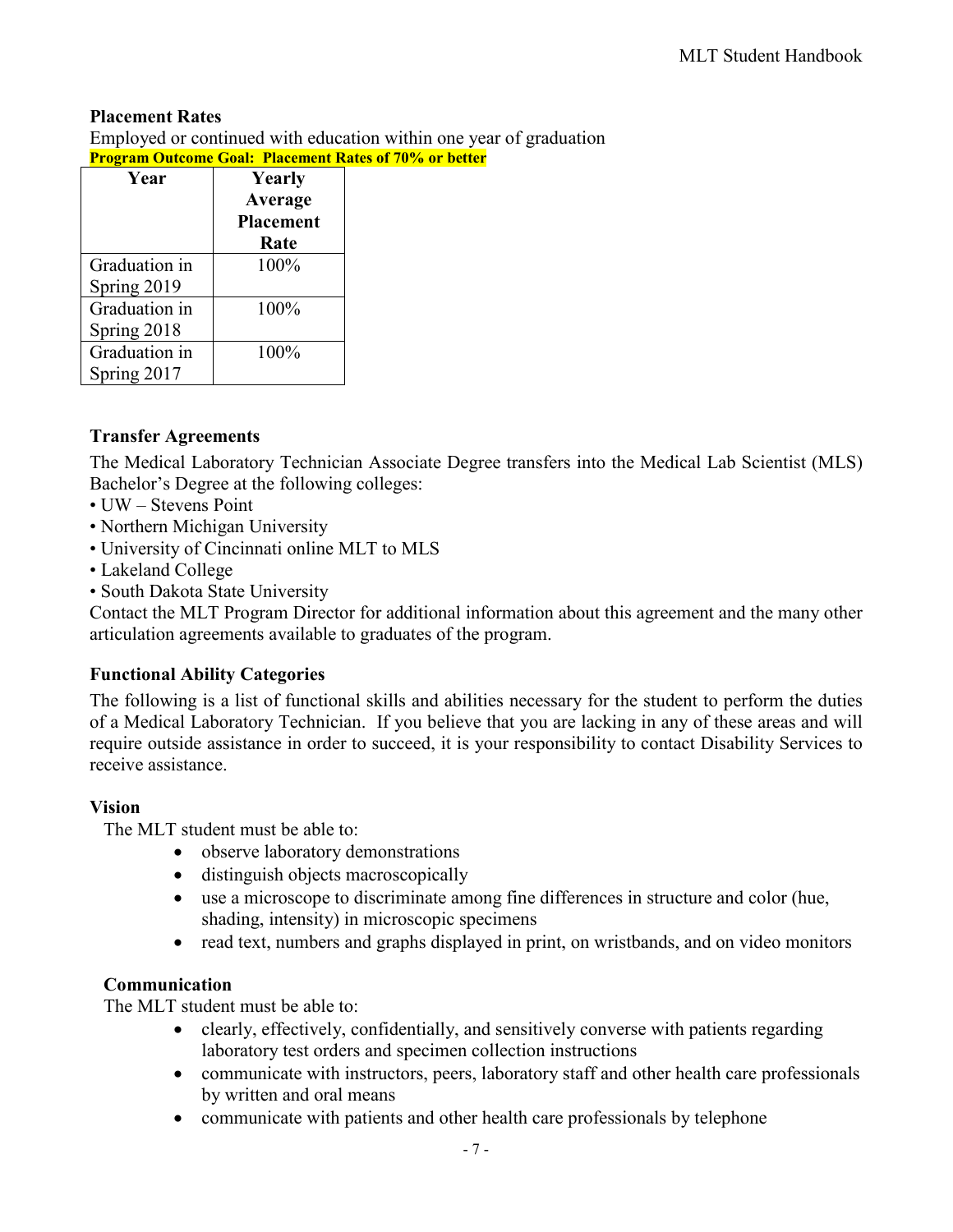# **Physical Ability**

The MLT student must be able to:

- move freely and safely about in a laboratory
- assist with lifting, carrying and pushing/pulling objects weighing up to 50 pounds
- perform moderately taxing continuous physical work, often requiring prolonged sitting or standing, over several hours
- travel to clinical laboratory sites for practical experience
- reach laboratory benchtops and shelves, patients lying in hospital beds or patients seated in specimen collection furniture
- perform manual laboratory procedures requiring manual dexterity
- perform delicate manipulations on laboratory equipment and instrumentation
- Grasp small objects with hands (needles, tubes, pipettes, etc.)
- maintain balance in multiple positions
- use an electronic keyboard to operate laboratory instrumentation and calculate, record, evaluate and transmit data

# **Intellectual Ability**

The MLT student must be able to:

- read and comprehend technical and professional materials (textbooks, journal articles, handbooks and procedure manuals)
- perform basic and complex mathematical calculations
- interpret, comprehend and follow oral, written and diagrammatic instructions
- exercise sufficient judgment to recognize and correct errors

# **Environmental**

The MLT student must be able to:

- tolerate exposure to allergens (chemical substances)
- tolerate strong odors
- wear personal protective equipment: gloves, safety glasses, face mask/shield, protective clothing
- work with unpleasant and infectious biological specimens

# **Emotional Stability**

The MLT student must be able to:

- project an image of professionalism
- perform laboratory duties in a stressful environment
- identify and respond to emergency situations
- adapt to changing healthcare environments
- organize work and manage use of time
- follow established safety procedures

# <span id="page-8-0"></span>**Special Needs/ADA Accommodations**

NTC is committed to providing reasonable accommodations that allow students with disabilities to fully participate in the technical college environment. If you are a student with a documented disability and believe you could benefit from academic accommodations, please contact Disability Services at 715.803.1469 or visit our website [http://www.ntc.edu/disability-services.](http://www.ntc.edu/disability-services)*Refer to Appendix for signature form acknowledging understanding of Functional Ability Categories.*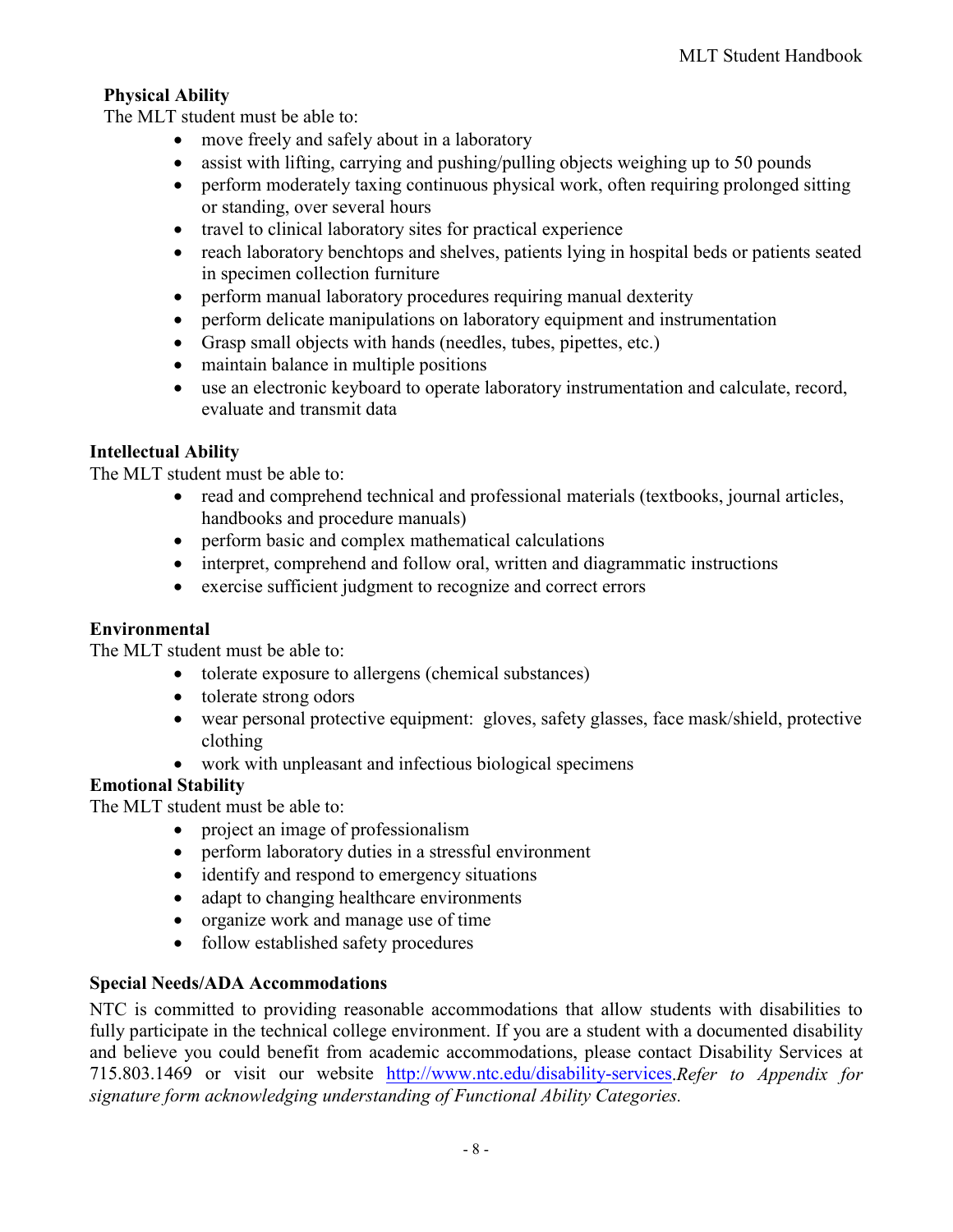# <span id="page-9-0"></span>**Curriculum**

# <span id="page-9-1"></span>**Curriculum Overview**

The curriculum used for the Medical Laboratory Technician Program at Northcentral Technical College follows the statewide curriculum developed by the Wisconsin Technical College System for MLT programs. Teaching and learning activities include theory, demonstrations, discussions, laboratory sessions, performance assessment tasks, oral and written assignments and written exams.

#### <span id="page-9-2"></span>**Program Curriculum by Semester**

**Option 1 Full time, 2 years**

First Semester, Fall (14 total credits) 10-513-111 Phlebotomy (2cr) 10-513-110 Basic Lab Skills (1cr) 10-513-114 Urinalysis (2cr) 10-513-113 QA Lab Math (1cr) 10-806-177 General A&P (4cr) 10-806-186 Introduction to Biochemistry (4cr)

Second Semester, Spring (17 total credits) 10-513-109 Blood Bank (4cr) 10-513-115 Basic Immunology (2cr) 10-513-121 Coagulation (1cr) 10-513-120 Basic Hematology (3cr) 10-801-195 Written Communication (3cr) 10-806-197 Microbiology (4cr)

Summer Session (6 total credits) 10-809-196 Intro to Sociology (3cr) 10-809-198 Intro to Psychology (3cr)

Third Semester, Fall (15 total credits) 10-513-130 Advanced Hematology (2cr) 10-513-116 Clinical Chemistry (4cr) 10-513-133 Clinical Microbiology (4cr) 10-513-140 Advanced Micro (2cr) 10-801-198 Speech (3cr)

Fourth Semester, Spring (12 total credits) 10-513-151 Clinical Experience 1 (3cr) 10-513-152 Clinical Experience 2 (4cr) 10-513-153 Clinical Experience 3 (2cr) 10-513-160 MLT Seminar (1cr) 10-513-170 Intro to Molecular Diagnostics (2cr)

**TOTAL CREDITS = 64**

**Option 2 3 year plan**

First Semester Fall (10 total credits) 10-806-177 General A&P (4cr) 10-801-195 Written Communication (3cr) 10-809-198 Intro to Psychology (3cr)

Second Semester, Spring (10 total credits) 10-801-198 Speech (3cr) 10-806-197 Microbiology (4cr) 10-809-196 Intro to Sociology (3cr)

Third Semester, Fall (10 total credits) 10-806-186 Introduction to Biochemistry (4cr) 10-513-111 Phlebotomy (2cr) 10-513-110 Basic Lab Skills (1cr) 10-513-114 Urinalysis (2cr) 10-513-113 QA Lab Math (1cr)

Summer Session (2 credits total) 10-513-170 Intro to Molecular Diagnostics (2cr)

Fourth Semester, Spring (10 total credits) 10-513-109 Blood Bank (4cr) 10-513-115 Basic Immunology (2cr) 10-513-121 Coagulation (1cr) 10-513-120 Basic Hematology (3cr)

Fifth Semester, Fall (12 total credits) 10-513-130 Advanced Hematology (2cr) 10-513-116 Clinical Chemistry (4 cr) 10-513-133 Clinical Microbiology (4cr) 10-513-140 Advanced Micro (2cr)

Sixth Semester, Spring (10 total credits) 10-513-151 Clinical Experience 1 (3cr) 10-513-152 Clinical Experience 2 (4cr) 10-513-153 Clinical Experience 3 (2cr) 10-513-160 MLT Seminar (1cr)

#### **TOTAL CREDITS = 64**

Prerequisites for each course must be met before enrollment in a course is permitted.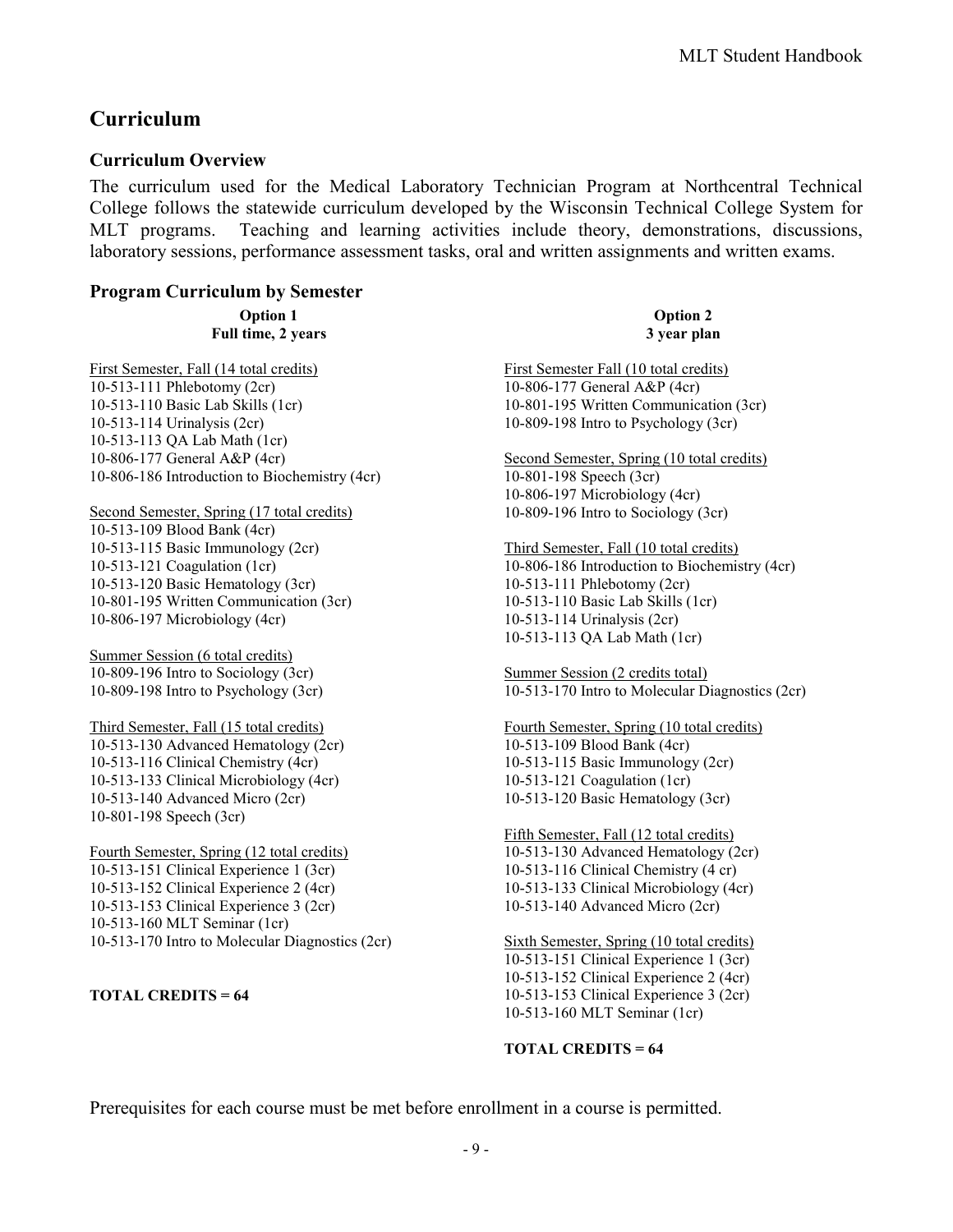# <span id="page-10-0"></span>**Course Description and Competencies**

See the MLT Program Page on NTC's website for course descriptions and competencies: <https://www.ntc.edu/academics-training/programs/all/associate-degree/medical-laboratory-technician/courses>

# <span id="page-10-1"></span>**Clinical Experiences**

# <span id="page-10-2"></span>**Course Overview**

The Clinical Experience consists of a 20 week, 32-40 hours per week, assignment to one or more clinical labs. The student rotates through the major departments based on the following rotation schedule. The order of the rotations may vary, based on the staffing at the clinical site.

| <b>Orientation to Clinical Experience</b> | $1$ day |
|-------------------------------------------|---------|
| Specimen Collection                       | 1 week  |
| Chemistry                                 | 4 weeks |
| Hematology/Coagulation                    | 4 weeks |
| Urinalysis                                | 1 week  |
| Immunology                                | 1 week  |
| Microbiology                              | 4 weeks |
| <b>Blood Bank</b>                         | 4 weeks |
| <b>Student Choice</b>                     | 1 week  |

# <span id="page-10-3"></span>**Clinical Site Placement Policy**

Placement at clinical sites is based on the following criteria:

- 1. Student must have completed all preceding course work and achieved a grade of "C" or better in all program and general education courses.
- 2. Students must have completed the health program requirements by week 1 of the fall semester of the second year in the MLT program (the semester prior to the Clinical Experience courses). All students must have this information uploaded into Castle Branch.
- 3. No special consideration can be given to those individuals with a spouse, children, lack of transportation, etc.
- 4. **Students who have fulfilled the requirements listed under "NTC Health Program Requirements," have uploaded proof into Castle Branch, and are currently passing (C or better) all courses currently enrolled in,** will be asked to rank their preferred sites. Student preferred site list will be used to help determine site assignment, but there is no guarantee that a student will be placed in a preferred site. Ability to multitask will be taken into consideration when assigning students to clinical sites with lean units. Final clinical placement decisions are at the discretion of the MLT faculty and will be based on the student's capabilities and the need for additional support from staff at the assigned clinical site. Faculty reserve the right to assign clinical sites and rotations.
- 5. We expect that established clinical sites will continue to affiliate with Northcentral Technical College. However, it is each individual clinical site's prerogative to terminate their affiliation agreement or refuse a student for a particular semester. Northcentral Technical College will then make every effort to obtain replacement clinical sites. In the unlikely event that a replacement site could not be found, the following will go into effect: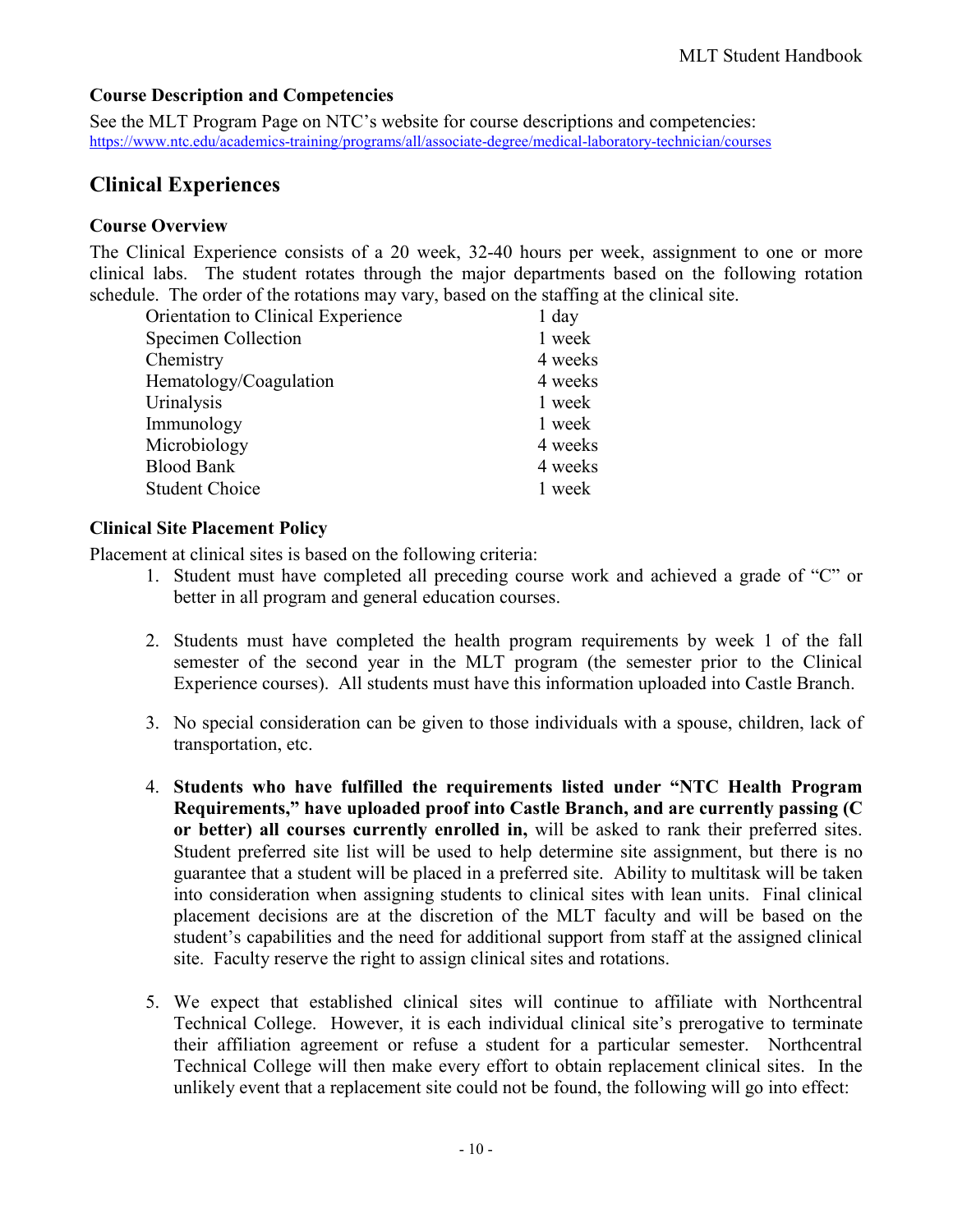- Students will be placed at sites in an order based on a lottery. Any student who cannot be placed, will be assigned first to a clinical site the next semester.
- 6. The Clinical Experience course is normally scheduled in the spring semester of the second year of course work. If a student cannot be placed in the spring due to an insufficient number of clinical sites, an attempt will be made to establish a site for a Clinical Experience course during the fall semester for that student.
- 7. If there are adequate clinical sites available for all students, but a student chooses not to accept his/her assigned site for any reason, that student will be placed at a clinical site the following spring semester only after all other students from that semester have been placed. There is a risk that this may further delay the student.
- 8. If a student does not complete the Clinical Experience due to academic or disciplinary reasons, a second attempt can be made the next spring semester. The student will be placed at a clinical site only after all other students in the regular program sequence have been placed. A second failure will result in termination from the program.
- 9. Clinical assignments are done by the NTC MLT Program Faculty. Students are not allowed to contact the clinical sites directly to try to arrange their own clinical experience.

Sites accepting students who have been dismissed from another site have the right to know the reason(s) for previous dismissal, and may elect not to accept the student. Should sites refuse student for clinical experience, program re-entry will not occur. Students unable to continue in the MLT Program will be counseled by the college advising specialist for health programs for alternate career paths. Additional policies for the Clinical Experience are found in the Clinical Experience Handbook.

# <span id="page-11-0"></span>**Clinical Sites**

The following hospitals and clinics have affiliation agreements with the Northcentral Technical College MLT program. The list of clinical sites affiliated with the college may change from year to year. Current clinical rotations are as follows:

- Ascension Good Samaritan Hospital
- Ascension St. Michael's Hospital
- Ascension Howard Young Medical Center
- Ascension St. Mary's Hospital
- Aspirus Weston Clinic
- Aspirus Kronenwetter Clinic
- Aspirus Wausau Hospital
- Aspirus Medford Hospital
- Aspirus Langlade Hospital
- Diagnostic and Treatment Center Laboratory
- Marshfield Clinic Wausau Center
- Marshfield Clinic Merrill Center
- Marshfield Laboratories in Marshfield
- Blood Center of Northcentral Wisconsin
- Prevention Genetics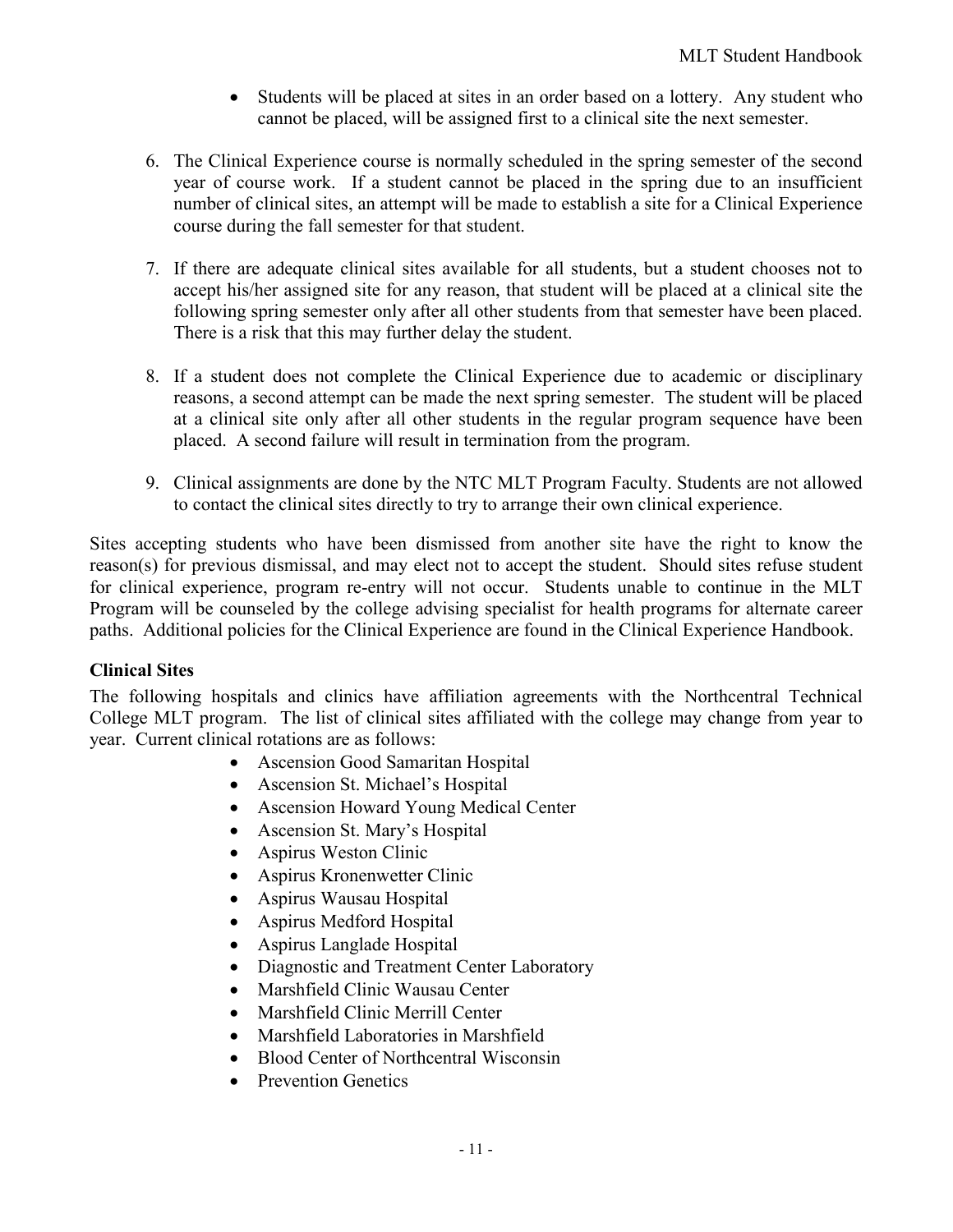# <span id="page-12-0"></span>**Travel**

Students enrolled in the MLT program may be required to travel to attend classes, labs and clinical rotations. It is the responsibility of the student to provide their own transportation in order to meet program requirements.

# <span id="page-12-1"></span>**Service Work**

The student must be at the clinical site 40 hours a week as an unpaid student.

The lab may choose to hire the student to work outside of the clinical shift as a phlebotomist or a lab assistant. The student will then be paid and treated as an employee. This work has no connection to the clinical education activities of the program course.

At no time will the students "replace" or substitute for staff when scheduled for clinical experience at the clinical site.

# <span id="page-12-2"></span>**MLT Program Progression**

# <span id="page-12-3"></span>**Advising/Guidance through MLT Program**

MLT students are encouraged to meet with the college's Health Program Advisor, Mary Thao, or with the MLT Program Director, Laura Ahonen, on a regular basis as he/she progresses through the program. Confidentiality and impartiality will be maintained with each student.

Mary Thao, Health Program Advisor, can help with course and program advising, academic concerns, credit for prior learning, developing student educational plans, or referral to campus/community resources.

Laura Ahonen, MLT Program Director, can help with academic concerns, tutoring advice, program progression, and overall program concerns.

# <span id="page-12-4"></span>**Successful Progression**

Full-time students should follow the course progression as published in the course catalog and program brochures. The MLT courses follow a logical sequence, where introductory and science courses are prerequisites for advanced courses.

Part-time students should take the general education and science courses prior to beginning the MLT program. Once the first semester MLT program courses are taken, the student is expected to enroll in **all** required MLT program courses for each semester, so that program course work can be completed in a two-year period.

A grade of "C" or better must be obtained in all MLT program courses and general education courses in order for the student to have successfully completed these courses. Program students who successfully complete all of the required MLT courses of their current semester are eligible to enter the subsequent semester.

# <span id="page-12-5"></span>**Progression with Course Failure or Withdrawal**

If a student withdraws from or fails a pre-clinical MLT program course or a science course, he/she is allowed to repeat the course only one time. However the student will now be out of the program sequence and will have to wait for an opening at a clinical site before they are allowed to enroll in the fourth semester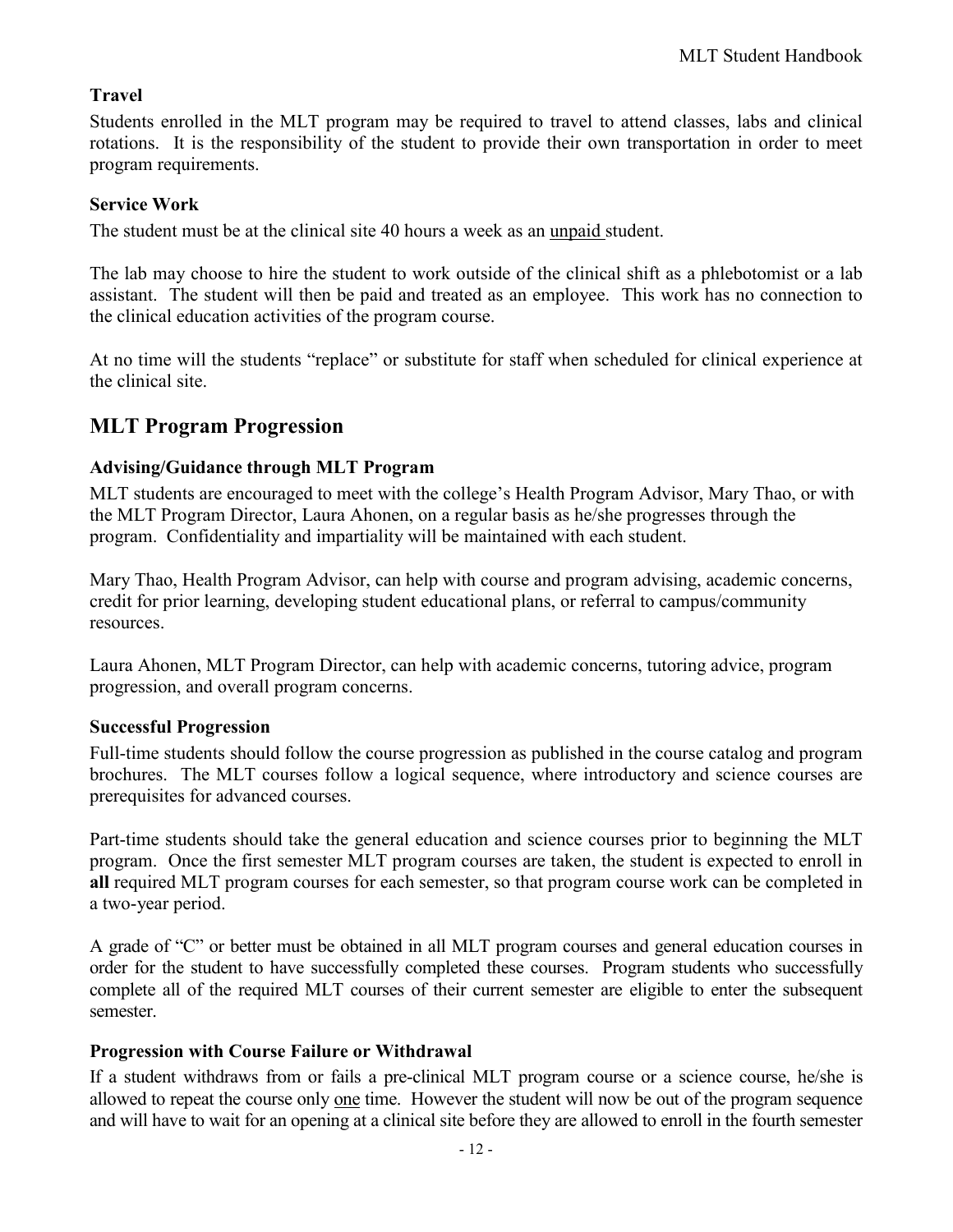Clinical Experience course. Students that withdraw from or fail a course more than one time, or two courses, will be dismissed from the program. When a student is contemplating withdrawing from a course, it is recommended that the student discuss this with the MLT Program Director to clarify options, prior to withdrawing from the course.

Should an MLT student withdraw or be unsuccessful in achieving a grade of C or better in a 513 program course, the following steps should be followed:

- Complete a **MLT Program Repeat Course Form** and submit it to the Program Director. This form specifies the student's desire to continue in the MLT program, and the student's plan for repeating the necessary course(s). This form is submitted by the day after grading day each semester to allow time to develop a return plan and course sequencing. Refer to NTC's **Student Planning Calendar** to determine grading day.
- Students who fail to complete and submit the MLT Program Repeat Course Form by the day after the semester grading day will be inactivate in the MLT Program. The student is ineligible to register for current semester courses or subsequent semester courses.
- For students that submit the **MLT Program Repeat Course Form**, the student and the Program Director will meet to discuss progression.
- The student will be admitted to the appropriate MLT Program semester based on space availability.
- Due to pre and co requisite courses, out of sequence students will not progress at the same rate and graduation may be delayed.
- Students may enroll in a NTC MLT Program course (513) two times due to failure or withdrawal.
- Any student who does not successfully complete a course on the second attempt (due to withdrawal or failure), will be removed from the NTC MLT Program
- Should a lapse of time occur between the completion of one program course and enrollment in the next program course in the program sequence, it will be necessary to reevaluate competencies and skills attained in previous program courses. All previous competency evaluations and checklists must be repeated within the first four weeks of a semester, or within the first two weeks of a summer session, prior to any testing for the course currently enrolled in. Individualized refresher plans are developed with the assistance of the Program Director.
- Clinical health, orientation, criminal background checks and CPR must all be current utilizing Castle Branch.
- Student faculty correspondence will utilize the NTC e-mail system.

# <span id="page-13-0"></span>**Returning after Program Withdrawal or Multiple Failures**

Students who withdraw from or do not achieve a C or better in any 513 MLT course twice (or two courses) will be asked to submit a formal written request and supporting documentation to return to the MLT Program. Returning applies only to students who were unsuccessful academically and not dismissed under due process. The request will be reviewed by the Re-Entry Committee composed of the MLT Program Director, Associate Dean of Health, MLT faculty member and the college advising specialist for health programs. The re-entry committee will review the request packet and schedule a meeting with the student to discuss their ability to return to the MLT program.

The written request should include:

- MLT Program Repeat Course Form
- A personal letter that addresses: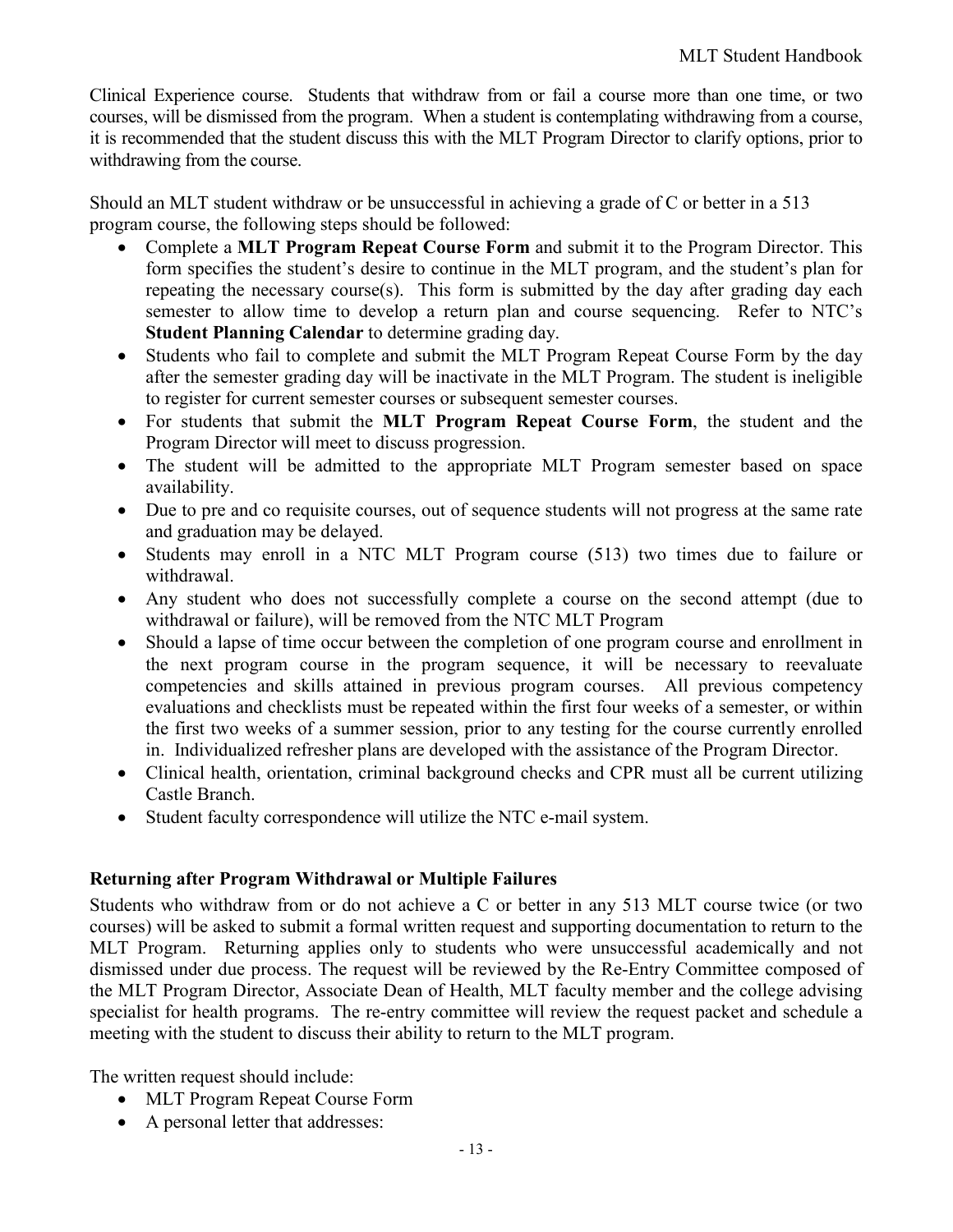- o Why the learner wants to re-enter the MLT program.
- o Why the learner was unsuccessful in the past.
- o Why the learner will be successful this time.
- o Outline of the learners' plan for success.
- o Actions the learner has done to increase probability of success.
- Unofficial Transcripts of recent successful courses
- Reference letters (2) from an employer or other non-family individual who is familiar with the students' academic goals and abilities

The reentry candidate should consider taking low cost courses from the NTC Learning Center to increase basic skills that may have contributed to lack of success such as test taking strategies or study skills. The candidate may also complete support courses such as medical terminology, math, or related science courses.

The Re-entry Committee will provide the student with a written decision and rationale regarding reentry within 10 business days of the meeting. If the student is permitted to re-enter the MLT Program, a learning contract will be developed with the student, outlining the student's Plan for Success. The plan will include assessment of theoretical, skill and clinical knowledge to determine appropriate placement within the MLT program. The student may need to demonstrate competencies or written evaluations of a course(s), repeat a course, or start the MLT program over, to improve the student's ability to be successful as they progress through the sequential courses. Consideration will be given to the length of time elapsed since the course was originally taken. Clinical health, orientation, criminal background checks, CPR and all required clinical documents and must be current, utilizing Castle Branch.

# <span id="page-14-0"></span>**Due Process Dismissal or Behavior Dismissals**

A student may be unsuccessful in the MLT Program for other reasons including, but not limited to, academic misconduct (cheating), behavioral misconduct, and unsafe behaviors. These students are not eligible for re-entry into the MLT program. NTC expected student behaviors can be located at the NTC website under Student Guidelines and Policies- Student Behavioral Guidelines and Student Code of Conduct.

Students may be dismissed from the MLT program at any point if, in the judgment of the faculty, the student's actions are detrimental to patients, fellow students or the program. A student may also be dismissed for failing to maintain the academic standards set by the program faculty.

Reasons for dismissal include, but are not limited to:

- Lack of aptitude for the program as shown by neglect of duty or failure to meet scholastic requirements
- Academic misconduct as defined in syllabi
- Unsafe behavior that is potentially harmful to self and others
- Unethical behavior including substance abuse, physical, verbal or sexual abuse
- Failure to maintain patient confidentiality
- Failure to abide by NTC's Student Code of Conduct
- Failure to abide by program attendance policy for clinical experience
- Health problem(s)

In addition, the student will abide by procedures of the clinical education agency particularly in matters relating to patient care, confidentiality, and lab safety. Unsafe clinical behaviors would be cause for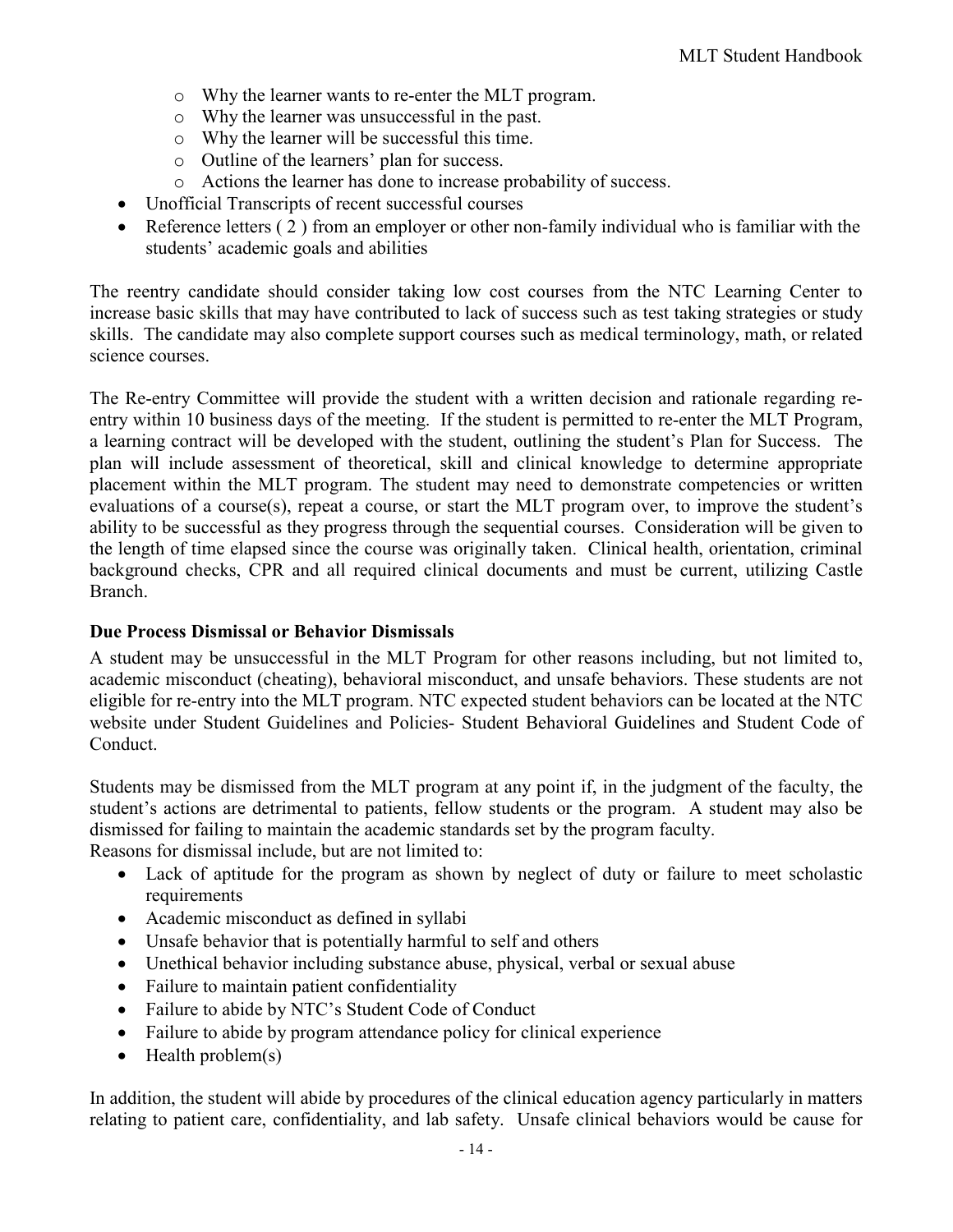immediate removal from a clinical course and/or subsequent failure. Depending on the specific instance, the student may not be allowed back at the clinical site and program progression may not be possible. A student is subject to the same disciplinary measures as an employee of a clinical education affiliate. Serious infractions of procedures of the clinical affiliate and unsafe behaviors may constitute grounds for immediate dismissal from the program without option of re-entry. Examples are the confidentiality procedure, abusive language or actions, falsification of records, gross carelessness in patient care procedures, and tobacco, drug, or alcohol use during clinical assignments. This list is not inclusive. Clinical sites have a contracted right to refuse access by any student for specified reasons.

Prior to termination, a conference between the student, instructor(s), Dean/Associate Dean and counselor will be held. Students have the right to file an appeal if they disagree with the dismissal decision.

# <span id="page-15-0"></span>**Student Appeals Procedure**

Information about the Academic Appeal Procedure and the Student Behavior Appeal Procedure can be found in the Student Handbook and Planner. Students are encouraged to refer to these policies for information regarding the appeals procedures at NTC.

### <span id="page-15-1"></span>**Issuing of Degree**

Students who complete all required course work with the required minimum grade will be granted an Associate Degree. Issuing of the degree **IS NOT** contingent upon the student passing an external certification exam.

### <span id="page-15-2"></span>**Teach Out Plan:**

In the event of program closure, the "teach out plan" is as follows:

- If closure is due to exceptional or uncontrollable circumstances, such as a natural disaster, and the college will reopen the program within 12 months, then the students will reenter the program and progress as previously planned.
- If closure is due to exceptional or uncontrollable circumstances, such as a natural disaster, and the college will not reopen, then every effort will be made to contact MLT programs within the Wisconsin Technical College System to request that students be transferred into other programs.
- If the closure is due to the college's decision to no longer offer the program, then all enrolled students will progress as planned. No new students will begin the program, only existing students will be enrolled and will be allowed to complete.

# <span id="page-15-3"></span>**Technical Skills Attainment (TSA) for MLT Program**

The Technical Skills Attainment program objectively measures a student's attainment of industry recognized skills in application and critical thinking.

This summative assessment scoring guide will be used to determine if you have met the program outcomes at the end of your program. To meet the requirements on the scoring guide, you will be asked to draw upon the skills and concepts that have been developed throughout the program and are necessary for successful employment in your field.

Your instructor will provide detailed instructions on how this rubric will be used. After your instructor completes this scoring guide, you will receive feedback on your performance including your areas of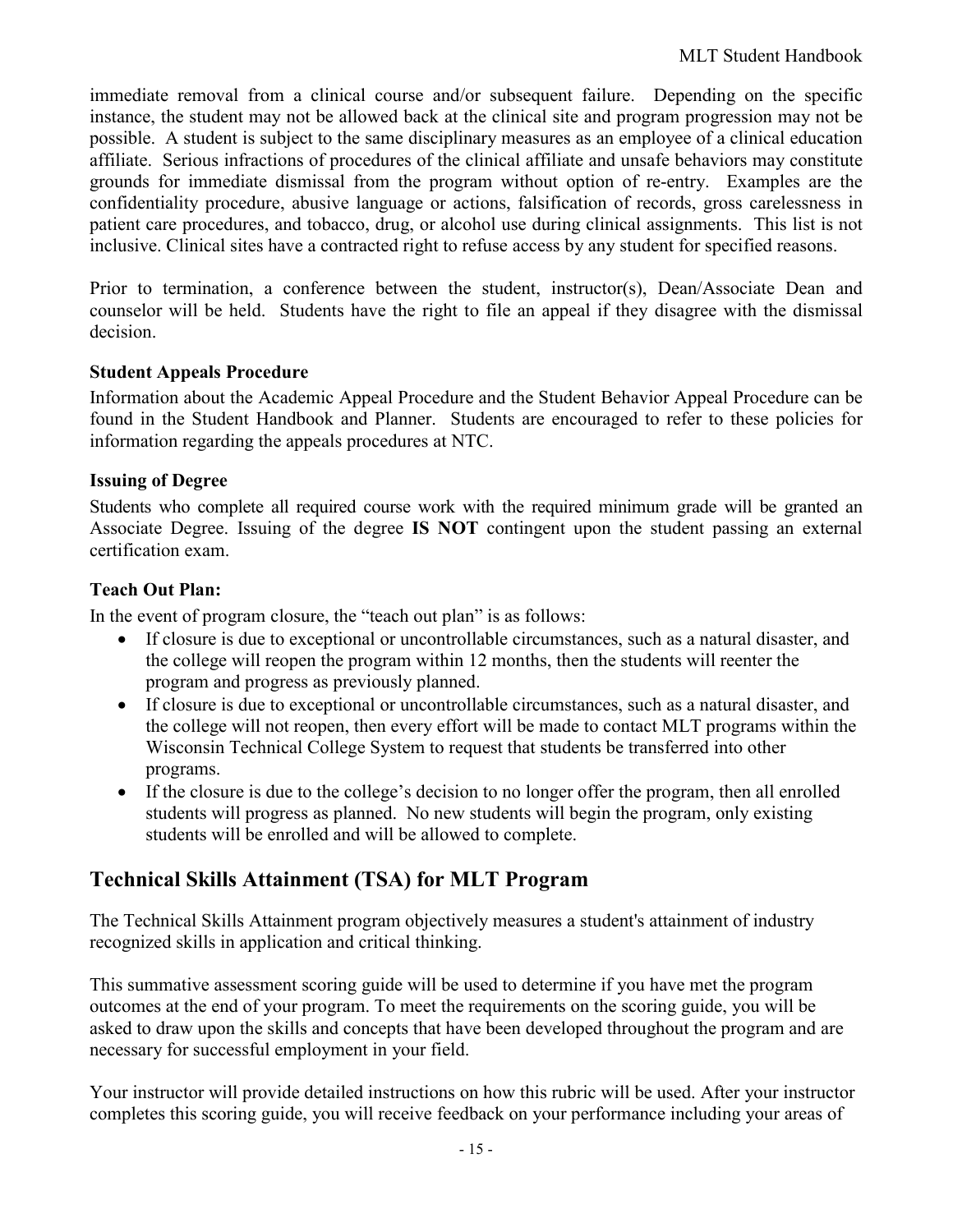accomplishment and areas that need improvement.

# **Target Program Outcomes**

- A. Practice laboratory safety and regulatory compliance
- B. Collect and process biological specimens
- C. Monitor and evaluate quality control in the laboratory
- D. Apply modern clinical methodologies including problem solving and troubleshooting according to predetermined criteria
- E. Correlate laboratory results to diagnosis of clinical conditions and/or diseases
- F. Perform information processing in the clinical laboratory
- G. Model professional behaviors, communication, ethics, and appearance

### **Rating Scale**

| <b>MET</b> | Performs adequately, meets basic standards       |
|------------|--------------------------------------------------|
| <b>NOT</b> | Little or no evidence of meeting basic standards |
| <b>MET</b> |                                                  |

# **Scoring Standard**

You must achieve a rating of MET on all criteria for each program outcome to demonstrate competence (passing). A rating of NOT MET on any criterion results in a NOT MET score for that program outcome and for the TSA Assessment.

| <b>Scoring Guide</b>                                                                                                        |                |         |
|-----------------------------------------------------------------------------------------------------------------------------|----------------|---------|
| Criteria                                                                                                                    | <b>Ratings</b> |         |
| A. Practice laboratory safety and regulatory compliance                                                                     |                |         |
| Practice standard precautions                                                                                               | Met            | Not Met |
| Locate emergency equipment                                                                                                  | Met            | Not Met |
| Demonstrate appropriate handling and disposal of biohazardous waste                                                         | Met            | Not Met |
| Follow HIPAA regulations                                                                                                    | Met            | Not Met |
| <b>B.</b> Collect and process biological specimens                                                                          |                |         |
| Identify patient and specimens accurately                                                                                   | Met            | Not Met |
| Process lab specimens per CLSI standards                                                                                    | Met            | Not Met |
| Perform blood and other specimen collection procedures per CLSI standards                                                   | Met            | Not Met |
| C. Monitor and evaluate quality control in the laboratory                                                                   |                |         |
| Take appropriate action                                                                                                     | Met            | Not Met |
| Assess acceptability of QC results                                                                                          | Met            | Not Met |
| Use appropriate quality control protocol                                                                                    | Met            | Not Met |
| D. Apply modern clinical methodologies including problem solving and<br>troubleshooting according to predetermined criteria |                |         |
| Perform procedures following laboratory guidelines                                                                          | Met            | Not Met |
| Recognize normal, abnormal and critical values                                                                              | Met            | Not Met |
| Operate laboratory instruments efficiently                                                                                  | Met            | Not Met |
| Perform routine maintenance on laboratory instruments                                                                       | Met            | Not Met |
| Assist with troubleshooting                                                                                                 | Met            | Not Met |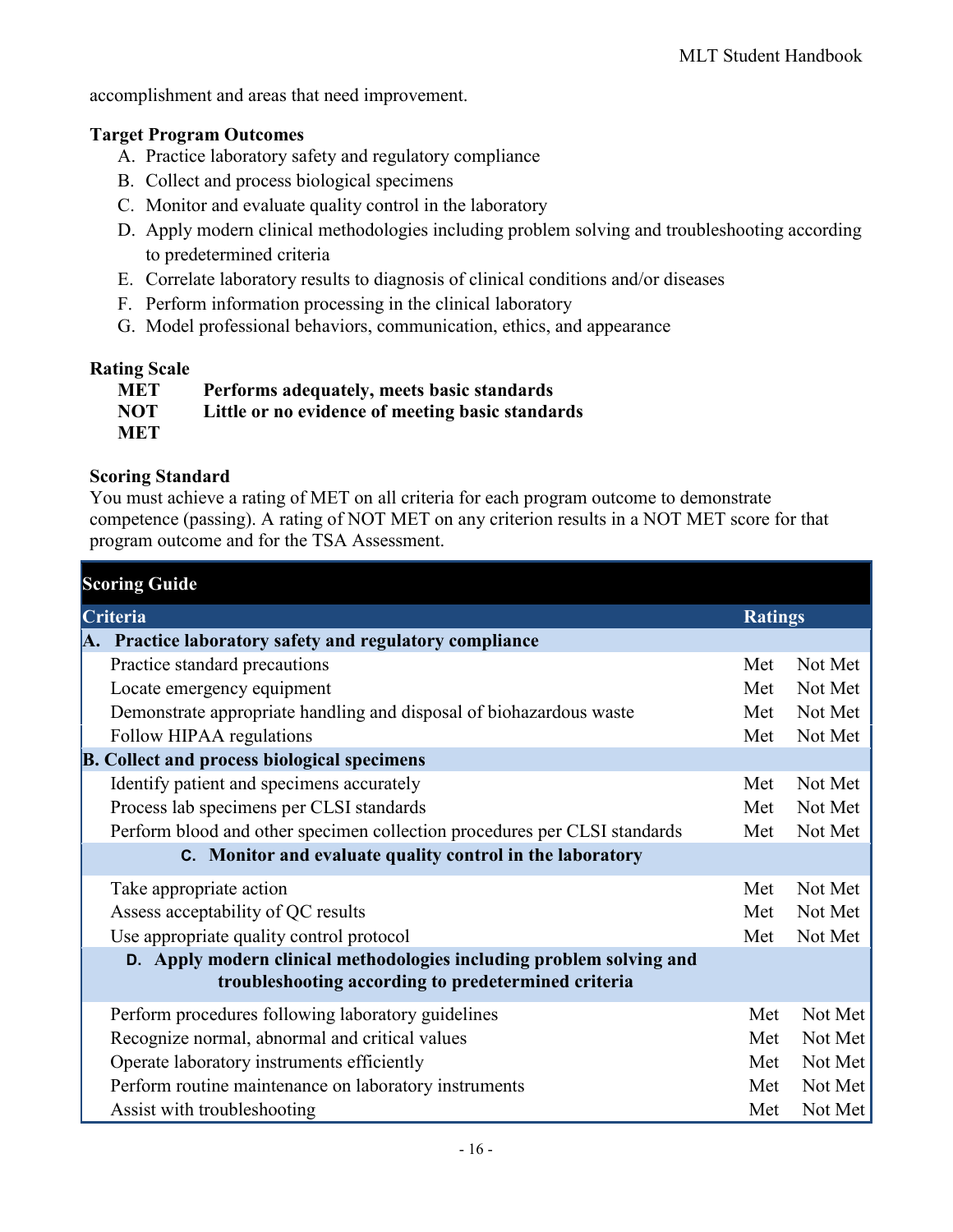| <b>Scoring Guide</b>                                                                                                                              |                |                  |  |
|---------------------------------------------------------------------------------------------------------------------------------------------------|----------------|------------------|--|
| Criteria                                                                                                                                          | <b>Ratings</b> |                  |  |
| Determine reportability of results                                                                                                                | Met            | Not Met          |  |
| E. Correlate laboratory results to diagnosis of clinical conditions and/or diseases                                                               |                |                  |  |
| Recognize and correlate lab test results to hematology/coagulation findings                                                                       | Met            | Not Met          |  |
| Recognize and correlate lab test results to chemistry findings                                                                                    | Met            | Not Met          |  |
| Recognize and correlate lab test results to blood bank findings                                                                                   | Met            | Not Met          |  |
| Recognize and correlate lab test results to microbiology findings                                                                                 | Met            | Not Met          |  |
| Recognize and correlate lab test results to immunology findings                                                                                   | Met            | Not Met          |  |
| Recognize and correlate lab test results to urinalysis findings                                                                                   | Met            | Not Met          |  |
| Correlate test results from multiple lab areas to diagnose patient clinical<br>condition/disease                                                  | Met            | Not Met          |  |
| F. Perform information processing in the clinical laboratory                                                                                      |                |                  |  |
| Perform accurate data entry                                                                                                                       | Met            | Not Met          |  |
| Review automated data for accuracy and consistency                                                                                                | Met            | Not Met          |  |
| Utilize Laboratory Information System (LIS)                                                                                                       | Met            | Not Met          |  |
| G. Model professional behaviors, communication, ethics, and appearance                                                                            |                |                  |  |
| Arrive on time                                                                                                                                    | Met            | Not Met          |  |
| Adhere to the clinical dress code                                                                                                                 | Met            | Not Met          |  |
| Demonstrate positive attitude                                                                                                                     | Met            | Not Met          |  |
| Communicate with colleagues and patients in a professional manner                                                                                 | Met            | Not Met          |  |
| Display respectful behavior                                                                                                                       | Met            | Not Met          |  |
| Apply ethical behaviors                                                                                                                           | Met            | Not Met          |  |
| <b>Overall Score</b><br><b>TSA Assessment Score:</b>                                                                                              |                | <b>PASS FAIL</b> |  |
| Note: Each program outcome and the over-all requirements must earn a rating of "Met" to achieve an<br>over-all score of "Pass" on the assessment. |                |                  |  |
| <b>Student Name:</b>                                                                                                                              |                | ID $#$ :         |  |
| <b>Evaluator Signature:</b>                                                                                                                       |                | Date:            |  |

# <span id="page-17-0"></span>**Health Program Requirements**

# <span id="page-17-1"></span>**Castle Branch**

Student background checks and health records are managed through an outside agency, Castle Branch. [\(www.castlebranch.com\)](http://www.castlebranch.com/) This system provides comprehensive background checks and accurate management of health records. Castle Branch provides security of student files, real-time access for clinical sites and lifetime, 24/7 access for the student. This record management tool allows students to upload health records, transcripts, certifications, resumes, cover letters and other documents to manage student background for the duration of their career.

There is a cost for this program which each student will be responsible for paying directly to Castle Branch. They have payment plans available. Students will establish their accounts prior to program entry. Required documents are then scanned and uploaded to the site by the student.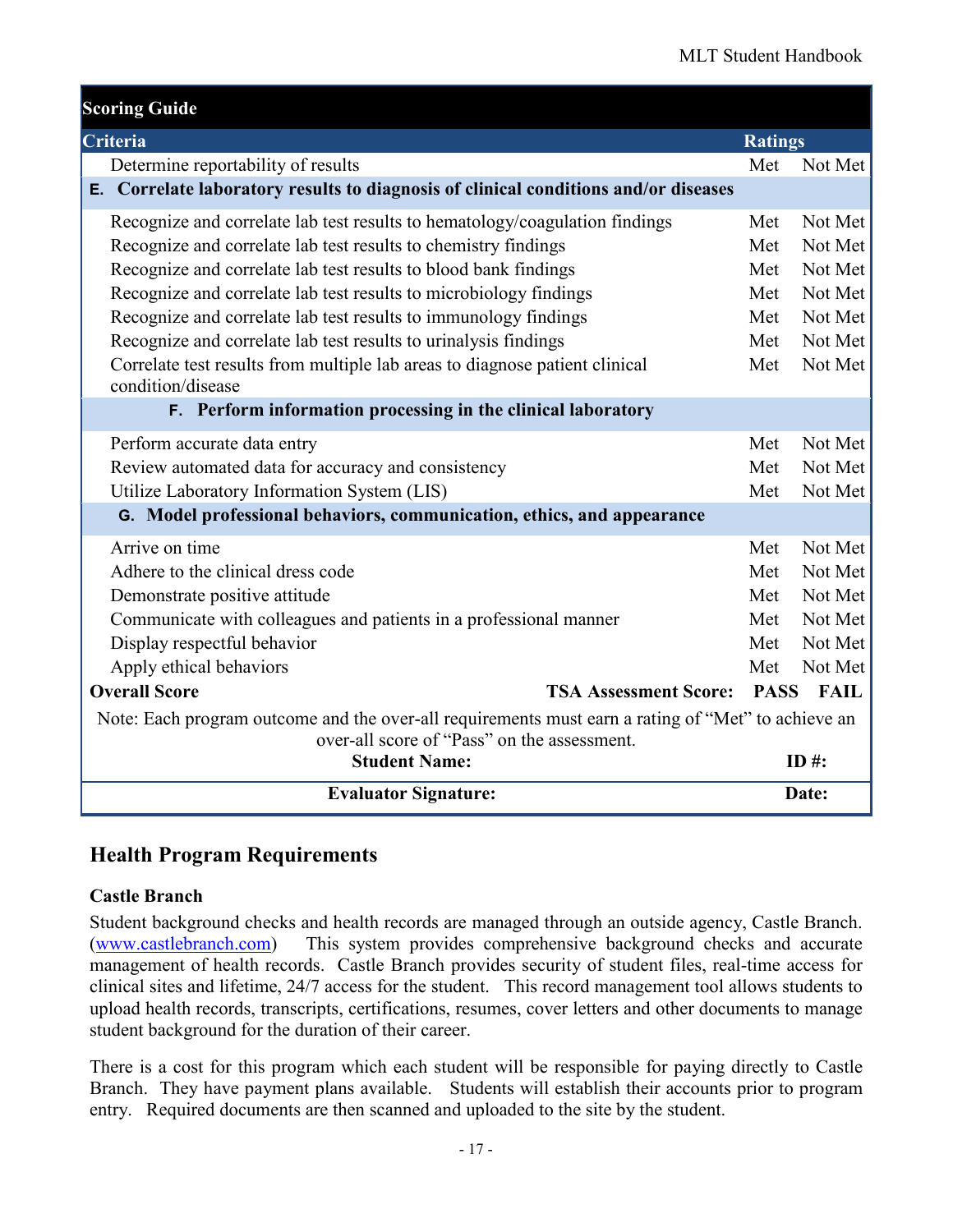Students sign a release form giving Castle Branch permission to share the information with NTC and the clinical site. Students not having files completed may prohibit entrance to clinical course and subsequent inability to progress in the program.

Due to the nature of the health professions, students are more susceptible to contracting and/or spreading disease. An up-to-date set of minimum health requirements must be on file in Castlebranch by the deadline given each semester. Each third party site, such as any healthcare facility, determines the health requirements necessary for entering their clinical space. NTC faculty and students are obligated to follow the site's policies in order to participate in the learning activities and complete the course. Failure to do so will prevent you from starting your clinical course(s), and thus jeopardize your progression in the program. Third party sites may change their health requirements for NTC faculty and students at any given time. In preparation for future changes, please be aware that the COVID-19 vaccination may be required from third party sites in order to participate in and complete your clinical courses.

Note: Some clinical sites may have additional health requirements that will need to be met. All costs incurred related to health requirements are the financial responsibility of the student.

# <span id="page-18-0"></span>**Requirement List**

The following is the list of necessary documents that are required for students in health programs at NTC. These documents are required by the clinical sites and need to be current and in your file with Castle Branch. Clinical affiliates can deny students access to clinical classes if documentation is not completed. Students would not be eligible to take the clinical class and progress in the program.

| MMR (Rubeola/Red Measles;<br>Mumps; Rubella/German<br>Measles)                                                                        | You need either immunization history of 2 doses<br>of immunizations after 1 year of age at least one<br>month apart or a lab titer (lab test) showing "<br>immunity"                                     |
|---------------------------------------------------------------------------------------------------------------------------------------|----------------------------------------------------------------------------------------------------------------------------------------------------------------------------------------------------------|
| Varicella (Chicken Pox)                                                                                                               | You need either immunization history of 2 doses<br>of immunizations after 1 year of age at least one<br>month apart or a lab titer (lab test) showing<br>"immunity"                                      |
| Tuberculosis (TB) Skin Test<br>(Must be current within the past<br>12 months and must be updated<br>annually without a lapse in time) | Documentation of 2 consecutive (annual or two-<br>step) TB skin tests.<br><b>OR</b><br>Documentation of QuantiFERON blood test or T-<br>Spot blood test<br>If positive, submit your clear chest x-ray    |
| <b>Hepatitis B Vaccination Series</b><br>(this is a series of 3 vaccines and<br>is optional)                                          | Students need to complete the Hepatitis<br>Declination form if they choose not to get the<br>vaccines.<br>If students receive the vaccines dates should be<br>provided. When completed a titer should be |

Students will provide the following and upload documents into Castle Branch: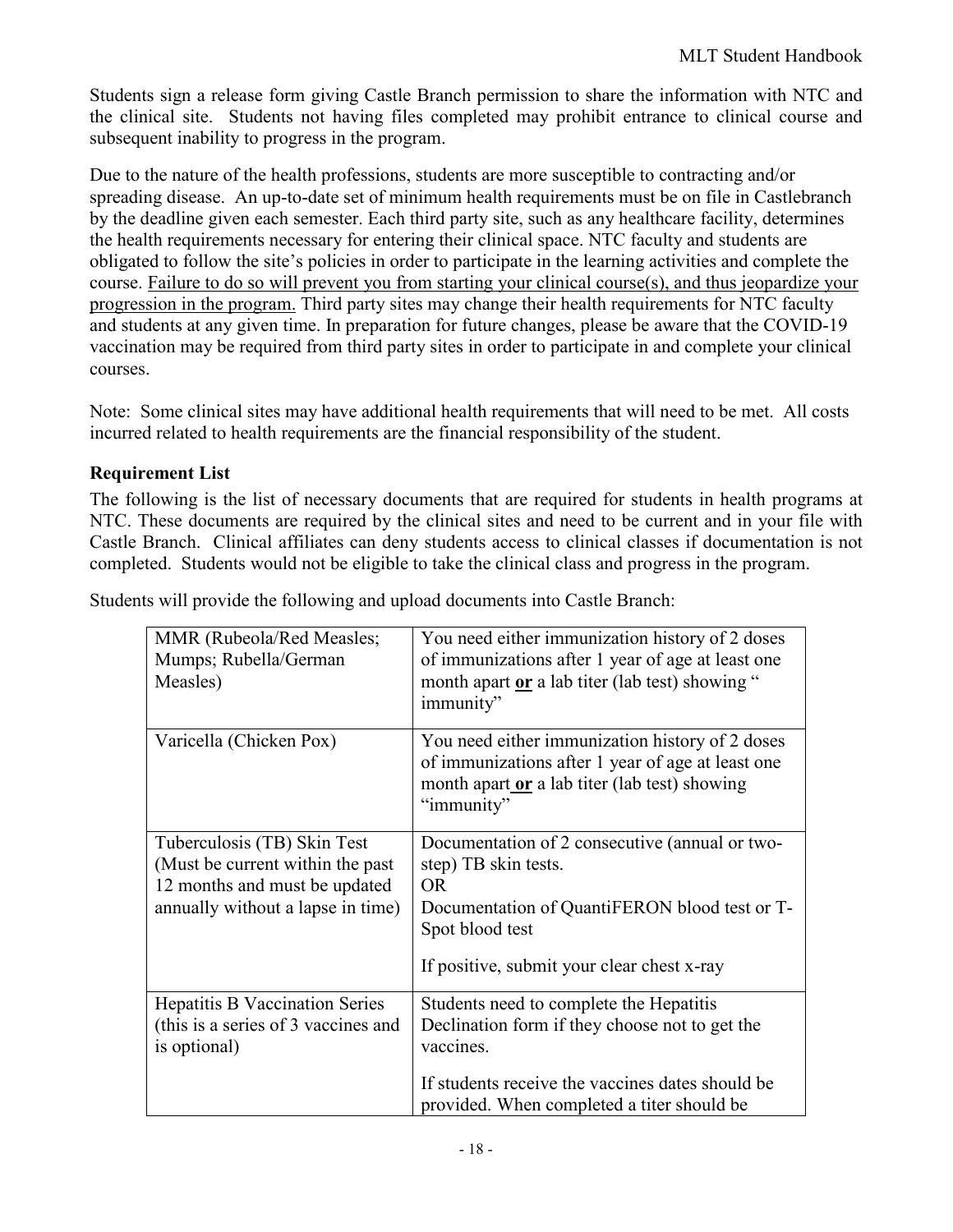|                                                                                             | obtained indicated "immune' or "reactive".<br>If students complete the series but do not obtain<br>the titer the Declination form must still be signed<br>with the item checked "prior vaccines"                                                                                              |
|---------------------------------------------------------------------------------------------|-----------------------------------------------------------------------------------------------------------------------------------------------------------------------------------------------------------------------------------------------------------------------------------------------|
| Adult Tetanus, Diphtheria and<br>Adult Pertussis Vaccine (T-dap)                            | Booster needs to be completed as an adult and<br>then remains current for 10 years                                                                                                                                                                                                            |
| Seasonal flu vaccine (anyone in<br>clinical settings between October<br>1st and March 31st) | The flu vaccine needs to be completed prior to<br>your start of clinical if it occurs in the months<br>indicated or an Influenza Declination Form must<br>be completed and then you will need to comply<br>with agency policy related to protective devices<br>while in the clinical setting. |
| <b>CPR</b> (Health Care Provider)                                                           | Completed prior to start of your program and<br>must stay current through entire program.                                                                                                                                                                                                     |
| Background Information<br>Disclosure (BID) Form                                             | The information provided here will be used to<br>complete a DOJ CIB and Wisconsin Caregiver<br>Background Check.                                                                                                                                                                              |

# <span id="page-19-0"></span>**Criminal Background Check and Background Information Disclosure**

Part of the requirements for admission into health programs at NTC includes a criminal background check to verify that students are eligible to work in health related fields. The results of this background check provide the health program with information about the student's legal convictions based on the Department of Justice Crime Information Bureau. Failure to provide honest information on the Background Information Disclosure (BID) Form may result in denial of clinical experience by the healthcare agency and/or dismissal from the MLT program.

It is the student's responsibility to notify the MLT Program Director of any new convictions or charges within 5 business days of their occurrence. Failure to do so may result in dismissal from the MLT program.

Northcentral Technical College (NTC) School of Health students need to complete the Background Information Disclosure (BID) form, Caregivers Background Check and additional clinical requirements such as CPR and immunization/titers in order to be placed at a clinical site. As part of the placement process NTC may need to send your clinical requirement documentation or information to the clinical site if requested. **By uploading the information to Castle Branch or giving it to NTC staff or faculty, you are authorizing that the information provided may be shared with clinical sites as needed.**

# <span id="page-19-1"></span>**Interprofessional Education**

Each Fall and Spring Term the Health Division as whole comes together on one day to take part in an Interprofessional Education simulation day. This exercise focuses on the competencies outlined by the AAMC (Association of American Medical Colleges) which include:

- Values/Ethics for Interprofessional Practice
- Roles and Responsibilities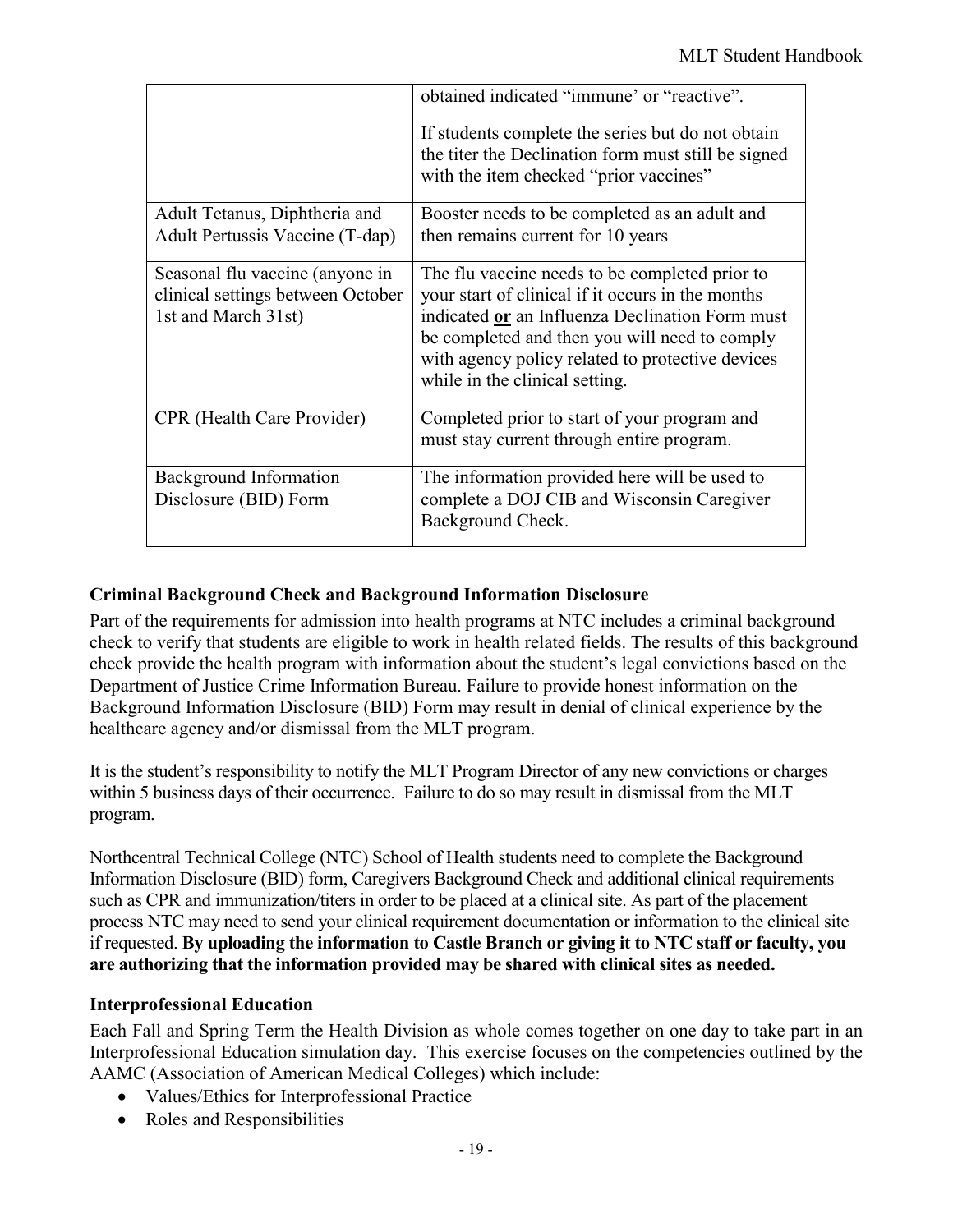- Interprofessional Communication
- Teams and Teamwork

When a student's health division program is participating all students are required to take part as directed by their program director. This interprofessional exercise has been well received by past students and is recognized as an excellent learning opportunity.

# <span id="page-20-0"></span>**Record Retention for Enrolled Students:**

Current, enrolled students have a student activity file (written and practical exams, professionalism evaluations, and other communications) with each MLT program faculty member. Student activity files are stored in the following manner:

- Files are located in the 4th floor faculty office area, which is a locked, limited access space
- Files are not to be removed from the faculty office area
- Files contain confidential material, and must be in a locked drawer accessible by the faculty member only
- After students exit the program, files are moved to the locked storage room on 4th floor.
- Student activity files are kept for a minimum of 5 years
- After 5 years, the files are shredded and destroyed

# <span id="page-20-1"></span>**Health and Safety Considerations**

# <span id="page-20-2"></span>**COVID 19 Personal Protective Equipment Policy**

The School of Health Sciences promotes our professional identity and upholds community stewardship through policy and role modeling of recommended health practices and safety guidelines. All areas of the college remain in a clean-in/clean-out policy. We need to enforce this policy with all our learners. Hand sanitizing stations are located throughout the CHS building and must be used.

# **Use of face masks**

- All unvaccinated individuals must wear a face mask while on any NTC campus
- All individuals in any in-person health program course must wear a face mask, regardless of vaccination status
- Faculty may remove their face mask in class while behind plexiglass during instructions

# **Use of face masks and face shields/eye goggles**

- All individuals in any in-person health program lab or simulation activity or course must wear a face mask and eye protection, regardless of vaccination status
- All individuals engaging in non-socially distanced learning activities, such as debriefing sessions in simulation, must wear a face mask and eye protection, regardless of vaccination status
- Any time a classroom social distance capacity is exceeded, a face mask and eye protection must be worn, regardless of vaccination status

# **Clinical Learning Experiences**

• All faculty, staff, and students must adhere to each individual facility's policies and procedures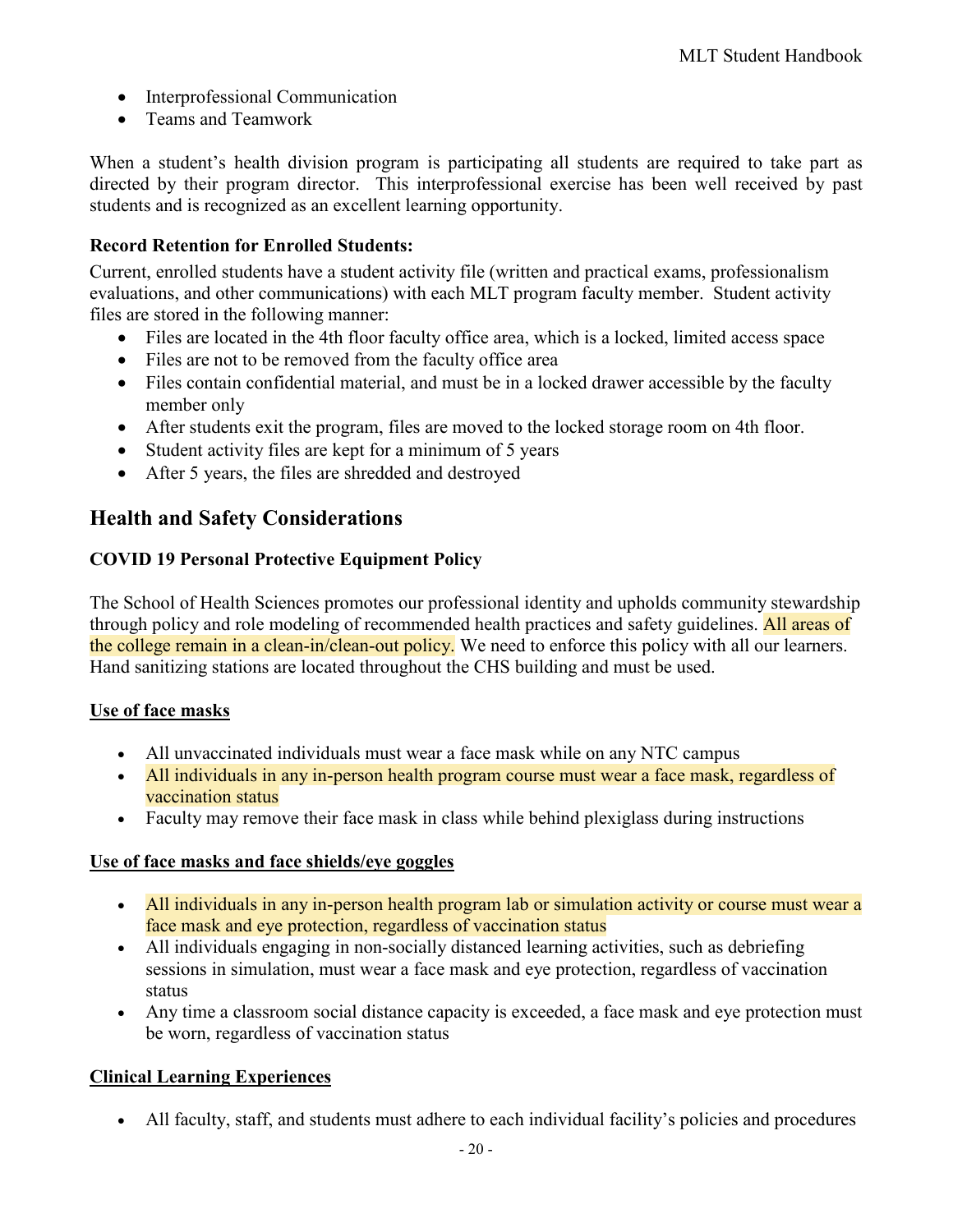- o Faculty and students must complete the facility attestation prior to the start of the clinical day
- $\circ$  Failure to do so will result in NTC not being able to participate in activities at that facility
- o Aspirus, specifically, has a policy in place for partners:
	- Each college is allowed 'three strikes' of non-compliance for ALL faculty and students, not program specific. At the third strike for NTC, all NTC programs will no longer be allowed on their premises

# <span id="page-21-0"></span>**Bloodborne Pathogen Exposure**

As a student in the MLT program, you will be working with blood and other potentially infectious body fluids in the MLT laboratory and at the clinical sites. Bloodborne pathogens may be transmitted by exposure to blood and body fluids if the laboratory specimen being handled contains these organisms. All MLT students are required to wear lab coats, gloves, and other appropriate personal protective equipment when working with blood and body fluids. Students are also strongly encouraged to receive the Hepatitis B vaccination to prevent infection with this bloodborne pathogen.

Standard precautions will be observed in the classroom and at the clinical site in order to prevent contact with blood or Other Potential Infectious Material (OPIM). All blood and OPIM will be considered infectious regardless of the perceived health status of the source individual.

Additional information about bloodborne pathogens is listed in the appendix under Bloodborne Pathogen Exposure Control Information and Laboratory Safety Rules.

### <span id="page-21-1"></span>**Latex Allergies**

In recent years, latex allergy has been recognized as a significant problem for health care workers as well as patients. Latex allergy in the workplace can result in potentially serious health problems for workers. Workers in the health care industry are at risk for developing latex allergy due to repeated use of and exposure to latex gloves and other latex products. As a result, all incoming students will be assessed to determine a potential or known allergy/sensitivity to latex. A latex sensitivity questionnaire can be found in the appendix of this handbook. Please complete the questionnaire and return to the course instructor no later than the first day of classes. If "yes" is answered to one or more of the questions, it is recommended that the student speak with his/her physician about the potential or known allergy/sensitivity to latex to determine if it is best to continue to pursue a career in the health care field.

# <span id="page-21-2"></span>**Health Services**

Numerous health services will be provided to NTC students at **no cost or reduced rates**, with a valid current student ID:

These services are available by appointment only at various Aspirus Business Health Clinics. Call 844-888-5873 for an appointment at a location near you.

Fees will be collected on the date of service from the student.

Please note this is not health insurance and will not cover any costs associated with testing or services provided by a physician.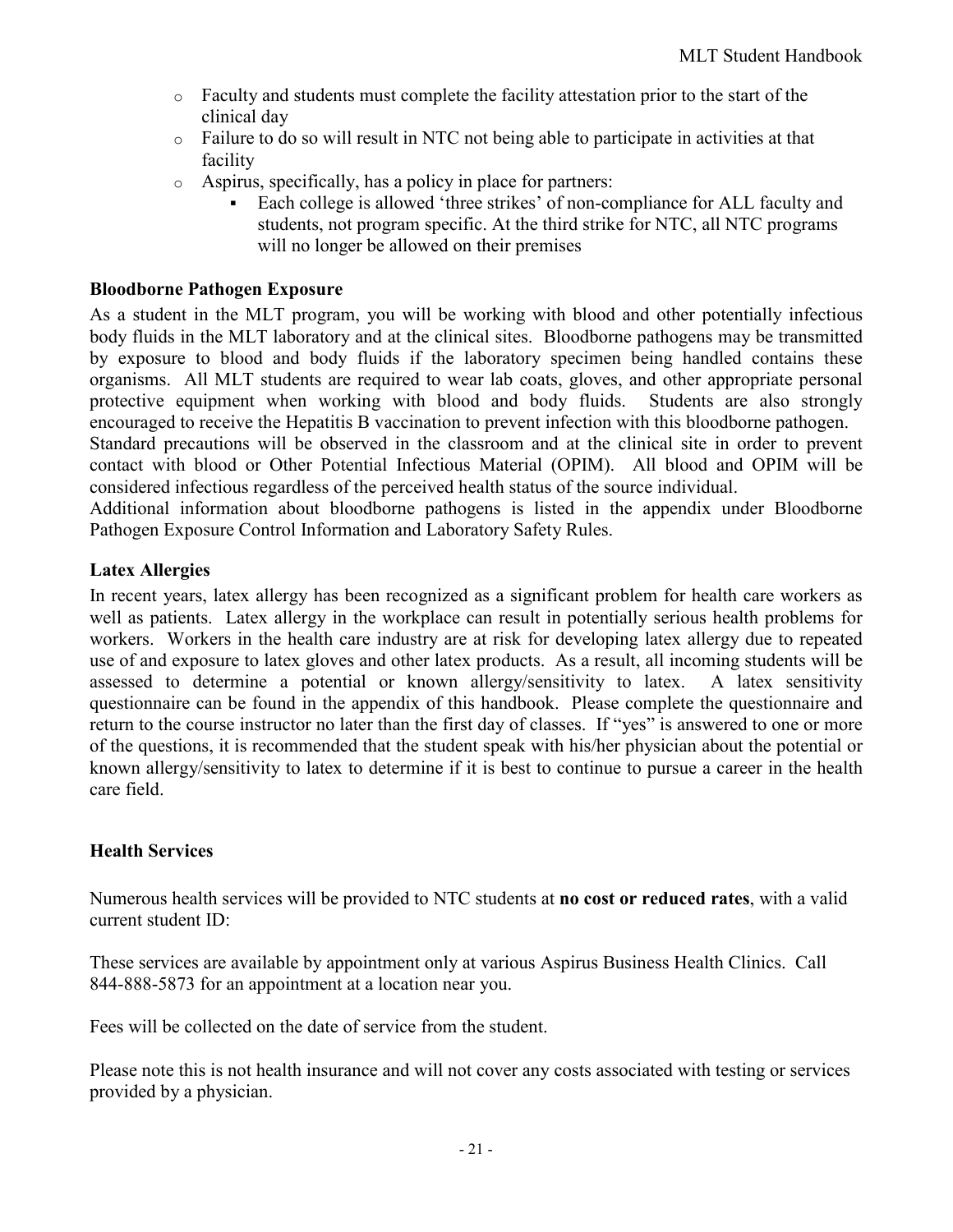# <span id="page-22-0"></span>**Mandatory Student Accident Insurance**

This insurance plan will cover students when an accident occurs on campus, attending a practicum program or other recognized student group approved by the College or during travel to and from a program. The plan offers comprehensive benefits that include hospital room and board, inpatient and outpatient surgical procedures, labs and x-rays, physician office visits, ambulance, durable medical equipment, emergency care and prescription drugs. There are no deductibles and the maximum benefit allowed for each accident is \$50,000. This coverage will cost \$7.50 per semester per student.

Please see the following web-site for additional information: **<https://www.ntc.edu/studentlifeblog/health-services/>**

# <span id="page-22-1"></span>**Classroom Code of Conduct**

### <span id="page-22-2"></span>**Attendance Guidelines**

Students are encouraged to attend all classroom sessions. It is critical that you attend all laboratory sessions in order to obtain sufficient hands on experience and practice of laboratory procedures. Attendance includes being on time. If you must miss a class due to a major illness or have another legitimate reason (family emergency, death in family, lack of transportation, etc.) for not being in class, you are required to call and leave a message or send an email to the course instructor *prior* to your absence, giving the reason for your absence. Students are responsible for material missed due to absence. You should set up a time to meet with the instructor so that you can receive the materials that you missed and discuss the timeline for makeup work.

#### <span id="page-22-3"></span>**Excessive Absence**

Excessive absence is defined as missing more than 3 days in one semester. This may include classroom, laboratory sessions or scheduled days at the clinical site. Excessive absence will be reviewed by the program faculty and may result in the student being unable to progress in the MLT program.

#### <span id="page-22-4"></span>**Missed Exams**

Missed written exams must be taken the first day that the student returns to class. If you miss a scheduled written exam, your make-up exam may be different than the exam taken by the students who were present on the scheduled exam date. It may not be possible for you to make up missed practical exams. You may receive a zero on a missed practical exam.

#### <span id="page-22-5"></span>**Missed Laboratory Sessions**

Missed laboratory sessions will not be recreated for you to perform at a later date. Remember that you must demonstrate all competencies in order to pass the class. Please attend scheduled laboratory sessions so that you can be successful in the MLT program.

#### <span id="page-22-6"></span>**Assignment Due Dates**

It is vital that you can demonstrate each of the competencies outlined in this course. To accomplish that, you must stay on track with timelines for assignments. In order for you to leave this program with all the skills that you need, assignments must be turned in at the **beginning** of the class session they are due.

- **Points will be deducted for late assignments.**
	- o **If assignment is turned in late, 20% of the total possible points will be deducted.**
	- o **If an assignment is turned in more than one calendar day late, no points will be awarded.**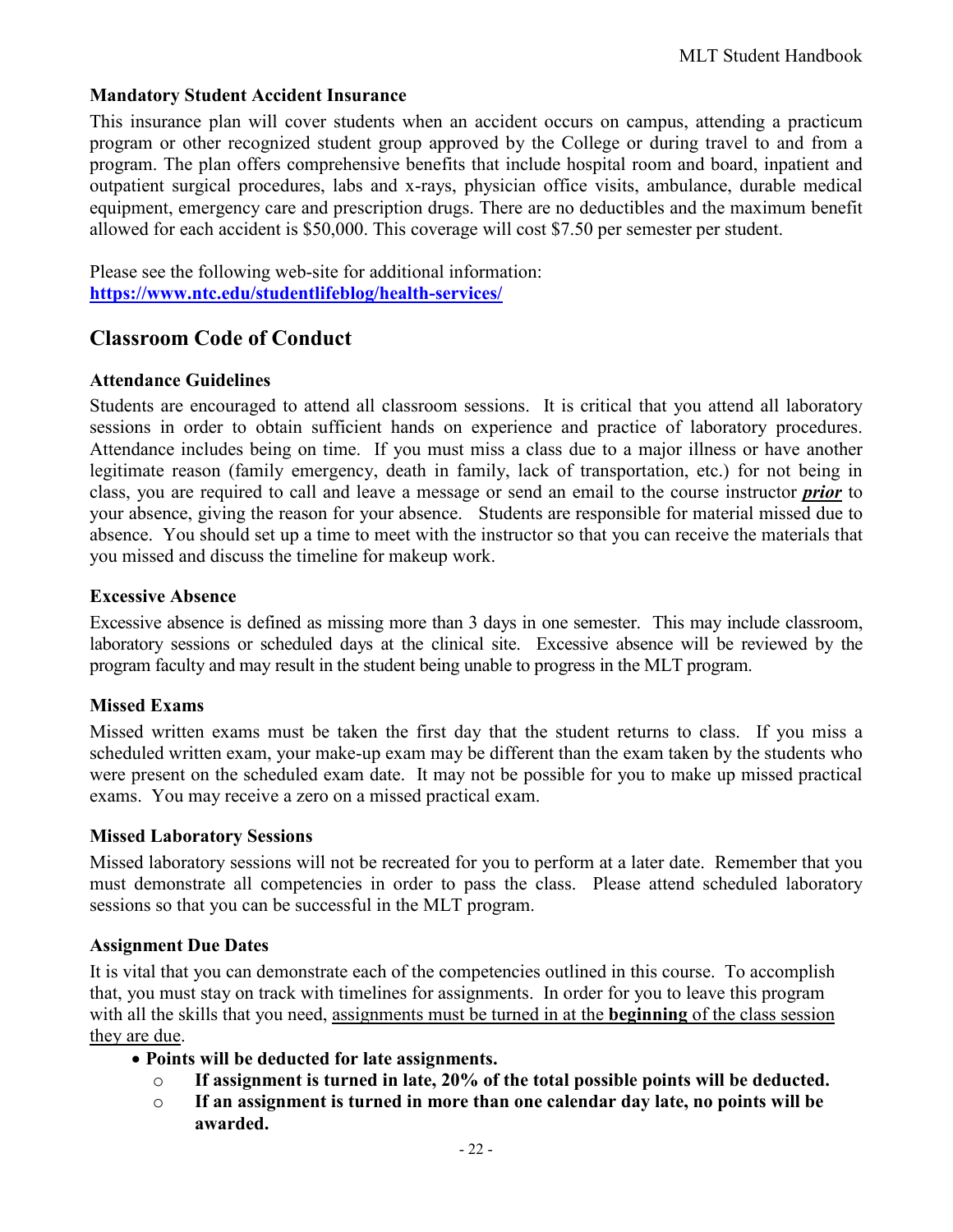o If you have a special circumstance or have problems with an assignment, please let the instructor know immediately. Please communicate your needs to your instructors as they arise.

# <span id="page-23-0"></span>**Academic Integrity**

We are most interested in the knowledge and skills that you are developing to ensure that you are employable and successful upon graduation from this program. Employers will expect you to be honest, demonstrating ethical/professional behavior, adhering to work policies/procedures, respecting people and property, and taking appropriate action in connection with ethical dilemmas. We expect the same in this program. Thus, any type of cheating or plagiarism will not be accepted and will result in failure of the course and may result in dismissal from the program.

Academic dishonesty such as, but not limited to, the following may results in immediate dismissal from the MLT program and withdrawal from all MLT courses. If the withdrawal date has passed, the student will be given a "D" for each course.

- 1. Submitting homework assignments copied from others. Both the student and the student that the materials were borrowed from will receive a "0" for the assignment and may be subject to dismissal from the program.
- 2. Falsifying laboratory results.
- 3. Cheating on a test.

# <span id="page-23-1"></span>**Laboratory Safety**

Safety is the highest priority. Laboratory coats, gloves and other appropriate personal protective equipment must be worn whenever there is a risk of exposure to blood and body fluids. There is no eating or drinking allowed in the laboratory. If an event occurs in the lab area that creates a dangerous condition for you or another student, I will immediately call a halt to all activity until the situation is contained. Follow all instructions immediately and without question. An explanation will follow. Children are not allowed in the classroom.

Lab coats must be purchased at the NTC Bookstore prior to class. The lab coats are long sleeve, knee length and disposable.

<span id="page-23-2"></span>Gloves and masks will be provided to students during the program.

# **Dress Code**

Clothing

- Scrubs or Business Casual must be worn by all students while participating in MLT program courses (any course that begins with 10-513)
- Shoes: Closed toe shoes must be worn.
- Lab Coat: A disposable lab coat must be purchased at the NTC Bookstore and worn for all lab sessions. Typically, one lab coat will last an entire semester. However, if the lab coat becomes visibly contaminated with blood or body fluids, or torn, the lab coat must be disposed of and the student must obtain a new lab coat.
- Hats: Nothing shall be worn on the head (baseball caps, scarves, etc) unless it is of a required religious nature. If the head covering falls below the shoulders it must be tucked securely inside the lab coat to prevent contamination by blood and/or body fluids.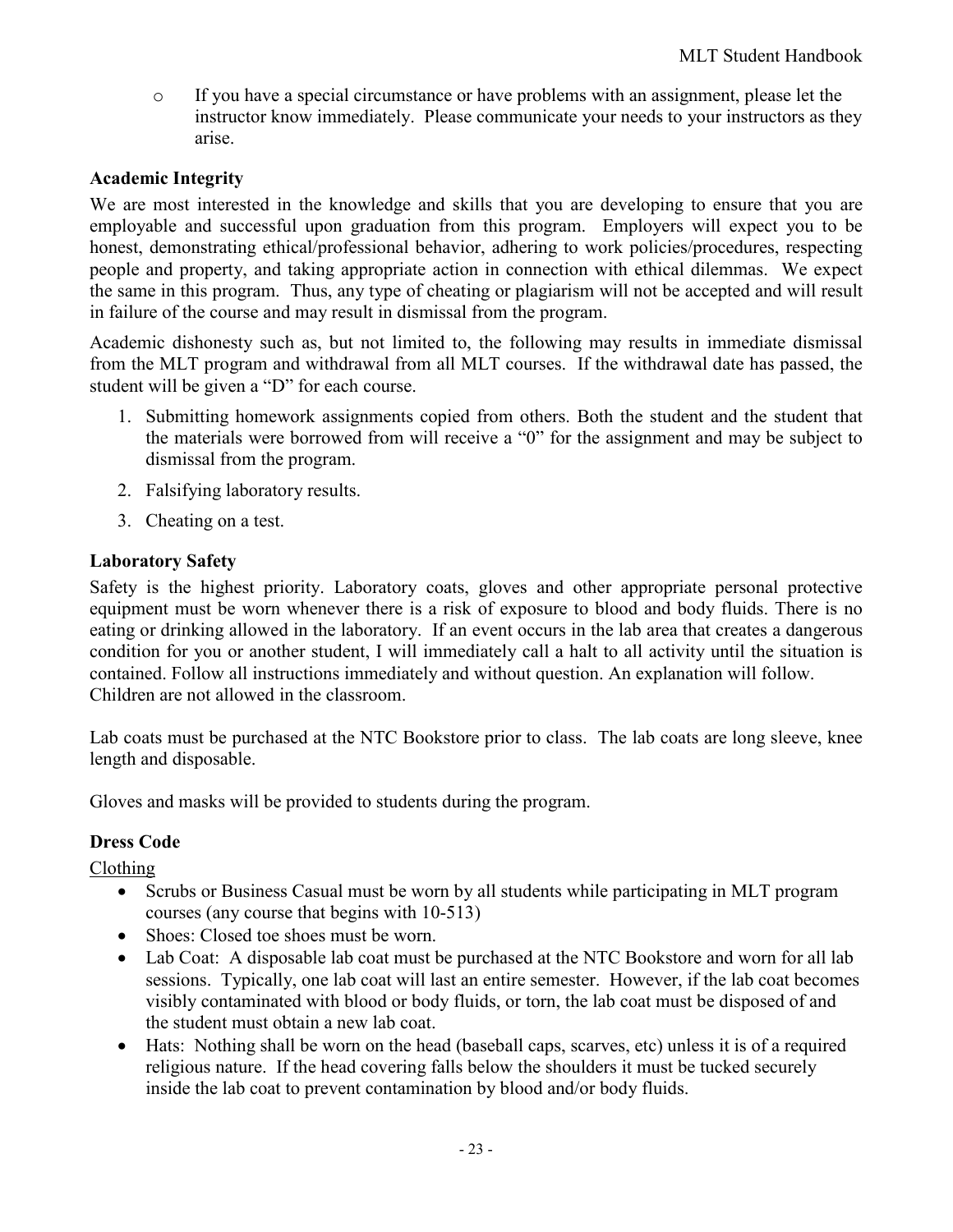# Hair

• Hair that is shoulder length or longer must be worn up or securely tied back.

# Jewelry

- Rings may be worn at the wearer's risk. Rings with stones have the potential to make small holes in gloves.
- A wristwatch and small earrings may be worn.
- No other body piercing jewelry is allowed.

# Hygiene

- Freshly showered/bathed
- Use deodorant/antiperspirant
- Fingernails must be clean and well trimmed (less than  $\frac{1}{4}$ ). No artificial nails allowed.
- Perfumes, colognes, or other scents (such as from cigarette smoke) are not allowed.

# <span id="page-24-0"></span>**Digital Courtesy**

No **personal** cell phone use is permitted in the classroom.

All electronic devices (phones, computers, etc):

- can be used in the classroom for educational purposes
- can be used to record pictures of cells or other lab related tests for educational purposes
- must be disinfected after each use in the lab and before leaving the lab
- can never be taken to a clinical site (hospital or outpatient clinic). Federal regulations prohibit the use of cell phones or other recordable devices in patient care areas.

# <span id="page-24-1"></span>**Behavioral Expectations of Students**

# <span id="page-24-2"></span>**Time Commitment**

Becoming a competent entry-level MLT requires a great deal of time and dedication. The MLT program is a rigorous program with a strong emphasis on math and science courses. Students are required to take 16-17 credits per semester, for the first three semesters, 6 credits during the summer and participate in a 20 week, 40 hours per week clinical experience during the final semester. The time spent in lectures, labs, at clinical sites, and study time easily equates to a full time job. Sacrifices in other parts of the student's life are usually necessary in order to be successful.

# <span id="page-24-3"></span>**Physical and/or Mental Impairment**

Students must be adequately prepared both physically and mentally for scheduled class activities and clinical rotations. Students may be dismissed from laboratory sessions or the clinical experience if, for any reason, the NTC instructor or the clinical affiliate staff believes that the student demonstrates evidence or signs of impairment.

# <span id="page-24-4"></span>**Student Impairment and Client Safety**

While the student is working in the clinical situation with clients, safety of the client is considered of utmost importance. Therefore if, for any reason, either the NTC clinical instructor or clinical affiliate staff (both of whom typically work closely with the student), believes that the student demonstrates evidence or signs of impairment, they reserve the right to dismiss the student from the clinical setting immediately. The student and NTC clinical instructor will then meet to determine the student's eligibility to return to clinical.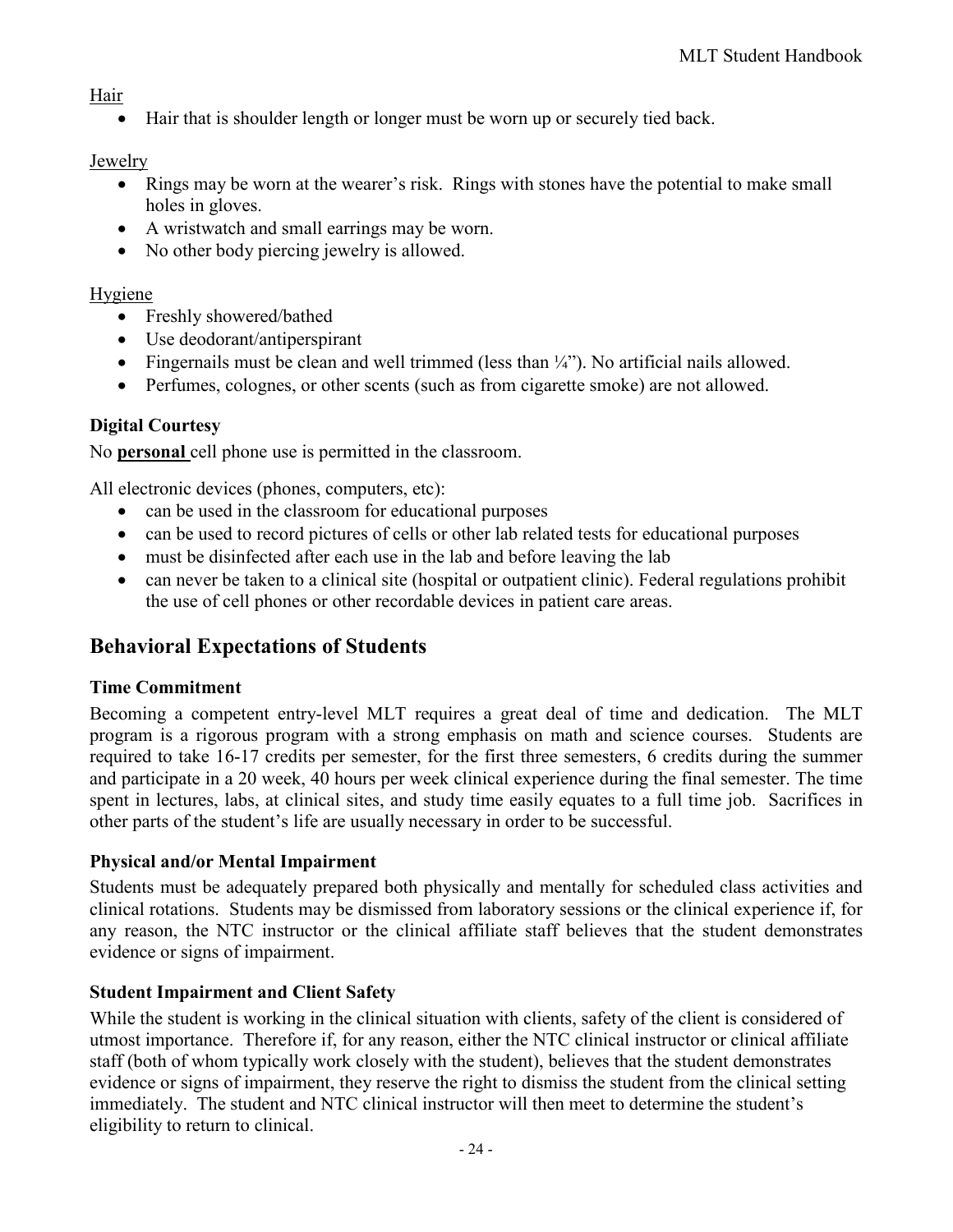# <span id="page-25-0"></span>**Outside Employment**

It is recommended that students not engage in gainful employment during the eight hour period prior to a clinical experience. The student is responsible for scheduling work commitments around program courses and clinical obligations.

# <span id="page-25-1"></span>**Laboratory Professional Code of Ethics**

As a laboratory professional, I strive to:

- Maintain and promote standards of excellence in performing and advancing the art and science of my profession
- Preserve the dignity and privacy of others
- Uphold and maintain the dignity and respect of our profession
- Seek to establish cooperative and respectful working relationships with other health professionals
- Contribute to the general well-being of the community

<span id="page-25-2"></span>I will actively demonstrate my commitment to these responsibilities throughout my professional life.

# **MLT Program Code of Conduct**

In addition to the expectations outlined in Northcentral Technical College's policies regarding student responsibilities and student conduct, MLT program students must also be aware of and adhere to additional requirements that relate to the Laboratory Professional Code of Ethics.

As an NTC MLT student, I will:

- 1. Demonstrate professional behavior while interacting with classmates, instructors, and other college and agency staff assisting in learning.
	- Refrain from inappropriate language and social network (Facebook, MySpace, etc.) disclosure.
	- Be punctual and attend class consistently.
	- Maintain confidentiality and privacy to include Health Care HIPPA policy.
	- Demonstrate accountability for actions and responsibility for learning.
	- Resolve conflict by communicating in a truthful and timely manner to the appropriate person(s).
	- Maintain professional boundaries with clients, faculty and health care providers.
	- Abstain from the use of alcoholic beverages or any substances that impair judgment in the academic and clinical settings.
	- Strive to achieve and maintain an optimal level of personal health.
- 2. Collaborate with academic faculty and clinical staff to ensure the highest quality of client care and the highest potential of my development.
- 3. Encourage and openly accept feedback from faculty, clinical staff and peers aimed at guiding my professional growth.
	- I recognize that my success is dependent on my ability to seek and use assistance when necessary.
- 4. Take appropriate action to promote the safety of clients, self and others.
- 5. Advocate for the rights of all clients regardless of social status or nature of health problem.
- 6. Positively influence healthcare environments by respecting human rights, values and choice of cultural and spiritual beliefs.
- 7. Maintain competence and promote excellence in the laboratory profession by actively pursuing lifelong professional development.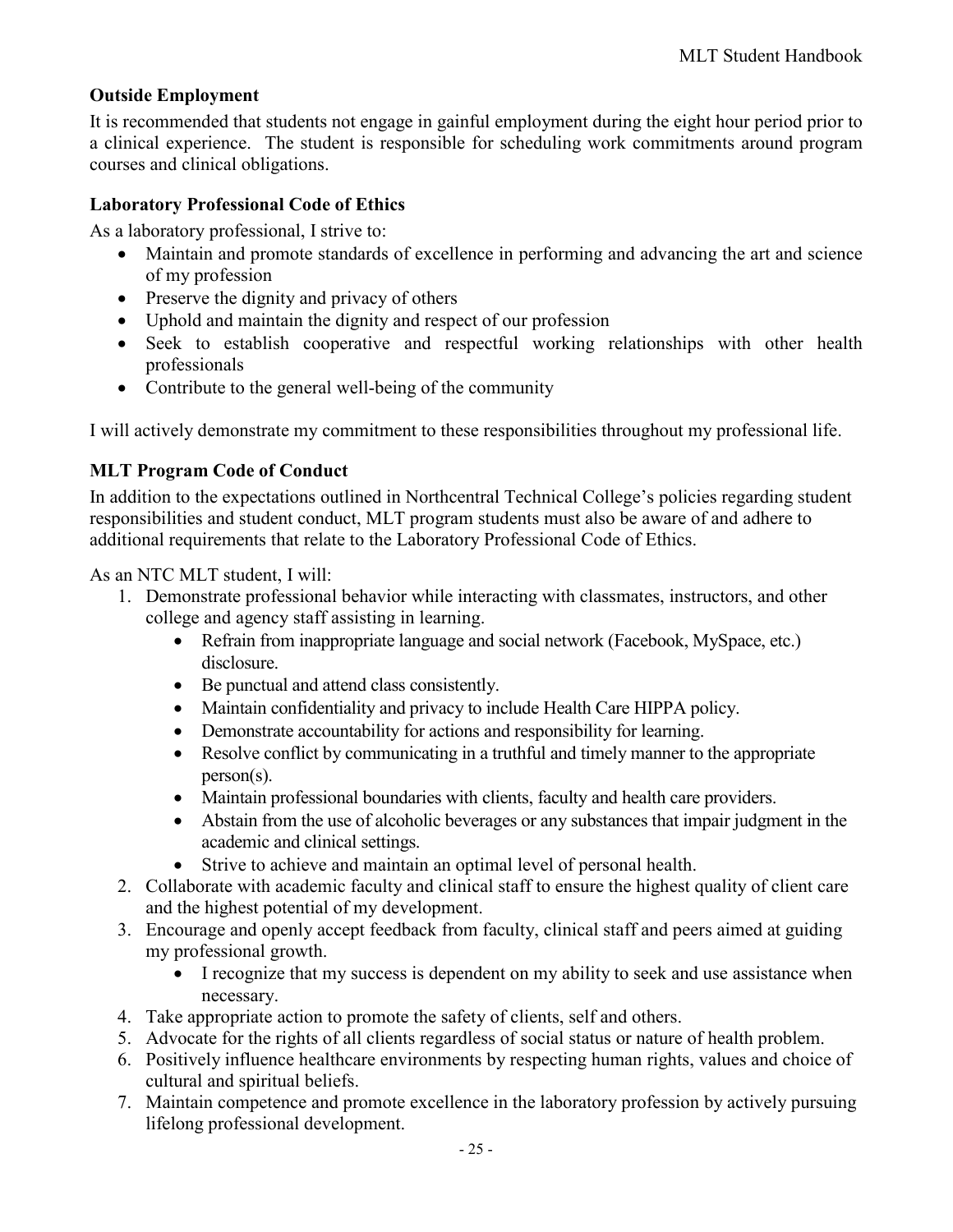- 8. Uphold college, NTC's MLT Program and affiliated agency policies and codes of conduct related to academic and clinical performance.
- 9. Report any unprofessional conduct that violates standards within the code of conduct.
- 10. Refrain from any cheating or dishonesty, and take action to report dishonorable practices to proper authorities.

# <span id="page-26-0"></span>**Confidentiality Statement**

As an MLT student, during the course of your clinical education, you will have access to protected patient health information, employee information and proprietary information.

You must maintain as confidential – patient, employee and proprietary information. This may include procedural information, specified educational materials, computer system user IDs and passwords, facility entrance cards and any other information that you are directed to maintain as confidential.

No protected patient information, regardless of medium or format, shall be removed from the healthcare facility without the approval of the facility and the supervising instructor. If removal is approved, all patient identifiable information must be removed.

<span id="page-26-1"></span>Failure to comply could result in dismissal from the clinical site and the MLT/Phlebotomy program.

# **NTC Success Skills**

Northcentral Technical College strives to help students reach their full academic and career potential. Success Skills are NTC's College-wide outcomes which address non-technical, personal life skills and/or attitudes that go beyond the context of a specific course, and which every graduate of an NTC program is expected to achieve.

NTC's Success Skills are:

- Communicates Effectively (speaking, writing, listening, audience, teamwork)
- Thinks Critically (problem solving, acquiring information, using technology & resources, evaluating, asking questions, creativity)
- Models Integrity (accountability, ethical behavior, quality, self-awareness)
- Respects Diversity (working with others, respectful interactions, recognizing bias, cultural diversity, global awareness)

# <span id="page-26-2"></span>**Academic Guidelines**

# <span id="page-26-3"></span>**Performance Based Instruction**

The MLT program is performance based instruction. In performance based instruction, what the student needs to be able to do as a result of the instructional experience, has been identified. Next, how the student can demonstrate that they have learned these skills has been determined. Then learning activities have been designed to help the student develop the skills that they will be expected to demonstrate in the classroom, laboratory and at the clinical sites.

# <span id="page-26-4"></span>**Methods of Evaluation**

Evaluation methods include written exams and quizzes, laboratory unknowns, laboratory performance tests and practical exams, various class projects and written assignments, and observation of affective characteristics (safety, work ethics, and attitude).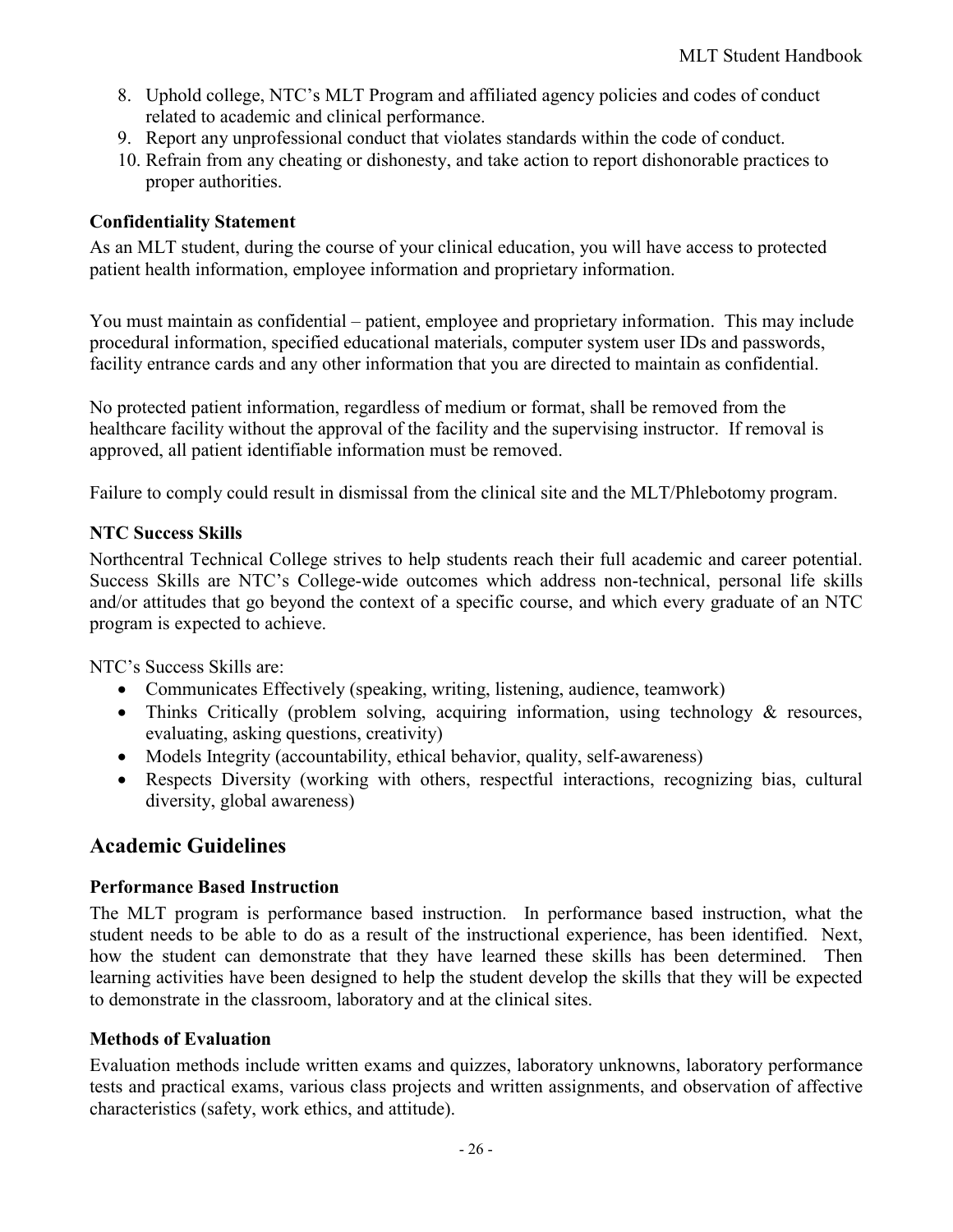Refer to the course syllabi for the specific grading policies for each course to determine how you will be evaluated

# <span id="page-27-0"></span>**Grading Guidelines**

This program is designed for you to be successful. It will require you to act responsibly. All grading and evaluation are based on your successful completion of all competencies in all program courses. Students must pass all program and general education courses with a minimum grade of "C". Students may repeat a course only one time before dismissal from the program.

The grading scale for all MLT program courses **except** the Clinical Experience is as follows:

| <b>Grading Scale</b>                                              |       |  |
|-------------------------------------------------------------------|-------|--|
| $(94 \text{ to } 100\%)$ and you have met all course competencies | A     |  |
| (92 to 93%) and you have met all course competencies              | $A-$  |  |
| $(90 \text{ to } 91\%)$ and you have met all course competencies  | $B+$  |  |
| (85 to 89%) and you have met all course competencies              |       |  |
| (83 to 84%) and you have met all course competencies              | $B -$ |  |
| (80 to 82%) and you have met all course competencies              |       |  |
| (75 to 79%) and you have met all course competencies              |       |  |
| $(65 \text{ to } 74\%)$ and you have met all course competencies  | D     |  |
| $(0 to 64%)$ and you have NOT MET all course competencies         | F     |  |

**Final Exam Guidelines:** All courses will have a written final exam. Some of the courses also include a final practical exam.

**Written Final Exams:** Students must receive a score of at least 75% on the written final exam to pass each course.

**Written Final Exam Retakes:** One retake may be allowed, per instructor's discretion, during the entire program if all of the following are true:

- **1. all other course competencies have been met**
- **2. overall class average and test/quiz average are both 75% or above**
- **3. there are no incompletes recorded, including test/quiz retakes**

The retake of the final exam will be conducted on the next calendar day, or as scheduled by the instructor. If the retake score is 75% or above, the student's original score will be used to calculate final grade. **The instructor may deem the student ineligible for a retake if concerns exist for reasons related to success skills.**

**Practical Final Exam**: Final Practical Exam score must be 75% minimum, or passing in a pass/fail test, to pass each course. One retake of a practical exam may be allowed during the entire program, with the exception of Blood Bank. Due to the critical nature of blood banking, no retakes will be allowed for failed practical final exams in Blood Bank. **The retake will be at the discretion of the instructor, and may not be allowed if concerns exist for reasons related to soft skills.**

Refer to the Clinical Experience Handbook for the grading policy for the Clinical Experience.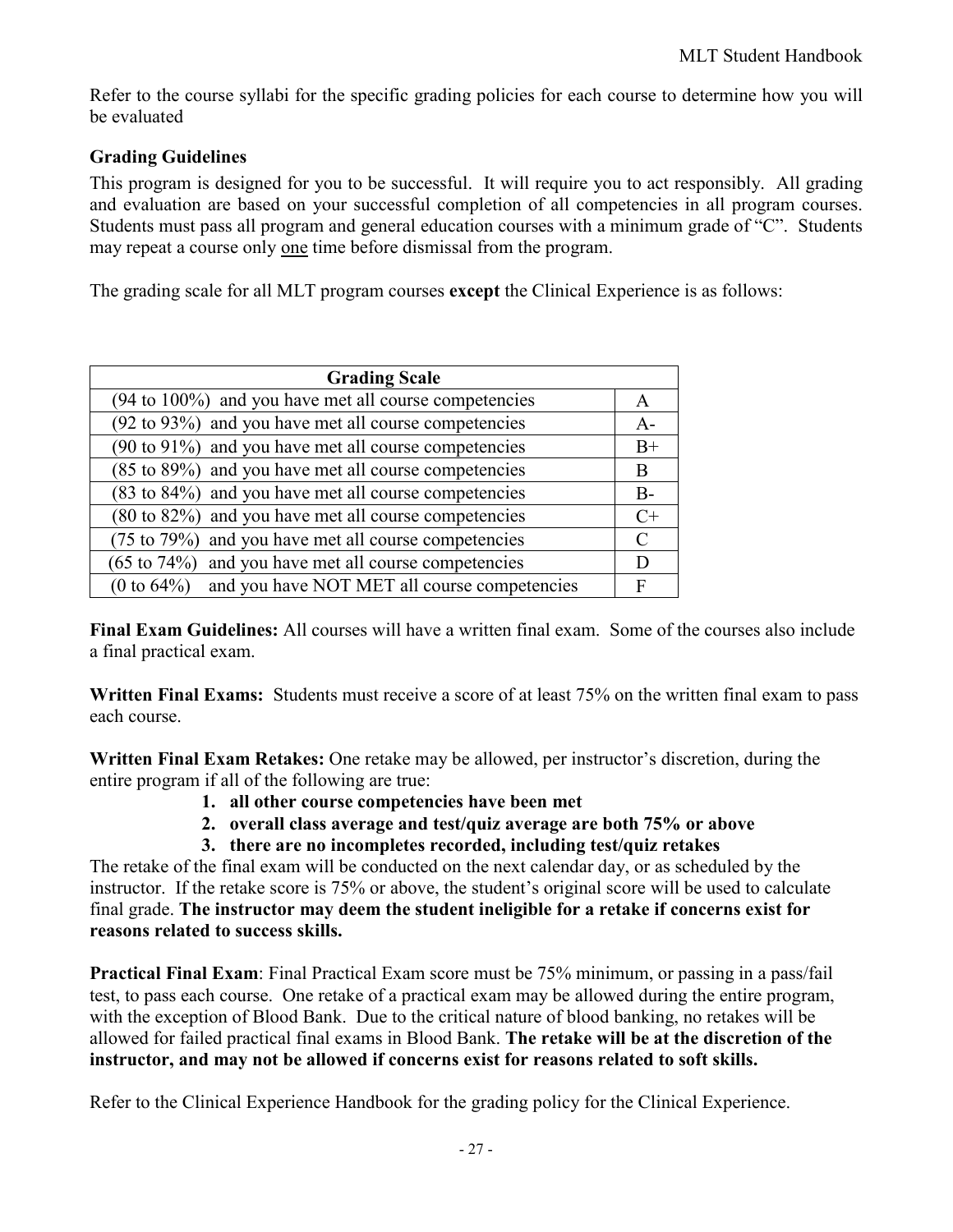# <span id="page-28-0"></span>**Student Complaints**

A formal complaint is an expression of dissatisfaction about something or someone that is the cause or subject of protest. A formal complaint should be in writing via means of hard copy, or e-mail.

Students are encouraged to talk to the program faculty for any complaint for the quickest resolution. They should be encouraged to follow the chain of command. All complaints should be brought to the instructor teaching the course first with the intent to resolve the complaint at this level. If the complaint is not satisfactorily resolved, the student should seek out the program director for problem resolution. If there is no resolution at this point, the Associate Dean of Health or the Dean of Health may be contacted to assist in the resolution of the complaint.

Should the complaint involve disciplinary action, or NTC Student Code of Conduct violations the student may follow NTC Due Process Procedures. NTC Student Code of Conduct available at [www.ntc.edu](http://www.ntc.edu/)

All written records of student complaints and associated follow-up will be maintained by the Program Director for a period of at least 10 years. The written complaint and resolution files will be kept in a secure and confidential file storage. Only the Program Director and NTC Administrators shall have access to these files. The Program Director has the right to share general information from the complaint file with faculty in order to improve the program.

### <span id="page-28-1"></span>**Student Due Process**

Student Due Process policies are located at [www.ntc.edu](http://www.ntc.edu/) under current students, policies and guidelines. These are designed for NTC students facing disciplinary action from campus violations or student ethics violations.

#### <span id="page-28-2"></span>**Academic (Grade) Appeal Form**

Students who receive a final academic grade that the student deems inaccurate or unjust have the right to appeal the academic decision. The Academic Appeal form will be used by students and staff to document the appeals process. The electronic version of the Academic Appeal form can be found at http://www.ntc.edu/current-students/policies.html#academic\_appeal

#### <span id="page-28-3"></span>**Discrimination and Harassment Complaints**

Because discrimination and harassment, a form of discrimination, are illegal practices, and because these actions can cause serious harm to the productivity, efficiency, and stability of all activities taking place at, or sponsored by, Northcentral Technical College, the District will take specific steps to investigate and eliminate discrimination and harassment. Complaints may be reported either formally or informally.

Discrimination shall mean any difference in treatment in any service, program, course, or facility of the Northcentral Technical College District because of the person's political affiliation, age, race, creed, religion, color, handicap (disability), marital status, parental status, sex, national origin, ancestry, sexual orientation, pregnancy, arrest record, conviction record, services in the armed forces, genetic testing, or use or non-use of lawful products off the District premises during non-working or non-class hours.

Students should go<http://www.ntc.edu/current-students/guidelines-procedures> to read the full policy and reporting steps.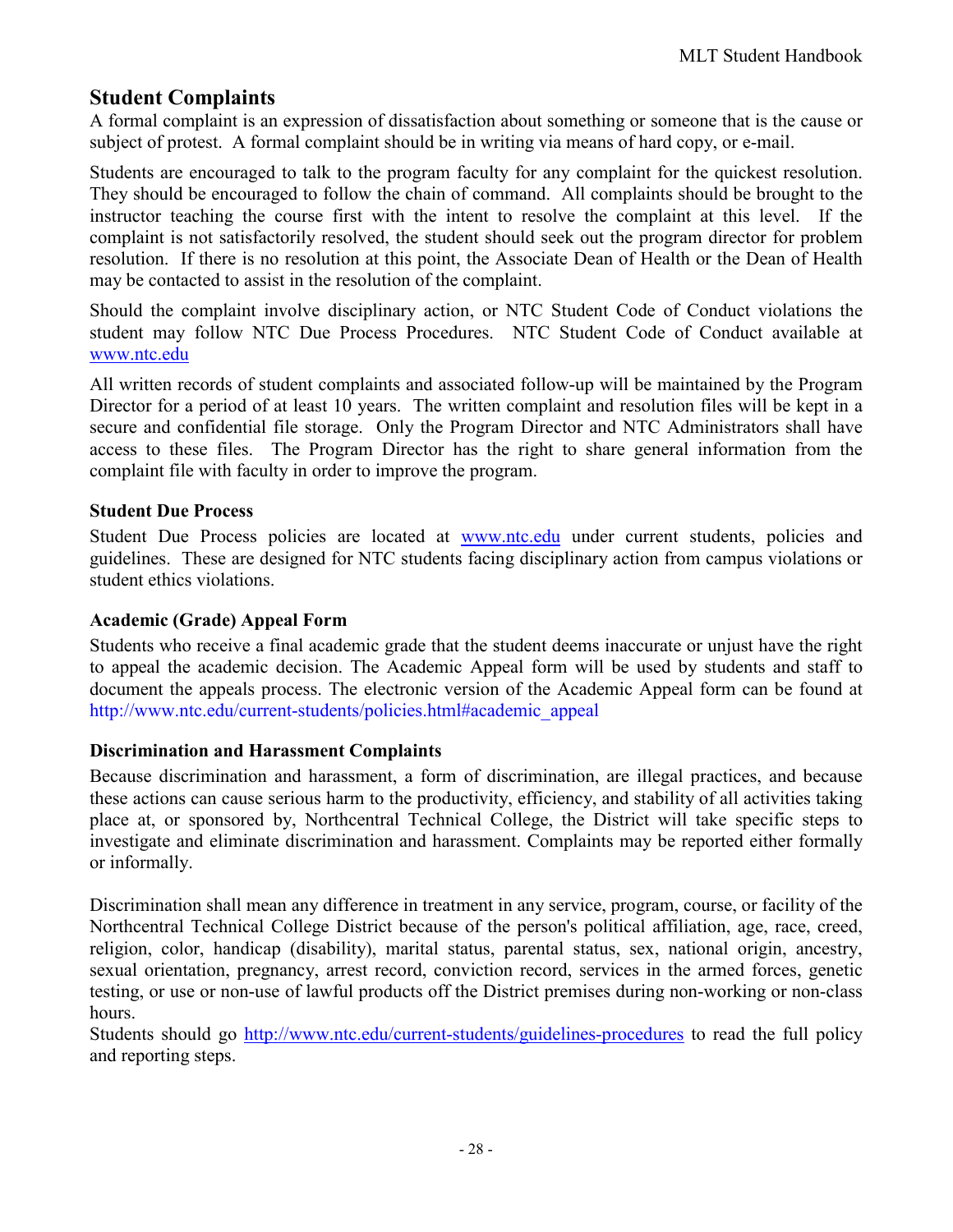# <span id="page-29-0"></span>**Student Grievance Options**



# NTC Health Program Student Grievance Options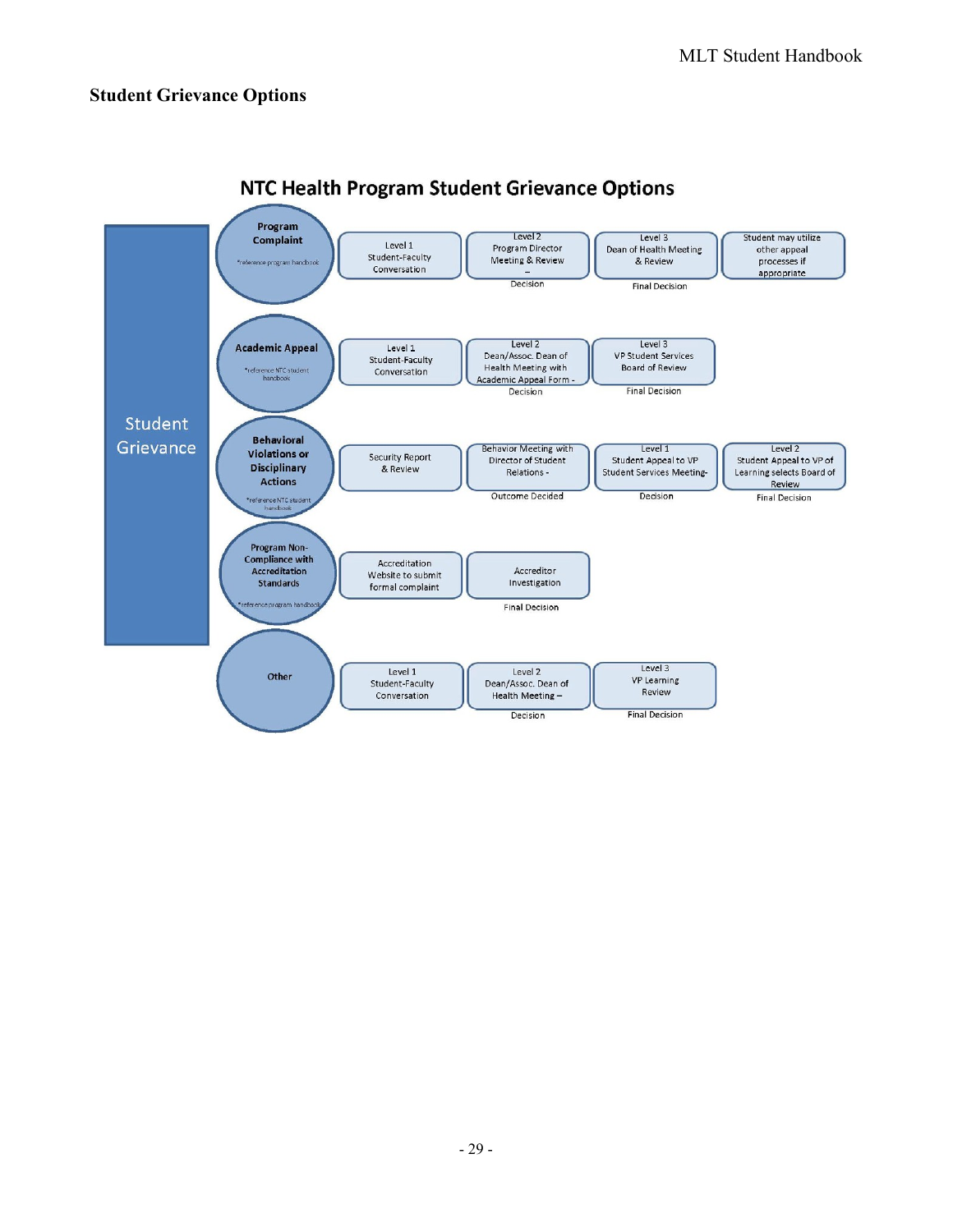# <span id="page-30-0"></span>**Resources for Students**

# <span id="page-30-1"></span>**Health Learning Resource Lab**

The HLRL located on the second floor of the Health Sciences Center is a simulation based lab for student learning. MLT students do not have scheduled activities in the lab, however, they can utilize the practice arms for venipuncture. The direct phone number is 715-803-1599.

# <span id="page-30-2"></span>**Scholarships**

# NTC Foundation

The NTC Foundation's scholarship program plays a vital role in providing funds that enable our students to pursue their educational goals. Numerous general and healthcare scholarships are available each year through the NTC Foundation. Some of the scholarships are specific to MLT or health care students. Enrolled students are encouraged to submit an application each spring. Scholarship criteria varies with financial need, leadership, program etc. Additional information can be found at: www.ntc.edu/scholarships

# Additional Outside Scholarships

ASCLS offers annual scholarships. Go to www.ascls.org for details.

# <span id="page-30-3"></span>**Student Clubs and Professional Organizations**

Students are encouraged to become involved in student activities, and professional organizations. These activities promote development of leadership skills, increase opportunities for communication, expand interest, and professional networking. NTC offers many opportunities for student involvement.

*NTC MLT Student Club* is open to students enrolled in the MLT or Phlebotomy program at NTC. Club meetings include special guest speakers, pizza parties, fund-raisers, and community service activities.

*American Society for Clinical Lab Scientists-Wisconsin* (ASCLS) is a state organization for laboratory professionals. They offer student rates for membership. Additional details located at www.asclswi.org.

*The American Society of Certified Pathologists* (ASCP) is a national professional organization for laboratorians. They offer student rates. Additional details located at [www.ascp.org](http://www.ascp.org/)

#### <span id="page-30-4"></span>**Student Governing Association**

The Student Government Association (SGA) is the voice of the students of NTC and represents the entire NTC student body (day, evening, regional campuses, IVC). The purpose of SGA is to provide students with a forum for discussing campus affairs concerning students. Find out more at [www.ntc.edu/studentlife](http://www.ntc.edu/studentlife)

# <span id="page-30-5"></span>**Additional Resources**

American Society for Clinical Laboratory Science: www.ascls.org American Society for Clinical Laboratory Science – Wisconsin (ASCLS-WI): www.ascls-wi.org American Society for Clinical Pathology (ASCP): www.ascp.org Northcentral Technical College website: [www.ntc.edu](http://www.ntc.edu/)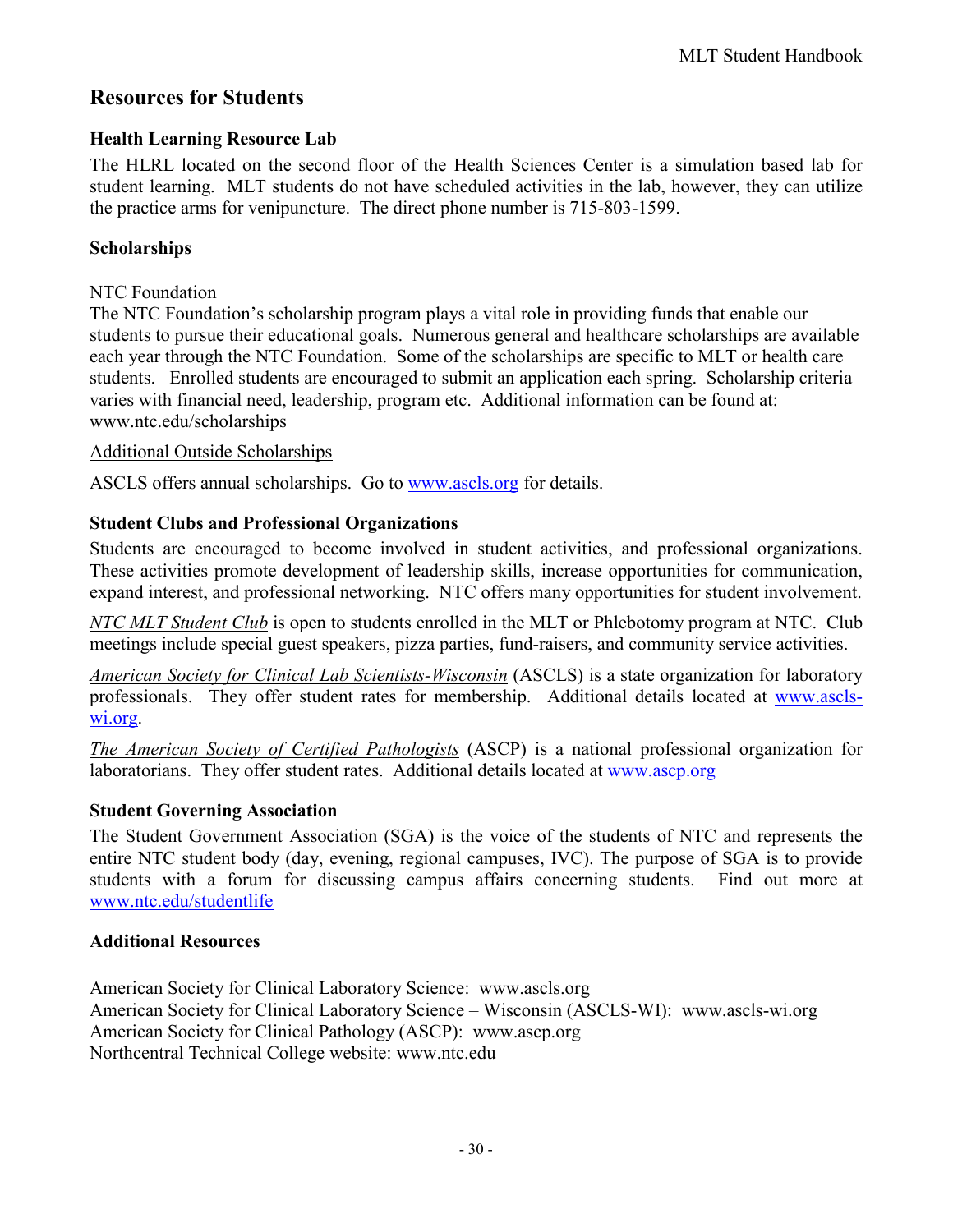# <span id="page-31-0"></span>**NTC College Policies**

# <span id="page-31-1"></span>**Equal Opportunity/Affirmative Action Policy**

Northcentral Technical College does not discriminate on the basis of race, color, national origin, sex, disability or other applicable legislated categories, in its services, employment programs, and/or its educational programs or activities, including, but not limited to admissions, treatment and access. Students with questions regarding the college's nondiscrimination policies should refer to the current NTC catalog or student handbook available in Student Services or at this website: <http://www.ntc.edu/current-students/student-opp-admin-guidelines>

# <span id="page-31-2"></span>**NTC Student Policies and Procedures**

Please review all of the NTC Current student procedures and personal conduct requirements published on the NTC website: <https://www.ntc.edu/students>

# <span id="page-31-3"></span>**MLT Program Faculty and Staff**

# **Laura Ahonen, BS, MS, MT (ASCP) Valerie Natzke, BS, MT (ASCP)**

Program Director and Instructor Office: Health Science Center, 4<sup>th</sup> floor Phone: 715.803.1343 e-mail: ahonen@ntc.edu

|         | Health Program Advising Specialist |         | Associate Dean-School of Health !            |
|---------|------------------------------------|---------|----------------------------------------------|
| Office: | <b>Student Services</b>            | Office: | HSC4                                         |
| Phone:  | 715.803.1634                       | Phone:  | 715.803.1340                                 |
| e-mail  | thao $@$ ntc.edu                   | e-mail: | baumann $\overline{\mathfrak{g}}(a)$ ntc.edu |

# **Marlene Roberts, MSN, RN Steinbach, Emily**

Office: HSC4 Office: HSC4 Phone: 715.803.1620 Phone: 715.803.1333

# **Kunz, Stacy**

| <b>Administrative Assistant</b> |              |
|---------------------------------|--------------|
| Office:                         | HSC4         |
| Phone:                          | 715.803.1609 |
| e-mail:                         | kunz@ntc.edu |

| Instructor |                                              |
|------------|----------------------------------------------|
| Office:    | Health Science Center, 4 <sup>th</sup> floor |
| Phone:     | 715.803.1371                                 |
| e-mail:    | natzke@ntc.edu                               |
|            |                                              |

# **Mary Thao Janet Baumann, BS, CMA (AAMA)**

|         | Health Program Advising Specialist |         | Associate Dean-School of Health Sciences |
|---------|------------------------------------|---------|------------------------------------------|
| Office: | <b>Student Services</b>            | Office: | HSC4                                     |
| Phone:  | 715.803.1634                       | Phone:  | 715.803.1340                             |
| e-mail  | thao $@$ ntc.edu                   | e-mail: | baumann $\overline{a}$ ntc.edu           |

Dean – School of Health Sciences Learning Coordinator – School of Health Sciences e-mail: robertsm@ntc.edu e-mail: steinbach@ntc.edu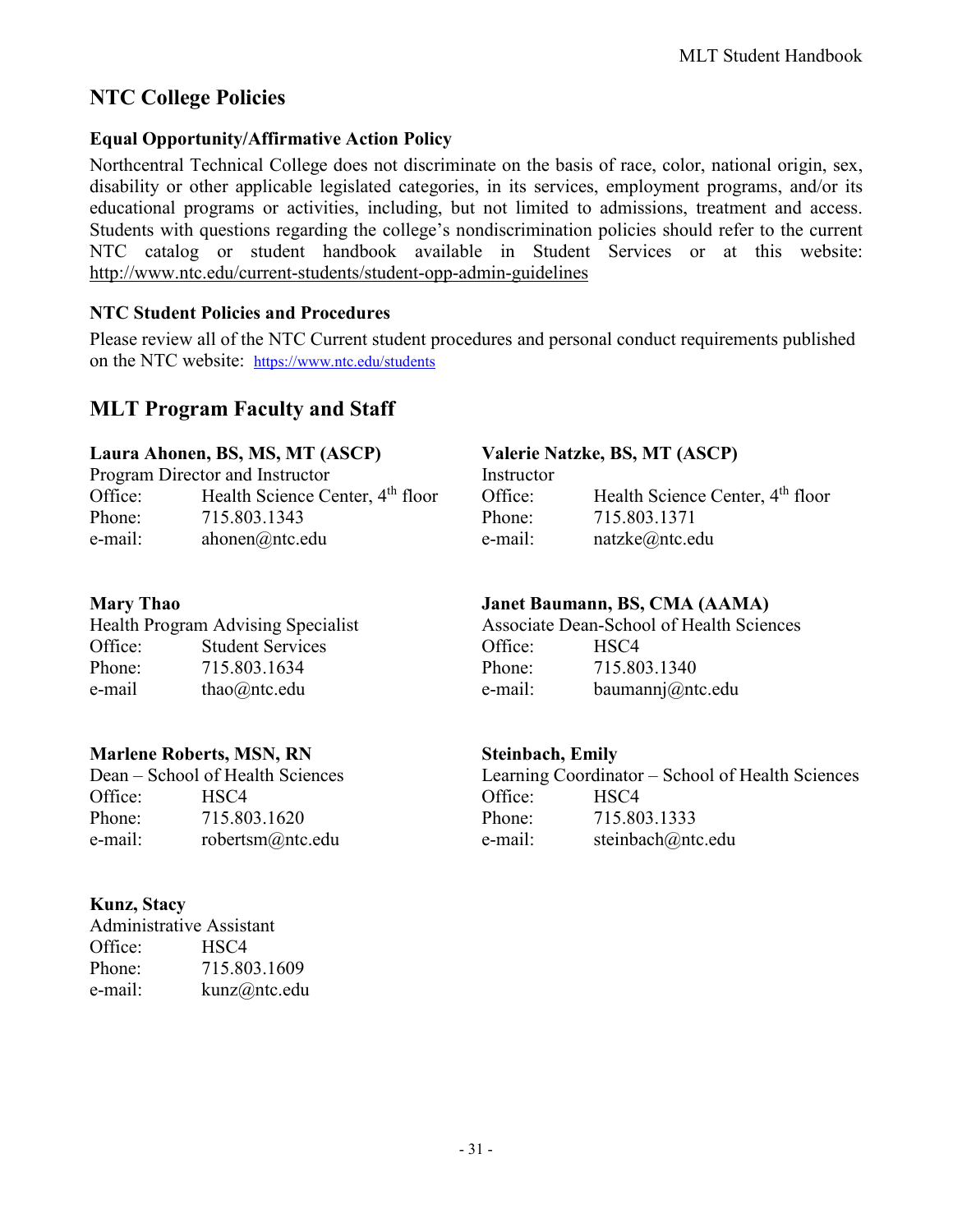# <span id="page-32-1"></span><span id="page-32-0"></span>**Appendix**

# **Appendix A:** Laboratory Safety Rules

- 1. Long-sleeved, knee length disposable lab coats will be worn during procedures that involve working with blood, body fluids, other infectious materials, reagents and stains.
- 2. The laboratory coats will be stored in the laboratory and when they become soiled they will be placed in the garbage and replaced with a new disposable laboratory coat.
- 3. Open toed shoes are not allowed in the laboratory.
- 4. No eating, drinking, smoking, applying cosmetics, or removing/inserting contact lenses is allowed in the laboratory.
- 5. Do not place potentially contaminated objects such as fingers, pencils etc. in mouth.
- 6. Only class materials should be taken to the lab room. All other personal possessions should be stored in the lockers located throughout the building.
- 7. Treat all human samples and reagents made from human materials as potential carriers of disease.
- 8. Do **not** mouth pipette.
- 9. Keep long hair pulled back away from potentially pathogenic specimens and reagents.
- 10. Gloves must be worn when working with blood, body fluids, and other infectious materials, touching contaminated items and working with caustic reagents. Gloves should never be washed or reused.
- 11. Remove gloves immediately after use. Do not touch non-contaminated items or environmental surfaces such as doorknobs, telephones and computers while wearing contaminated gloves.
- 12. Wash hands or use hand sanitizer after removing gloves. Wash hands whenever hands become visibly contaminated.
- 13. Safety goggles and masks must be worn whenever there is a potential for splashing and spraying when working with blood, body fluids, other infectious materials and caustic reagents.
- 14. Recapping contaminated needles is not allowed. Contaminated needles and other sharps should be placed in a red molded container immediately after use.
- 15. Place items containing large amounts of blood (pourable, dripable, spillable, flakable) and other infectious materials in red biohazard bags.
- 16. Do not pick up contaminated broken glass with hands. While wearing gloves, use forceps or broom and dustpan to pick up glass and place in puncture resistant red container.
- 17. To clean up a blood, body fluid or other infectious material, use an absorbent material to clean all visible traces of contaminant and then use a disinfectant or fresh 1:10 solution of bleach to wipe up contaminated area.
- 18. Unauthorized persons are not allowed in the laboratory.
- 19. Material Safety Data Sheets (MSDS) are available for students to refer to in the event of an exposure.
- 20. Report all accidents/exposures to the instructor.
- 21. Disinfect your work area with a 1:10 solution of bleach (made fresh daily) before leaving your work area.
- 22. The emergency number for the Wausau Police Department, Fire Department or Rescue is 911.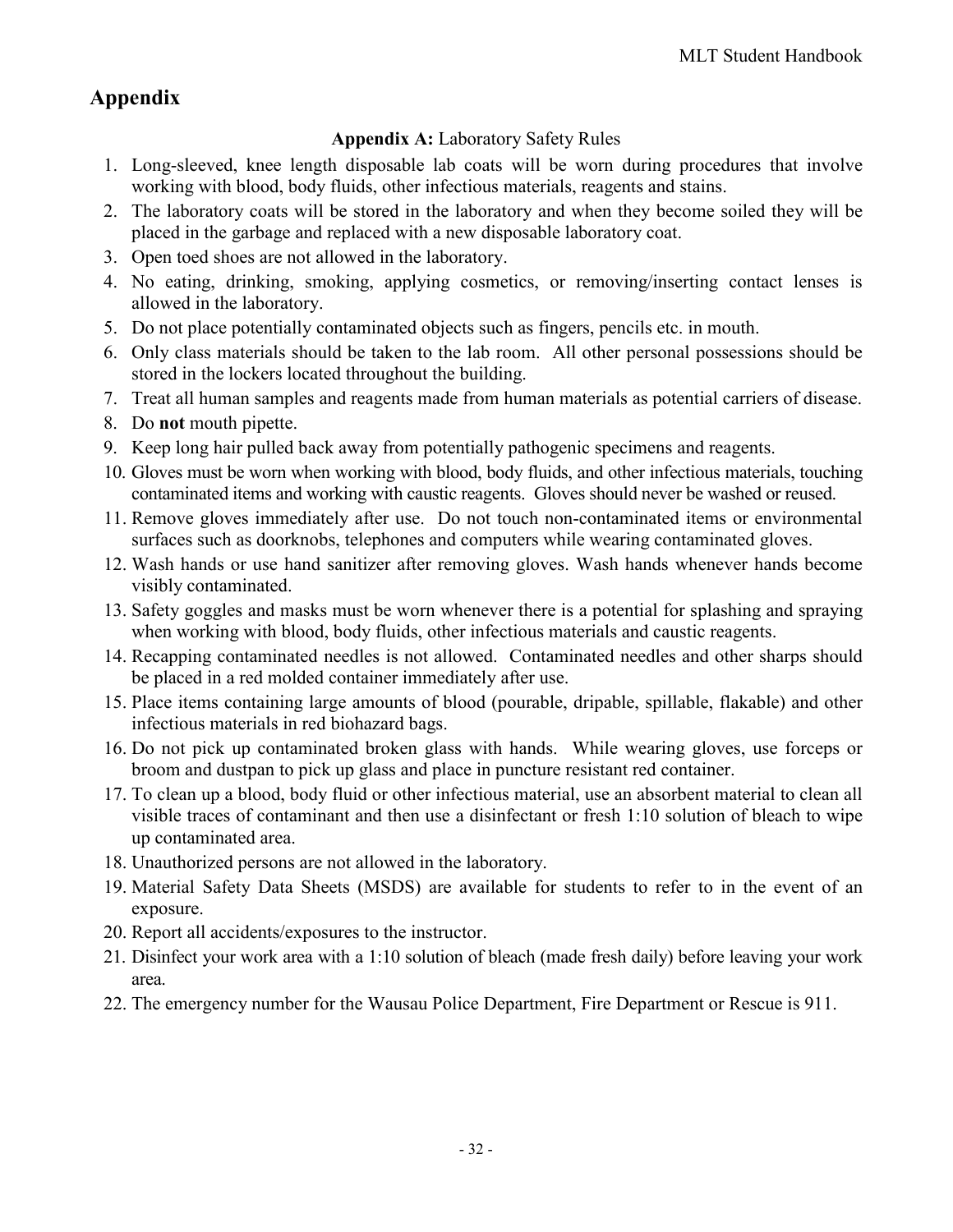# **Appendix B:** Bloodborne Pathogen Exposure Policy

#### <span id="page-33-0"></span>**Purpose**

Northcentral Technical College (NTC) (College) values the safety of staff, student, and visitors in all activities associated with the College. It is particularly concerned for the safety of all individuals when working with bloodborne pathogens and their exposure to blood or other potentially infectious materials (OPIM). This policy is established to outline actions that should be taken in case of an occupational exposure of any member of the College. The policy extends to staff, work-study, student employee, and students, if they should experience an exposure. This policy outlines the recommendations of the College. Each exposed person has the right to weigh the risks and benefits and make their own choice about post-exposure evaluation and follow-up.

#### **Policy**

All NTC supervisor/faculty or designated personnel will be given a copy of this policy and requested to be familiar with it ahead of time in case a potential exposure should occur. Exposure to blood-borne pathogens will be avoided as much as is reasonably possible. Should a potential exposure occur, immediate action will be taken to protect the exposed person. Starter packs of Bloodborne Pathogen Exposure (BBPE) forms, along with a copy of this policy, will be readily available to the School of Health Sciences Dean, Associate Dean and NTC Lab Safety Compliance Officer Forms will also be available on the NTC shared drive S:\Health and on Canvas. Records will be kept of any event of potential exposure and the outcome in Maxient. Employee or Student who refuse post-exposure evaluation and follow-up will be asked to sign a statement of informed consent to decline treatment.

#### **Definition of Exposure:**

Occupational exposure is defined as any contact with an infectious body fluid as a result of an injury with a needle or any other sharp instrument, or via mucous membranes or an existing cutaneous condition (wound, eczema, scratch, etc.). A potentially infectious body fluid that comes from a person who carries an infection is termed infectious. Bloodborne pathogens are infectious microorganisms found in human blood or other potentially infectious materials. These pathogens include, but are not limited to, Hepatitis B (HBV), Hepatitis C (HCV) and Human Immunodeficiency Virus (HIV).

A Bloodborne Pathogen Exposure incident is when an employee or student has contact with blood or other potentially infectious materials (OPIM) through eye, mouth, other mucous membrane, non-intact skin, or parenteral contact.

Examples of bloodborne pathogen exposures can include:

- Needlestick injuries from used needles or sharps
- Contact of your eyes, nose, mouth, or broken skin with blood
- Cuts from items contaminated with blood or OPIM.
- Splashes or punctures of blood or OPIM into eyes, mouth, or other mucus membranes or non-intact skin.

Examples of Other Potentially Infectious Materials (OPIM):

- Body fluid visibly contaminated with blood
- Cerebrospinal, pericardial, synovial, pleural and peritoneal fluids
- Vaginal secretions
- Amniotic fluid
- Semen
- Blood, organs or tissues from animals infected with HIV, HCV, HBV or other BBPs
- Saliva during dental procedures
- Any fluid where it is difficult to identify the presence or absence of blood

#### **Directions for Bloodborne Pathogen Exposure**

#### **1. Immediately flood the exposed area with water**

- A. Wash needlestick injury and/or cuts with soap and water
	- a. Do not squeeze the tissue because this could cause a "vacuum" where more pathogens are drawn into the blood stream.
- B. Irrigate eyes with clean water, saline, or sterile wash for five (5) minutes
- C. Flush splashes to nose, mouth, or skin with water for five (5) minutes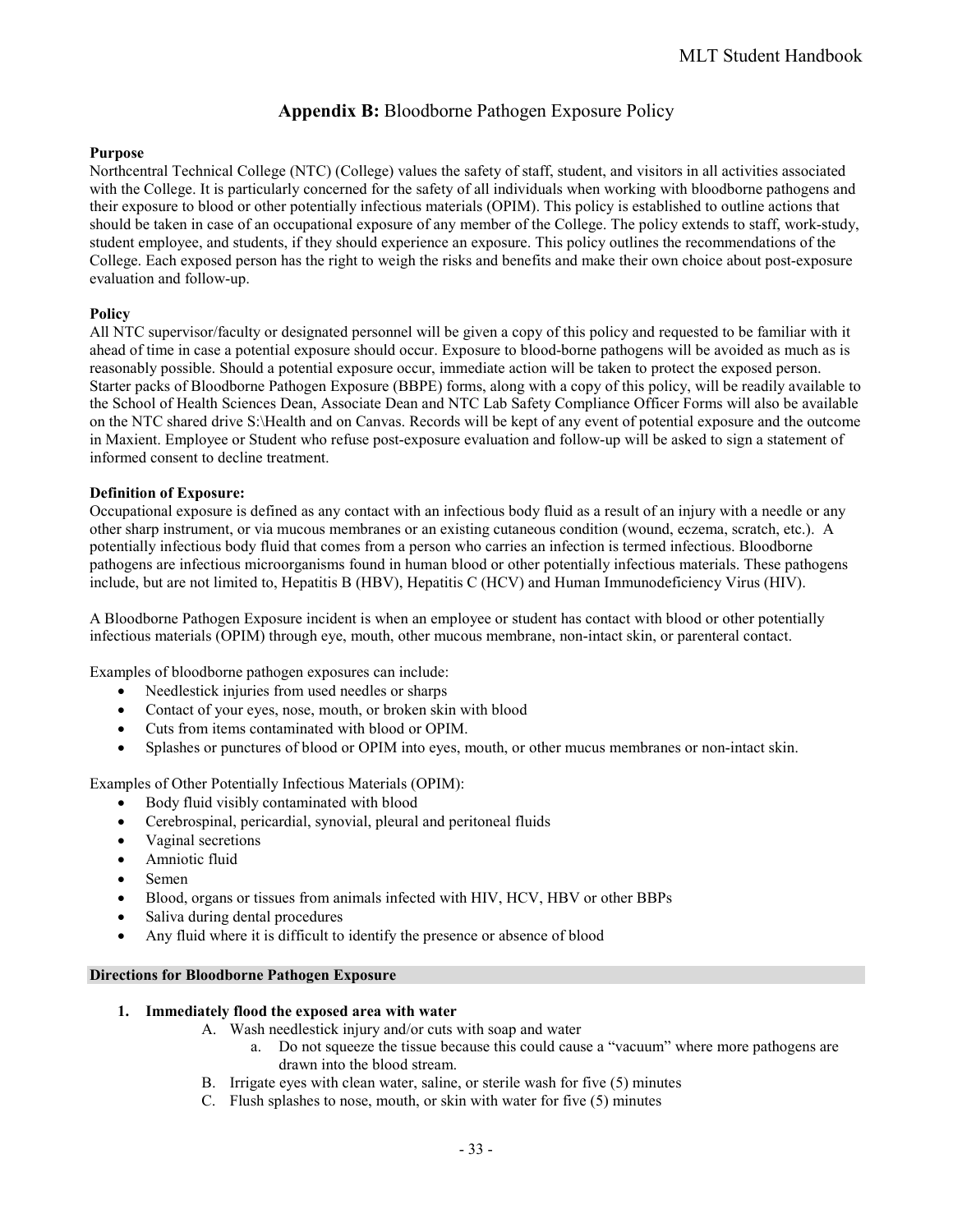#### **2. Report all exposures promptly**

- A. NTC supervisor/faculty or designated personnel must document incident in Maxient and print the Exposure Form(s) Bloodborne Pathogen Exposure – Exposed Individual (BBPE-E) and/or Bloodborne Pathogen Exposure – Source Individual (BBPE-S) which are located on the NTC shared drive S:\Health, on Canvas, and at the end of this document. Copies of completed Exposure Form(s) and all other paperwork should be submitted as a pdf, or acceptable format, attachment to the Maxient report.
	- a. Exposure Form BBPE-E for Exposed Individual
		- i. Employee:
			- 1. An Individual on NTC's payroll, working scheduled time, and identified under the Blood Borne Pathogen Program as having regular contact with infectious body fluid.
			- 2. A Student worker, on NTC's payroll or paid through federal work study funds, working scheduled time, and identified under the Blood Borne Pathogen Program as having regular contact with needles and/or infectious body fluid. Student worker includes the following:
				- a. Work study
				- b. Student employee
		- ii. Student:
			- 1. An individual, enrolled in an NTC course, identified under the Blood Borne Pathogen Program as having regular contact with infectious body fluid.
				- a. This will include Student to Student contact and Student to patient contact.
	- b. Exposure Form BBPE-S for Source Individual
		- i. Source Individual means any individual whose blood or other potentially infectious materials may be a source of exposure to the Employee or Student.

#### **3. Post-Exposure Evaluation**

- A. Exposed Individual
	- 1. All Employees and Students who incur an exposure incident will be offered post-exposure evaluation and follow-up in accordance with the OSHA standard and the College's Bloodborne Pathogen Exposure Policy.
		- a) Take a copy of Exposure Form BBPE-E to nearest Emergency Room
			- i. The Employee or Student will be offered the option of having their blood collected for testing of the Employee's or Student's HIV/HBV serological status.
			- ii. The Employee or Student will be offered post exposure prophylaxis in accordance with the Center for Disease Control and Prevention (CDC).
			- iii. The Employee or Student will be given appropriate counseling at the College's cost concerning precautions to take during the period after the exposure incident. The Employee or Student will also be given information on what potential illnesses to be alert for and to report any related experiences to appropriate personnel.
			- iv. NTC ensures that all medical evaluations and follow-up, including prophylaxis, are available at no cost to the Employee or Student.

Employee or Student may decline post-exposure evaluation and follow-up care. Employee or Student must indicate refusal on the BBPE-E Exposure Form and sign a statement of informed consent to decline treatment. A copy must be turned in to NTC supervisor/faculty or designated personnel and retained for records.

- B. Source Individual
	- 1. NTC supervisor/faculty or designated personnel shall identify and document the source individual, if applicable, and complete Exposure Form BBPE-S.
		- a) The source individual shall report the same emergency room as the exposed individual with Exposure Form BBPE-S.
			- i. The Source Individual's blood shall be tested as soon as feasible and after consent is obtained in order to determine HBV, HCV and HIV infectivity. If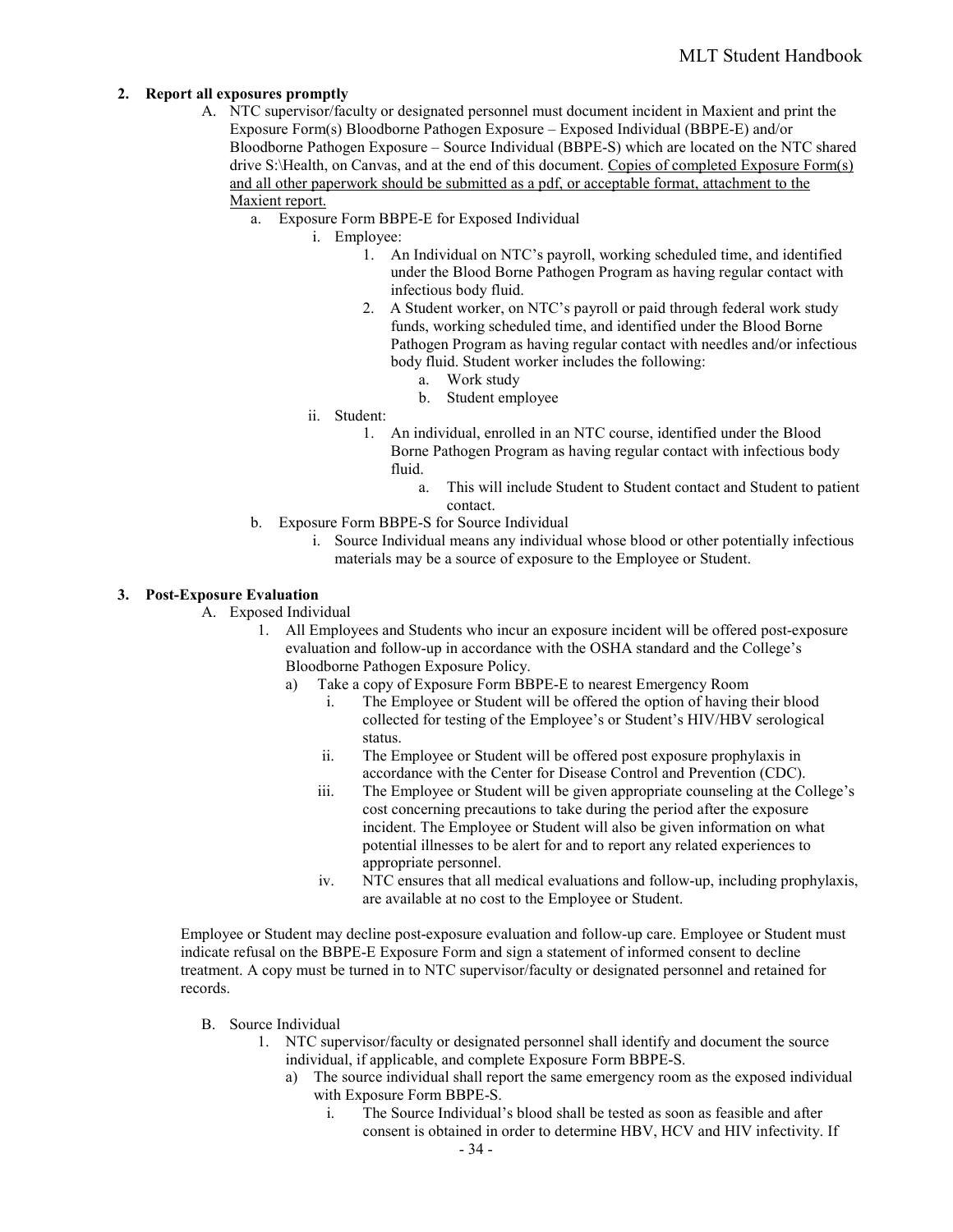consent is not obtained, HIV, HBV, and HCV testing will be performed per Wisconsin Statute Chapter 252.

- ii. When the Source Individual is already known to be infected with HBV, HCV or HIV, testing for the source individual's known HBV, HCV or HIV status need not be repeated.
- iii. Results of the Source Individual's testing shall be made available to the Exposed Individual, and the Employee or Student shall be informed of applicable laws and regulations concerning disclosure of the identity and infectious status of the Source Individual.

#### **4. Post Exposure Follow-up**

- A. Within fifteen (15) days of the completion of the evaluation, the Healthcare provider, who evaluates the Employee or Student, shall provide a written opinion to NTC and send a copy to the Employee or Student. Health care professionals shall be instructed to limit their opinions to:
	- 1. Whether Hepatitis B vaccination is indicated for an Employee or Student, and if the Employee or Student has received such vaccination;
	- 2. That the Employee or Student has been informed of the results of the evaluation;
	- 3. That the Employee or Student has been told about any medical conditions resulting from exposure to blood or other potentially infectious materials which require further evaluation or treatment; and
	- 4. All other findings or diagnoses shall remain confidential and shall not be included in the written report.

#### **Exposure Incident at Clinical Site:**

Employee and Student must follow the exposure control plan for the clinical site where the exposure occurred. Notify NTC supervisor/faculty or designated personnel of incident. NTC supervisor/faculty or designated personnel must document incident in Maxient. Copies of all applicable Exposure Form(s) and all other paperwork should be submitted as a pdf, or acceptable format, attachment to the Maxient report.

#### **Questions**

The Human Resources Department, Facilities Department and Director of Security shall have the responsibility to implement, ensure compliance and revise this policy as needed.

**Date Issued:** August 23, 2021

**Date Revised:** August 17, 2021

#### **References**

- OSHA Bloodborne Pathogens Standard, Standard Number 1910.1030
- CDC Bloodborne Pathogens, DHHS (NIOSH) Publication Number 2007-157
- Wisconsin Statute Chapter 252

#### **Attachments**

- Form: Bloodborne Pathogen Exposure Exposed Individual (BBPE-E)
- Form: Bloodborne Pathogen Exposure Source Individual (BBPE-S)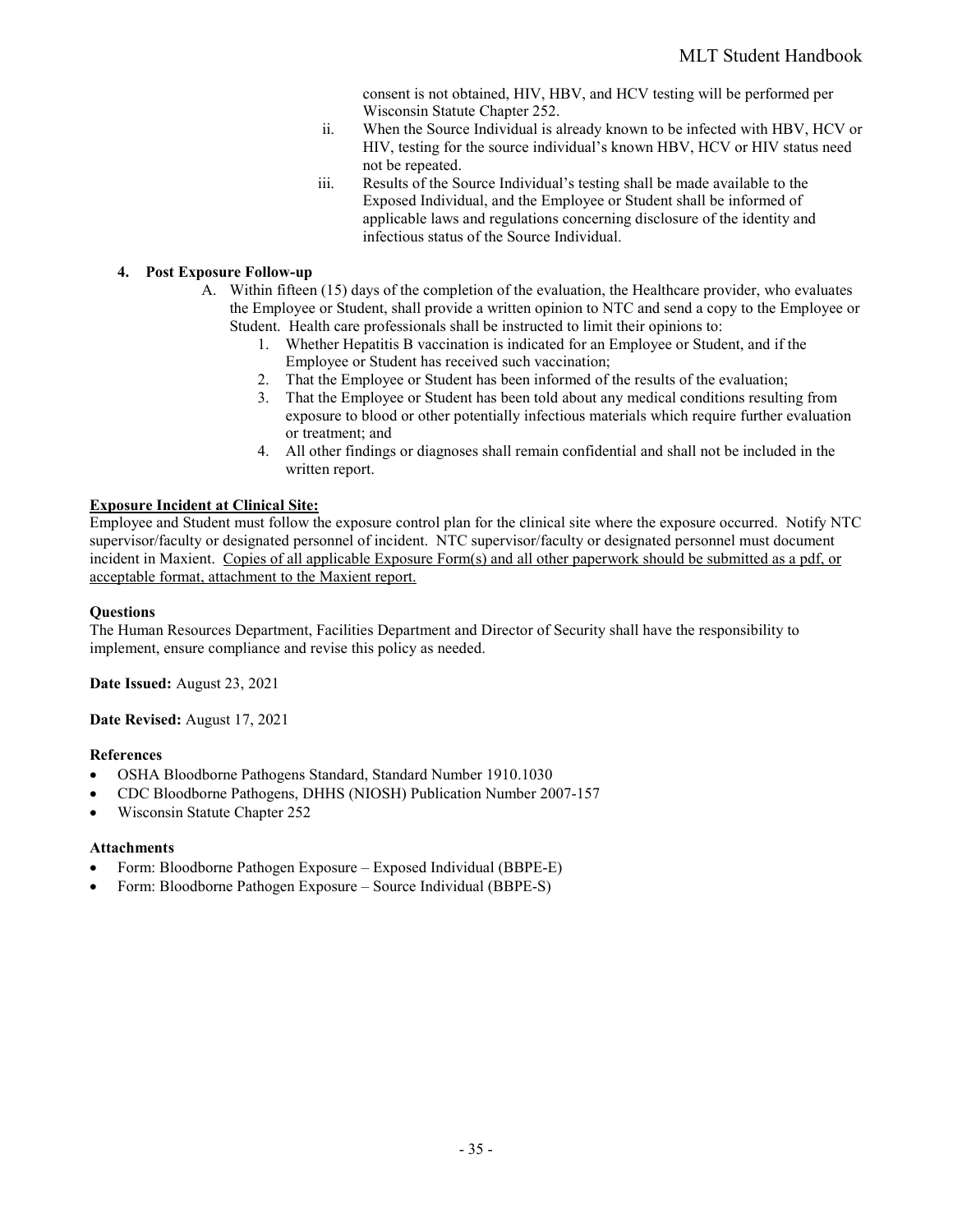# **Form: BBPE-E**

**Instructions:** If you are the **Exposed Individual**, complete the following and submit to Hospital Emergency Room.

|                                                                           | <b>EXPOSED INDIVIDUAL'S INFORMATION</b>                                                                                   |                   |                   |  |         |      |  |      |
|---------------------------------------------------------------------------|---------------------------------------------------------------------------------------------------------------------------|-------------------|-------------------|--|---------|------|--|------|
|                                                                           | Date Completed:<br>Name:                                                                                                  |                   |                   |  |         |      |  |      |
|                                                                           | Division/Department:                                                                                                      |                   |                   |  |         |      |  |      |
|                                                                           | Date of Exposure:                                                                                                         |                   | Time of Exposure: |  |         | A.M. |  | P.M. |
|                                                                           | Phone Number:                                                                                                             | Type of Position: |                   |  |         |      |  |      |
|                                                                           |                                                                                                                           | Employee          | Student           |  | Visitor |      |  |      |
|                                                                           | <b>EXPOSURE DETAILS</b>                                                                                                   |                   |                   |  |         |      |  |      |
| 1.                                                                        | Describe the task(s) you were performing when exposure occurred. Also, indicate building and room number:                 |                   |                   |  |         |      |  |      |
|                                                                           |                                                                                                                           |                   |                   |  |         |      |  |      |
|                                                                           |                                                                                                                           |                   |                   |  |         |      |  |      |
| 2.                                                                        | Identify the source of the body fluid to which you were exposed if known. (Source Individual is the person whose blood or |                   |                   |  |         |      |  |      |
|                                                                           | body fluids provided the source of the exposure.)                                                                         |                   |                   |  |         |      |  |      |
|                                                                           |                                                                                                                           |                   |                   |  |         |      |  |      |
|                                                                           | Source name, phone number, and address.<br>a.                                                                             |                   |                   |  |         |      |  |      |
|                                                                           |                                                                                                                           |                   |                   |  |         |      |  |      |
| 3.                                                                        | Were you wearing personal protective equipment at time of occurrence? If so, please list the PPE you were using.          |                   |                   |  |         |      |  |      |
|                                                                           |                                                                                                                           |                   |                   |  |         |      |  |      |
|                                                                           |                                                                                                                           |                   |                   |  |         |      |  |      |
| 4.                                                                        | List specifically the parts of your body that were exposed.                                                               |                   |                   |  |         |      |  |      |
|                                                                           |                                                                                                                           |                   |                   |  |         |      |  |      |
|                                                                           |                                                                                                                           |                   |                   |  |         |      |  |      |
| 5.                                                                        | Did a foreign object (needle, dental instrument, etc.) penetrate your body? If so, identify the object(s).                |                   |                   |  |         |      |  |      |
|                                                                           |                                                                                                                           |                   |                   |  |         |      |  |      |
|                                                                           |                                                                                                                           |                   |                   |  |         |      |  |      |
|                                                                           |                                                                                                                           |                   |                   |  |         |      |  |      |
| Did you receive medical attention? If Yes, where, when and by whom?<br>6. |                                                                                                                           |                   |                   |  |         |      |  |      |
|                                                                           |                                                                                                                           |                   |                   |  |         |      |  |      |
|                                                                           | Additional information:                                                                                                   |                   |                   |  |         |      |  |      |
|                                                                           |                                                                                                                           |                   |                   |  |         |      |  |      |
|                                                                           |                                                                                                                           |                   |                   |  |         |      |  |      |
|                                                                           |                                                                                                                           |                   |                   |  |         |      |  |      |
|                                                                           |                                                                                                                           |                   |                   |  |         |      |  |      |
|                                                                           |                                                                                                                           |                   |                   |  |         |      |  |      |
|                                                                           |                                                                                                                           |                   |                   |  |         |      |  |      |
|                                                                           |                                                                                                                           |                   |                   |  |         |      |  |      |
|                                                                           |                                                                                                                           |                   |                   |  |         |      |  |      |
|                                                                           |                                                                                                                           |                   |                   |  |         |      |  |      |
|                                                                           |                                                                                                                           |                   |                   |  |         |      |  |      |
|                                                                           |                                                                                                                           |                   |                   |  |         |      |  |      |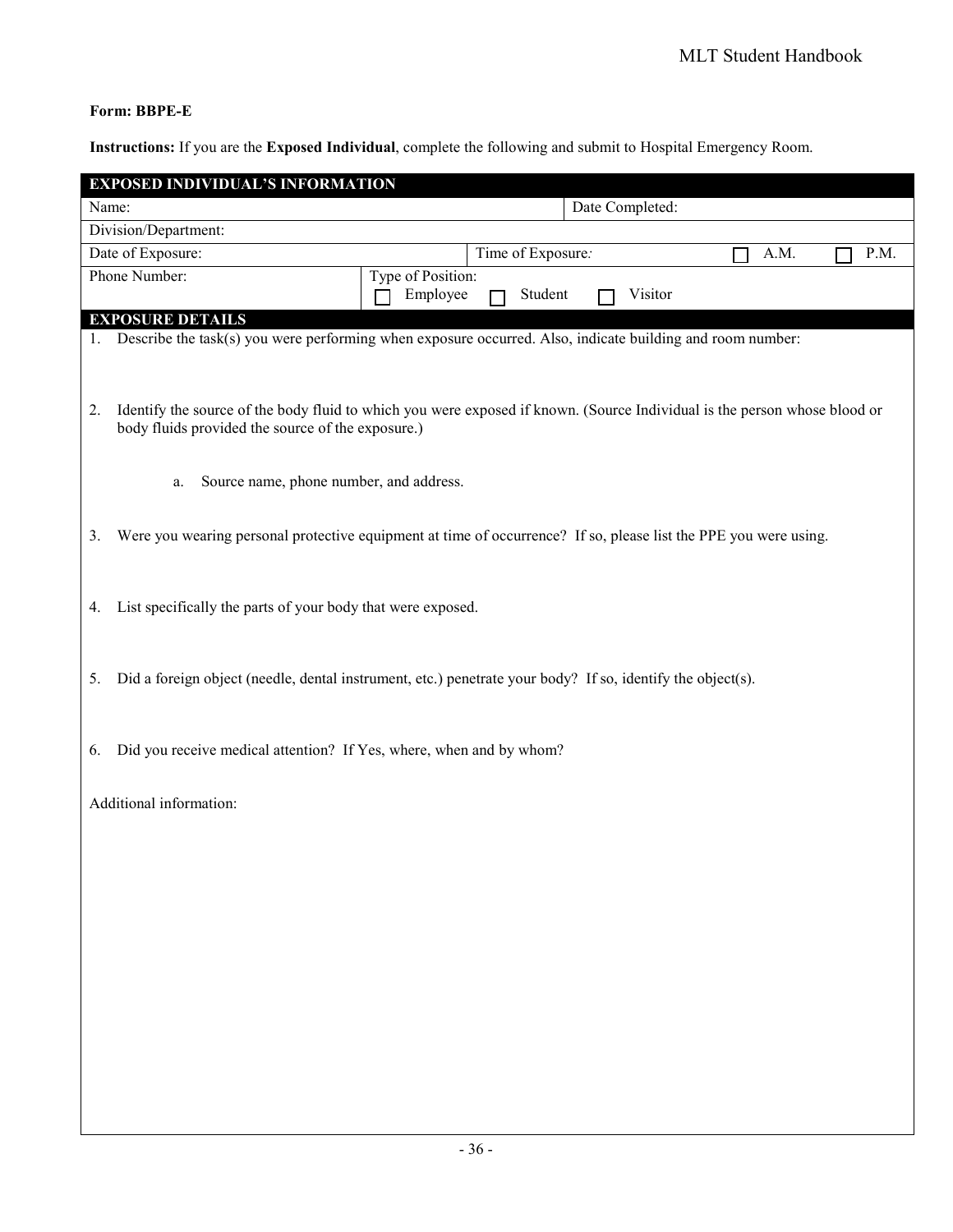#### **STATEMENT OF UNDERSTANDING**

**Exposed Individual:** I understand that NTC is required by law to attempt to obtain consent for Human Immunodeficiency Virus (HIV), Hepatitis B Virus (HBV), and Hepatitis C Virus (HCV) infectivity testing each time an Employee/Student/Visitor is exposed to the blood or bodily fluids of any individual. I have been informed that the test to detect whether or not I have HIV antibodies is not completely reliable. This test can produce a false positive result when an HIV antibody is not present and that follow-up tests may be required.

I understand that the results of these tests will be kept confidential and will only be released to the medical personnel directly responsible for my care and treatment and to the exposed Employee/Student/Visitor for his or her medical benefit and to others only as required by law. A representative from Human Resources will receive information necessary for the proper processing of the bill and to forward any information to appropriate claims processing.

**Exposed individual:** I have been fully trained in NTC's Exposure Control Plan. I understand I may have contracted an infectious disease such as HIV, HCV or HBV. I also understand the implications of contracting these diseases. I have been offered followup medical testing free of charge by NTC to determine whether or not I have contracted an infectious disease such as HIV, HCV, or HBV. Despite all the information I have received, for personal reasons, I freely decline this post-exposure evaluation.

| <b>CONSENT OR REFUSAL</b>                                                                                                      |
|--------------------------------------------------------------------------------------------------------------------------------|
| I hereby consent to:                                                                                                           |
| <b>HIV</b> Testing                                                                                                             |
| <b>HBV</b> Testing                                                                                                             |
| <b>HCV</b> Testing                                                                                                             |
| I hereby <i>refuse</i> consent to:                                                                                             |
| <b>HIV</b> Testing                                                                                                             |
| <b>HBV</b> Testing                                                                                                             |
| <b>HCV</b> Testing                                                                                                             |
|                                                                                                                                |
| Note: If you refuse consent, should this incident be deemed a significant exposure, your blood may be tested for HIV, HBV, and |
| HCV per Wisconsin Statute Chapter 252.                                                                                         |
|                                                                                                                                |
|                                                                                                                                |
|                                                                                                                                |
| <b>SIGNATURES</b>                                                                                                              |

Exposed Individual's Name Exposed Individual's Signature

Witness Name Witness Signature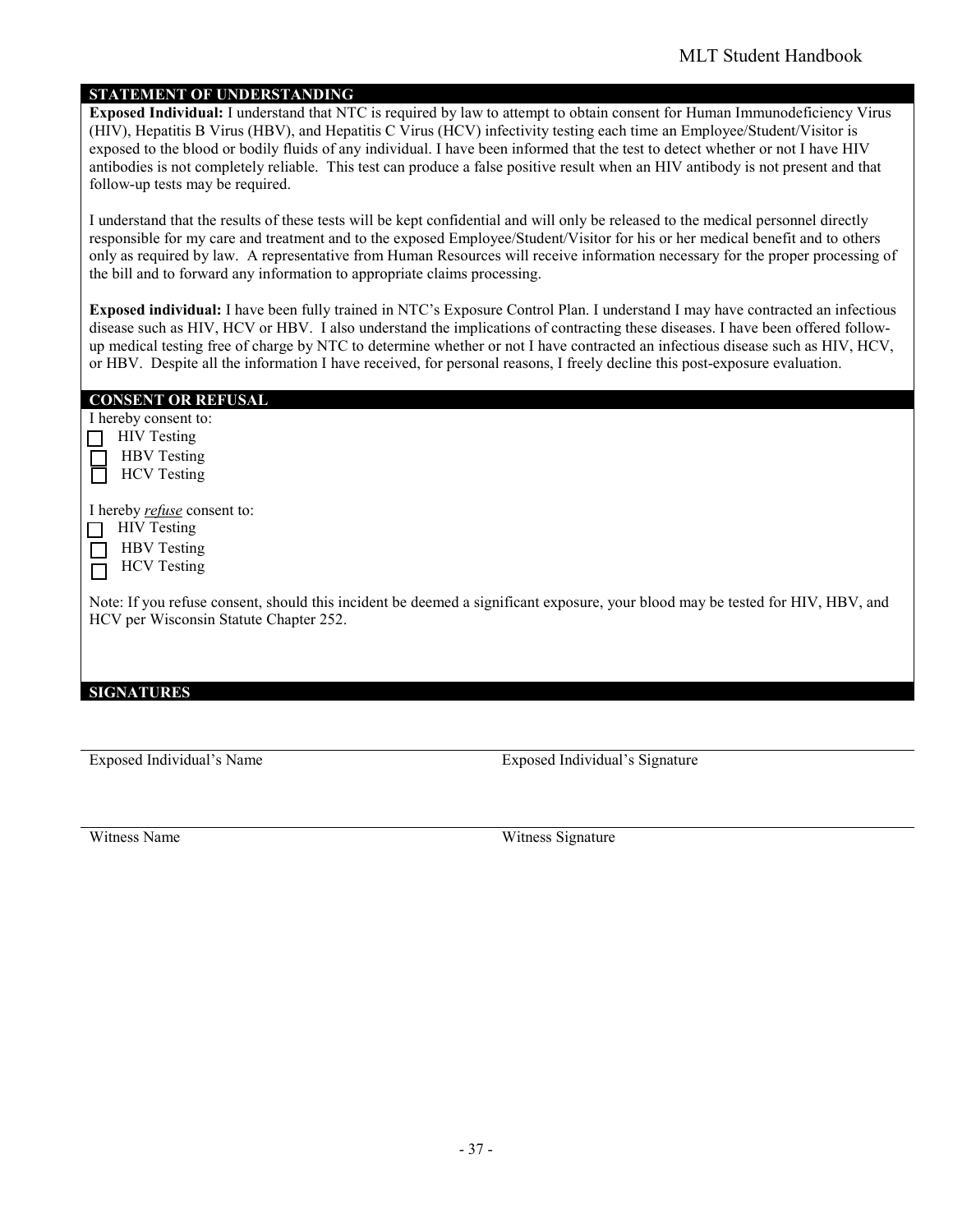# **Form: BBPE-S**

**Instructions:** If you are the **Source Individual**, complete the following and submit to Hospital Emergency Room.

| SOURCE INDIVIDUAL'S INFORMATION<br>Date Completed:<br>Name:                             |                                                                                                                                                                                                                                                                                                                                                                                                                                                                                                                               |      |  |
|-----------------------------------------------------------------------------------------|-------------------------------------------------------------------------------------------------------------------------------------------------------------------------------------------------------------------------------------------------------------------------------------------------------------------------------------------------------------------------------------------------------------------------------------------------------------------------------------------------------------------------------|------|--|
| Division/Department:                                                                    |                                                                                                                                                                                                                                                                                                                                                                                                                                                                                                                               |      |  |
| Date of Exposure:                                                                       | P.M.                                                                                                                                                                                                                                                                                                                                                                                                                                                                                                                          |      |  |
| Phone Number:                                                                           | Time of Exposure:<br>Type of Position:                                                                                                                                                                                                                                                                                                                                                                                                                                                                                        | A.M. |  |
|                                                                                         | Employee<br>Visitor<br>Student                                                                                                                                                                                                                                                                                                                                                                                                                                                                                                |      |  |
| <b>EXPOSURE DETAILS</b>                                                                 |                                                                                                                                                                                                                                                                                                                                                                                                                                                                                                                               |      |  |
| Describe how the exposure occurred. Also, indicate building and room number:            |                                                                                                                                                                                                                                                                                                                                                                                                                                                                                                                               |      |  |
| 2.                                                                                      | Identify the Exposed Individual, the person who was exposed to your blood or body fluids.                                                                                                                                                                                                                                                                                                                                                                                                                                     |      |  |
| Additional information:                                                                 |                                                                                                                                                                                                                                                                                                                                                                                                                                                                                                                               |      |  |
|                                                                                         |                                                                                                                                                                                                                                                                                                                                                                                                                                                                                                                               |      |  |
|                                                                                         |                                                                                                                                                                                                                                                                                                                                                                                                                                                                                                                               |      |  |
|                                                                                         |                                                                                                                                                                                                                                                                                                                                                                                                                                                                                                                               |      |  |
|                                                                                         |                                                                                                                                                                                                                                                                                                                                                                                                                                                                                                                               |      |  |
|                                                                                         |                                                                                                                                                                                                                                                                                                                                                                                                                                                                                                                               |      |  |
|                                                                                         |                                                                                                                                                                                                                                                                                                                                                                                                                                                                                                                               |      |  |
|                                                                                         |                                                                                                                                                                                                                                                                                                                                                                                                                                                                                                                               |      |  |
|                                                                                         |                                                                                                                                                                                                                                                                                                                                                                                                                                                                                                                               |      |  |
|                                                                                         |                                                                                                                                                                                                                                                                                                                                                                                                                                                                                                                               |      |  |
|                                                                                         |                                                                                                                                                                                                                                                                                                                                                                                                                                                                                                                               |      |  |
| STATEMENT OF UNDERSTANDING<br>follow-up tests may be required.                          | Source Individual: I understand that NTC is required by law to attempt to obtain consent for Human Immunodeficiency Virus<br>(HIV), Hepatitis B Virus (HBV), and Hepatitis C Virus (HCV) infectivity testing each time an Employee/Student/Visitor is<br>exposed to the blood or bodily fluids of any individual. I have been informed that the test to detect whether or not I have HIV<br>antibodies is not completely reliable. This test can produce a false positive result when an HIV antibody is not present and that |      |  |
| processing of the bill and to forward any information to appropriate claims processing. | I understand that the results of these tests will be kept confidential and will only be released to the medical personnel directly<br>responsible for my care and treatment and to the exposed Employee/Student/Visitor for his or her medical benefit and to others<br>only as required by law. A representative from NTC Human Resources will receive information necessary for the proper                                                                                                                                  |      |  |
| will be tested for HIV, HBV and HCV at no expense to me.                                | Source Individual: I understand that an NTC Employee/Student/Visitor has been accidentally exposed to my blood or bodily<br>fluids and that testing for HIV, HBV and HCV infectivity is requested. I am not required to give my consent, but if I do, my blood                                                                                                                                                                                                                                                                |      |  |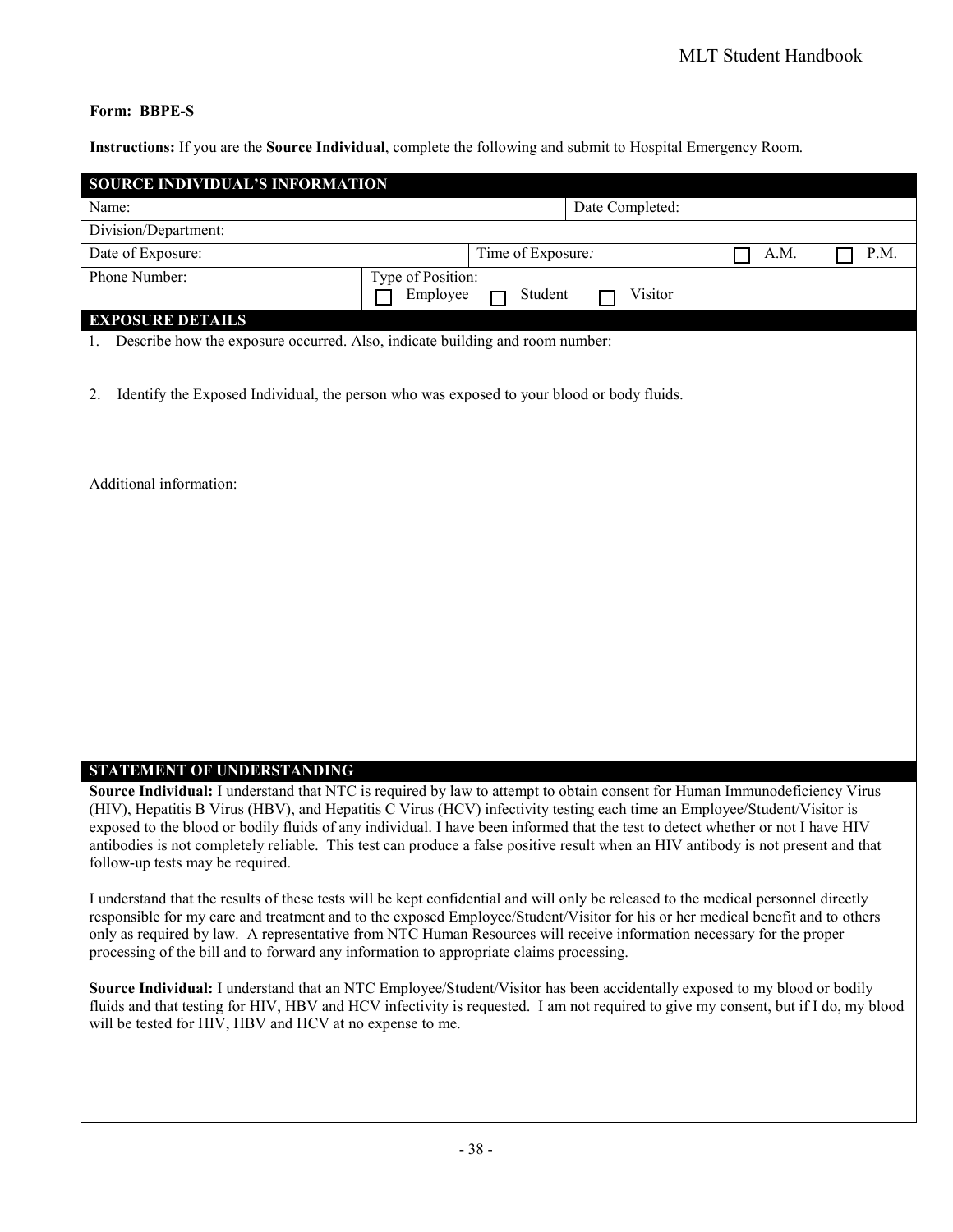#### **CONSENT OR REFUSAL**

I hereby consent to: **HIV Testing** 

┑

HBV Testing HCV Testing

| I hereby <i>refuse</i> consent to: |
|------------------------------------|
| <b>HIV</b> Testing                 |
| <b>HBV</b> Testing                 |
| <b>HCV</b> Testing                 |

Note: If you refuse consent, should this incident be deemed a significant exposure, your blood may be tested for HIV, HBV, and HCV per Wisconsin Statute Chapter 252.

**SIGNATURES**

Exposed Individual's Name Exposed Individual's Signature

Witness Name Witness Signature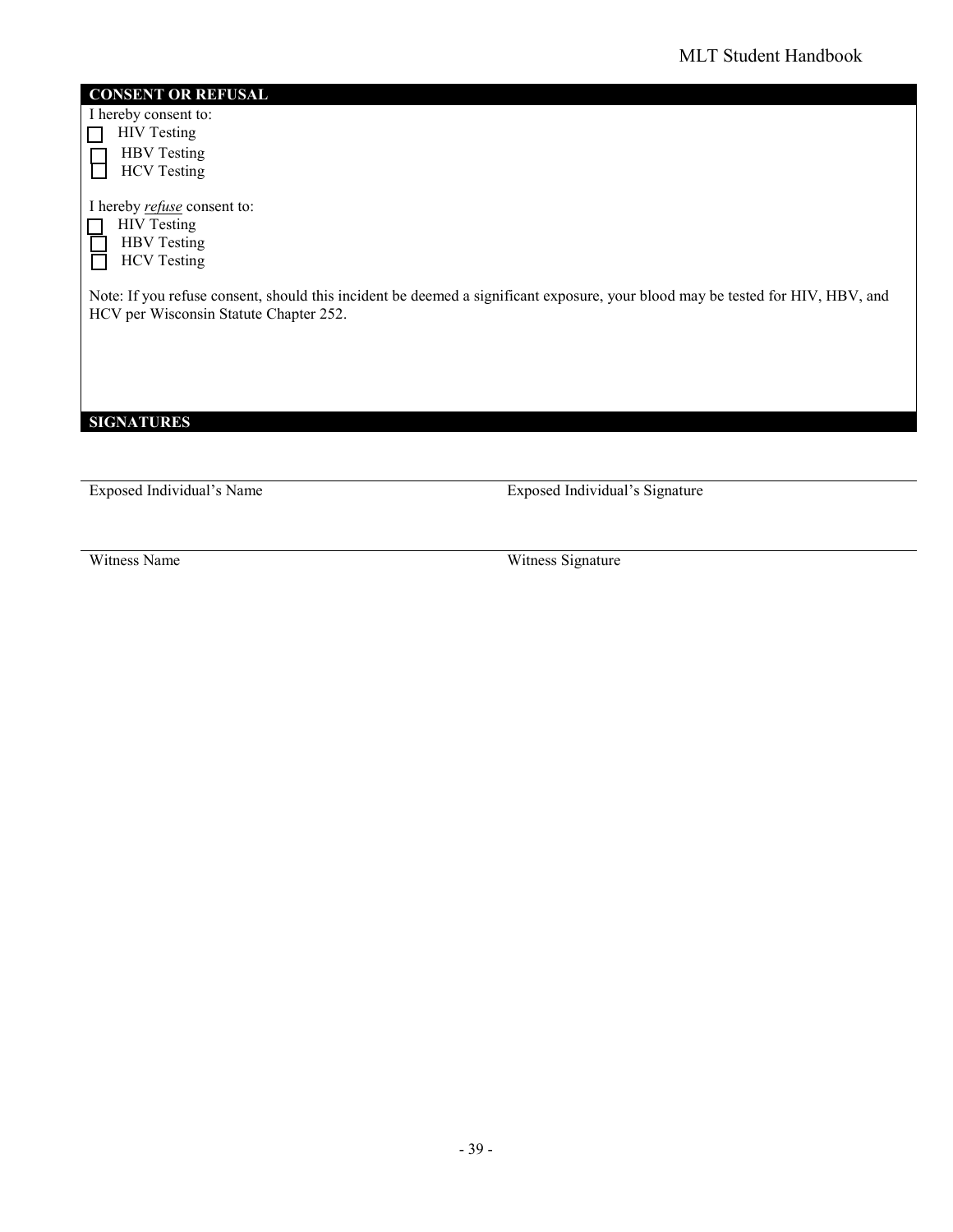# Appendix C: Permission to Survey Employers

<span id="page-40-0"></span>Each year Northcentral Technical College (NTC) surveys employers of our graduates to gather information to improve our programs and services to better meet the needs of both students and employers within our community. The information collected is also essential to meet requirements set by outside organizations that accredit and approve programs at NTC. The survey distributed focuses on employer's satisfaction in regards to our graduate's technical work skills, interpersonal skills and general satisfaction with course work at NTC.

Students are assured that information obtained by representatives of NTC and the MLT program through contact with current and future employers will be reformatted to provide outside organizations with only general, summary information and not specific information that could identify responding employers or graduates by name or gender. Personal information and the responses of the employer are completely confidential.

My signature on the "Verification Signature Page" indicates that I have read this permission statement, and I grant NTC permission to survey employers.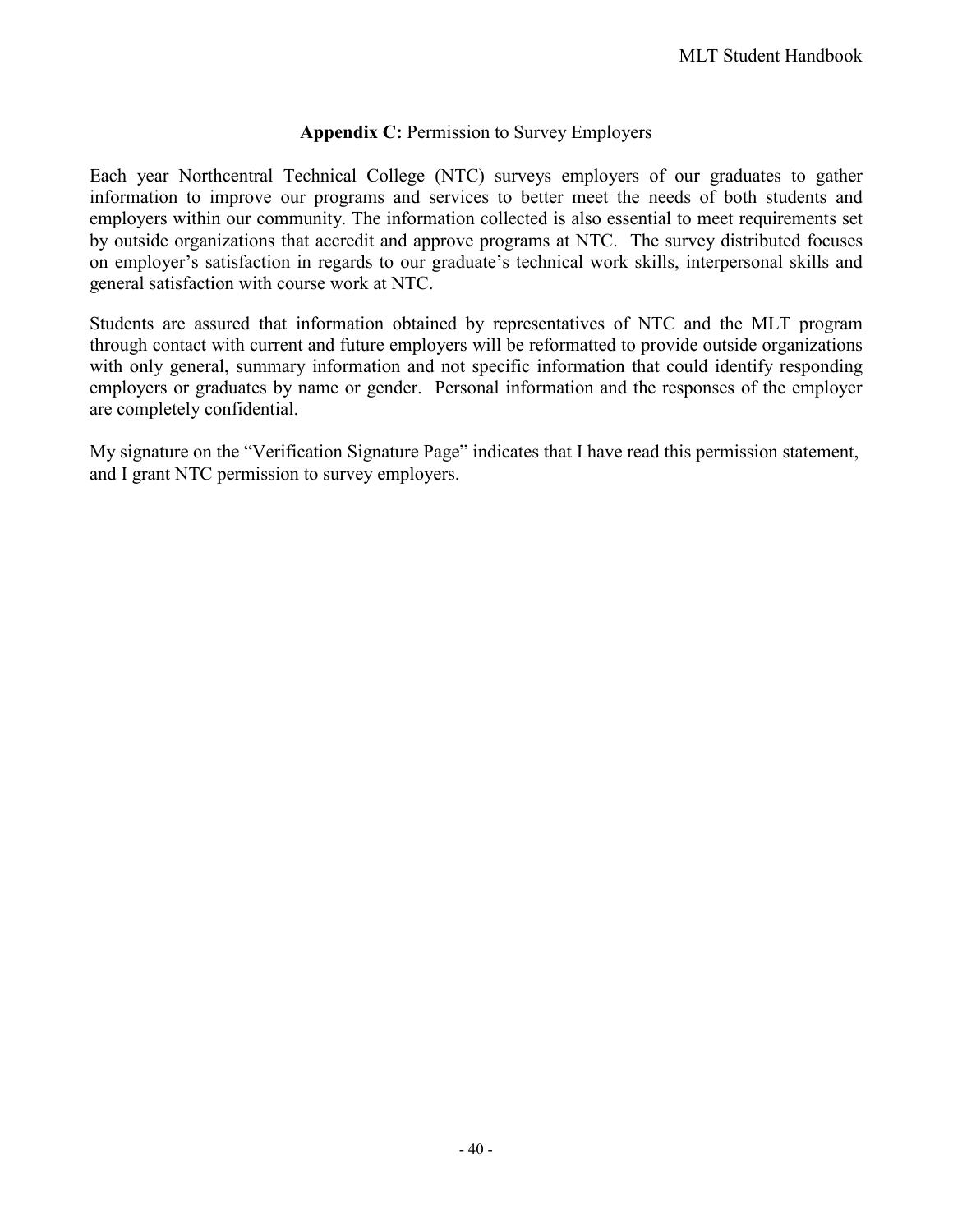#### **Appendix D:** Repeat Course Form - MLT Program

<span id="page-41-0"></span>Please complete and submit to MLT Program Director, drop off at the 4<sup>th</sup> floor of the Health Science Center or mail to Northcentral Technical College 1000 W. Campus Dr. Wausau, WI 54401 (mailstop HSC2).

| Name: 2008 2008 2010 2021 2022 2023 2024 2022 2023 2024 2022 2023 2024 2022 2023 2024 2022 2023 2024                                                                    |                    | Student ID: New York Student ID:                                                                              |  |
|-------------------------------------------------------------------------------------------------------------------------------------------------------------------------|--------------------|---------------------------------------------------------------------------------------------------------------|--|
| $\overline{\text{Last}}$                                                                                                                                                | $\overline{First}$ | M.I.                                                                                                          |  |
| E-Mail - NTC e-mail will be used for correspondence                                                                                                                     |                    | $\Box$ Summer 1 <sup>st</sup> year<br>□ Summer 2 <sup>nd</sup> year<br>$\Box$ 3rd $\Box$ 4 <sup>th</sup>      |  |
| Please indicate your intention:                                                                                                                                         |                    |                                                                                                               |  |
| I intend to continue in NTC's MLT program.<br>$\perp$                                                                                                                   |                    |                                                                                                               |  |
| $\perp$                                                                                                                                                                 |                    | I intend to withdraw from NTC's MLT program. Please circle which semester this will occur                     |  |
| Second Semester - Spring<br><b>First Semester - Fall</b><br><b>Third Semester - Summer</b><br>Fifth Semester - Spring Sixth Semester - Summer<br>Fourth Semester - Fall |                    |                                                                                                               |  |
| What was the semester and year you took your first core MLT class                                                                                                       |                    |                                                                                                               |  |
| Have you withdrawn or failed any NTC MLT or general education course(s)? $\Box$ Yes                                                                                     |                    | $\Box$ No                                                                                                     |  |
| If so, which one(s) and when?                                                                                                                                           |                    |                                                                                                               |  |
|                                                                                                                                                                         |                    |                                                                                                               |  |
|                                                                                                                                                                         |                    |                                                                                                               |  |
|                                                                                                                                                                         |                    |                                                                                                               |  |
| Have you enrolled in a MLT course(s) at another post-secondary location? $\Box$ Yes<br>If so, what course and where?                                                    |                    | $\Box$ No                                                                                                     |  |
|                                                                                                                                                                         |                    |                                                                                                               |  |
|                                                                                                                                                                         |                    | Where/When: 2008 2009 2010 2020 2021 2022 2023 2024 2022 2023 2024 2022 2023 2024 2022 2023 2024 2022 2023 20 |  |
|                                                                                                                                                                         |                    |                                                                                                               |  |

The reason for not successfully completing the course(s):

What I plan to do to be successful this time:

I understand completing this form after a withdrawal or failed attempt will allow me to be considered for repeat, and re-entry is dependent upon space availability. I additionally understand I must complete 25% of my course work at NTC to graduate.

| $\sim$<br>Signature: | <b>Contractor</b><br>Date |  |
|----------------------|---------------------------|--|
|----------------------|---------------------------|--|